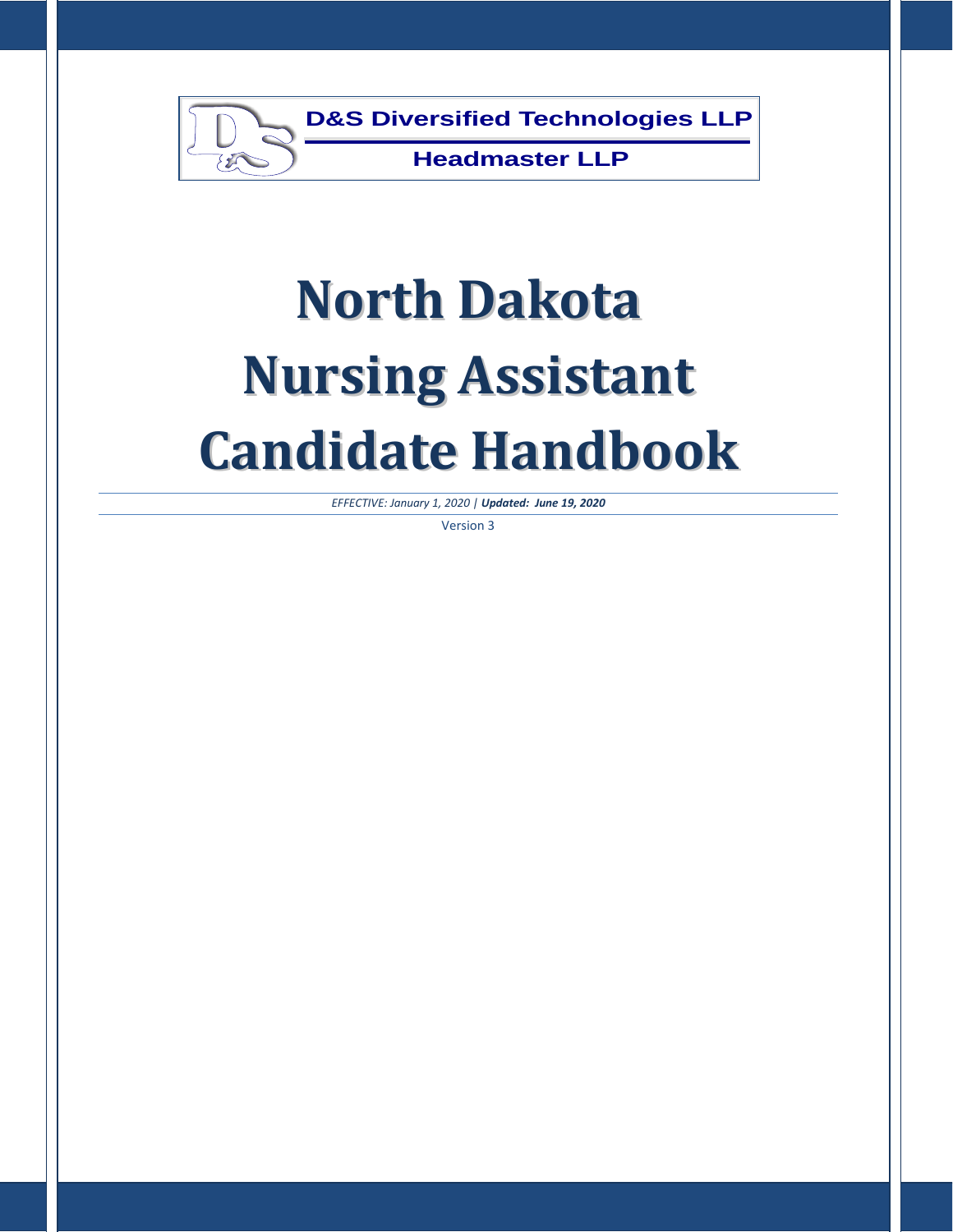**North Dakota Nursing Assistant Candidate Handbook** 

EFFECTIVE: January 1, 2020

# **Contact Information**

| Questions regarding testing process, test scheduling and eligibility to test:<br>(800) 393-8664                                                                                                                             |                                                         |                                |  |  |  |
|-----------------------------------------------------------------------------------------------------------------------------------------------------------------------------------------------------------------------------|---------------------------------------------------------|--------------------------------|--|--|--|
| <b>Questions about Nursing Assistant certification, renewals or Registry:</b>                                                                                                                                               |                                                         | $(701)$ 328-2353               |  |  |  |
| <b>Headmaster, LLP</b><br>PO Box 6609<br>Helena, MT 59604-6609                                                                                                                                                              | <b>Monday through Friday</b><br>8:00 AM - 6:00 PM (MST) | Phone #: (800) 393-8664        |  |  |  |
| Email: hdmaster@hdmaster.com<br>Web Site: www.hdmaster.com                                                                                                                                                                  |                                                         | $(406)$ 442-3357<br>Fax $\#$ : |  |  |  |
| <b>North Dakota Department of Health (NDDOH)</b><br>Division of Health Facilities<br>600 East Boulevard Avenue, Dept. 301<br>Bismarck, ND 58505-0200<br>Email: naregistry@nd.gov<br>Web Site: https://www.health.nd.gov/nar | Monday through Friday<br>$8:00$ AM $-$ 5:00 PM          | Phone #: (701) 328-2353        |  |  |  |

# **Table of Contents**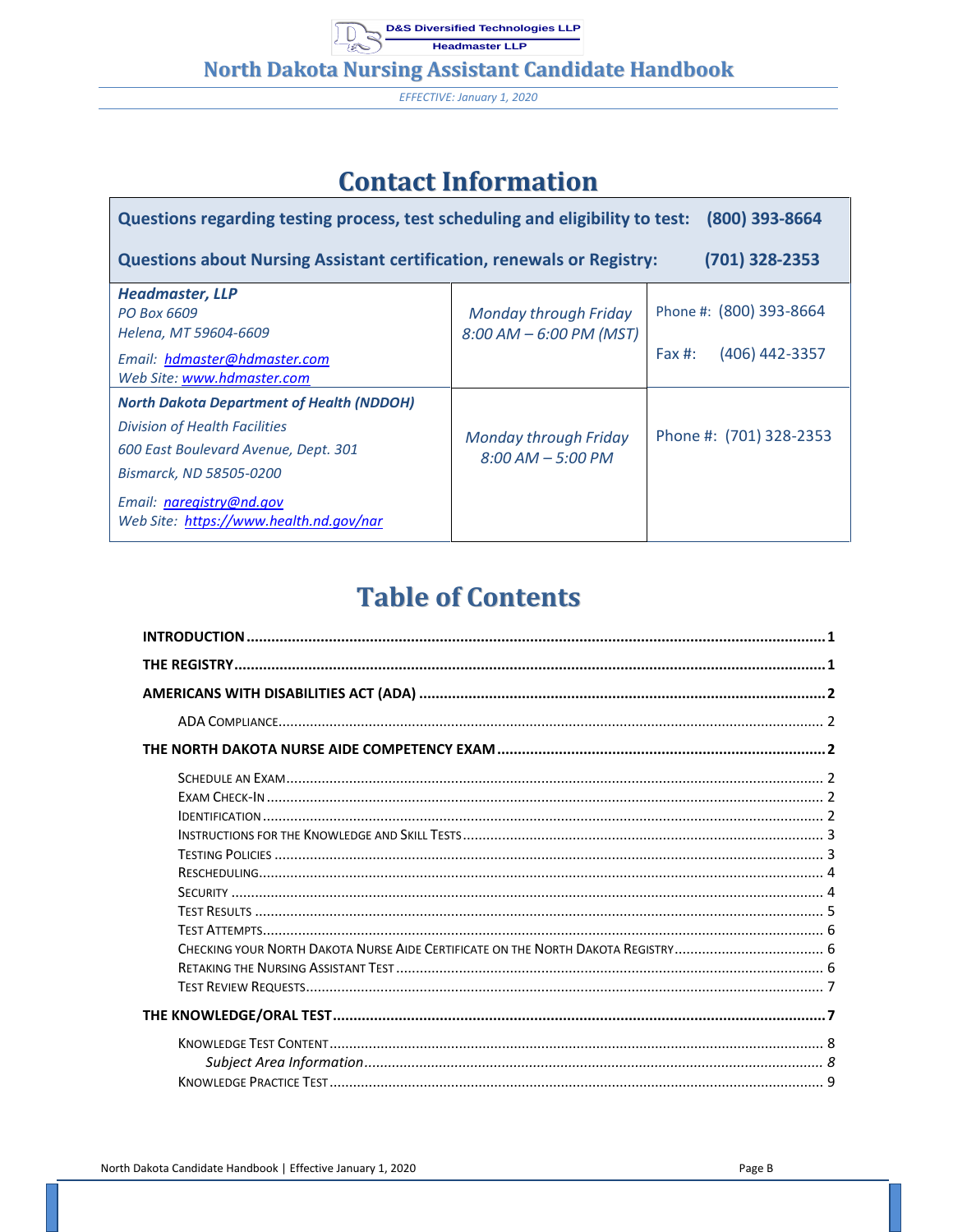## **North Dakota Nursing Assistant Candidate Handbook**

| Donning an Isolation Gown and Gloves then Emptying a Urinary Drainage Bag with Hand Washing 13 |  |
|------------------------------------------------------------------------------------------------|--|
|                                                                                                |  |
|                                                                                                |  |
|                                                                                                |  |
|                                                                                                |  |
|                                                                                                |  |
|                                                                                                |  |
|                                                                                                |  |
|                                                                                                |  |
|                                                                                                |  |
|                                                                                                |  |
|                                                                                                |  |
|                                                                                                |  |
|                                                                                                |  |
|                                                                                                |  |
|                                                                                                |  |
|                                                                                                |  |
|                                                                                                |  |
|                                                                                                |  |
| Stand and Pivot-Transfer a Weight Bearing Resident from Bed to Wheelchair using a Gait Belt 27 |  |
| Stand and Pivot-Transfer a Weight Bearing Resident from Wheelchair to Bed using a Gait Belt 28 |  |
|                                                                                                |  |
|                                                                                                |  |
|                                                                                                |  |
|                                                                                                |  |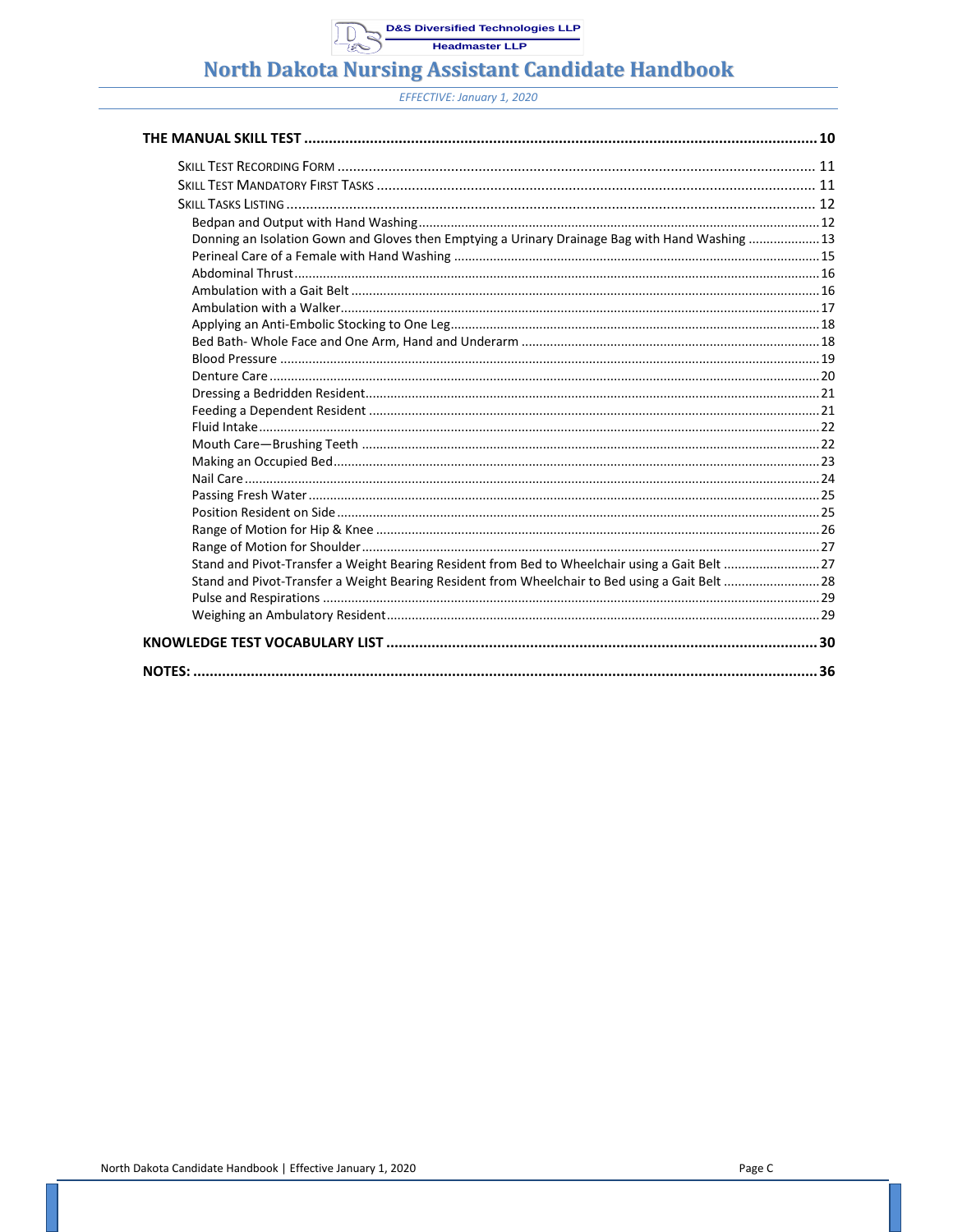**North Dakota Nursing Assistant Candidate Handbook**

*EFFECTIVE: January 1, 2020*

## <span id="page-3-0"></span>**Introduction**

In 1987, the Nursing Home Reform Act was adopted by Congress as part of the Omnibus Budget Reconciliation Act (OBRA '87). It was designed to improve the quality of care in long-term health care facilities and to define training and evaluation standards for Nursing Assistants who work in such facilities. Each state is responsible for following the terms of this federal law.

As defined in the OBRA regulations, a Nursing Assistant competency evaluation program provides specific standards for Nursing Assistant related knowledge and skills. The purpose of a Nursing Assistant competency evaluation program is to ensure that candidates who are seeking to be Nursing Assistants understand these standards and can competently and safely perform the job of an entrylevel Nursing Assistant.

This handbook describes the process of taking the Nursing Assistant competency examination and is designed to help prepare candidates for testing. There are two parts to the Nursing Assistant competency examination—a multiple-choice knowledge test and a skill test. All candidates must be registered, complete approved training, pass both parts of the exam and meet all other requirements of the North Dakota Department of Health Services for certification in North Dakota.

The North Dakota Department of Health (NDDOH) has approved D&S Diversified Technologies (D&SDT)-Headmaster LLP to provide tests and scoring services for Nursing Assistant Testing. For questions not answered in this handbook please contact Headmaster at (800)393-8664 or go to [http://hdmaster.com/testing/cnatesting/ndakota/ND\\_CNA\\_Home.htm.](http://hdmaster.com/testing/cnatesting/ndakota/ND_CNA_Home.htm) The information in this handbook will help you prepare for your examination.

# <span id="page-3-1"></span>**The Registry**

The North Dakota Department of Health maintains information regarding the certification of nurse aides in North Dakota and operates according to federal and state requirements and guidelines. Anyone may contact the North Dakota Department of Health to inquire about his or her status as a nurse aide and to inquire about lapsed certification and transfer of certification to or from another state.

CNA certificates will be renewed approximately every two years. Initial certification is two years. After the initial two years, the expiration date is based on the last date worked, plus two years. Renewal notices will be mailed 60 days before renewal date to the last known address on file with the Registry.

The North Dakota Department of Health must be kept informed of your current address. If your address or name changes at any time after you are placed on the Registry, you may call the North Dakota Department of Health, Nurse Aide Registry at (701)328-2353 or go to their website at: [https://www.health.nd.gov/nar.](https://www.health.nd.gov/nar)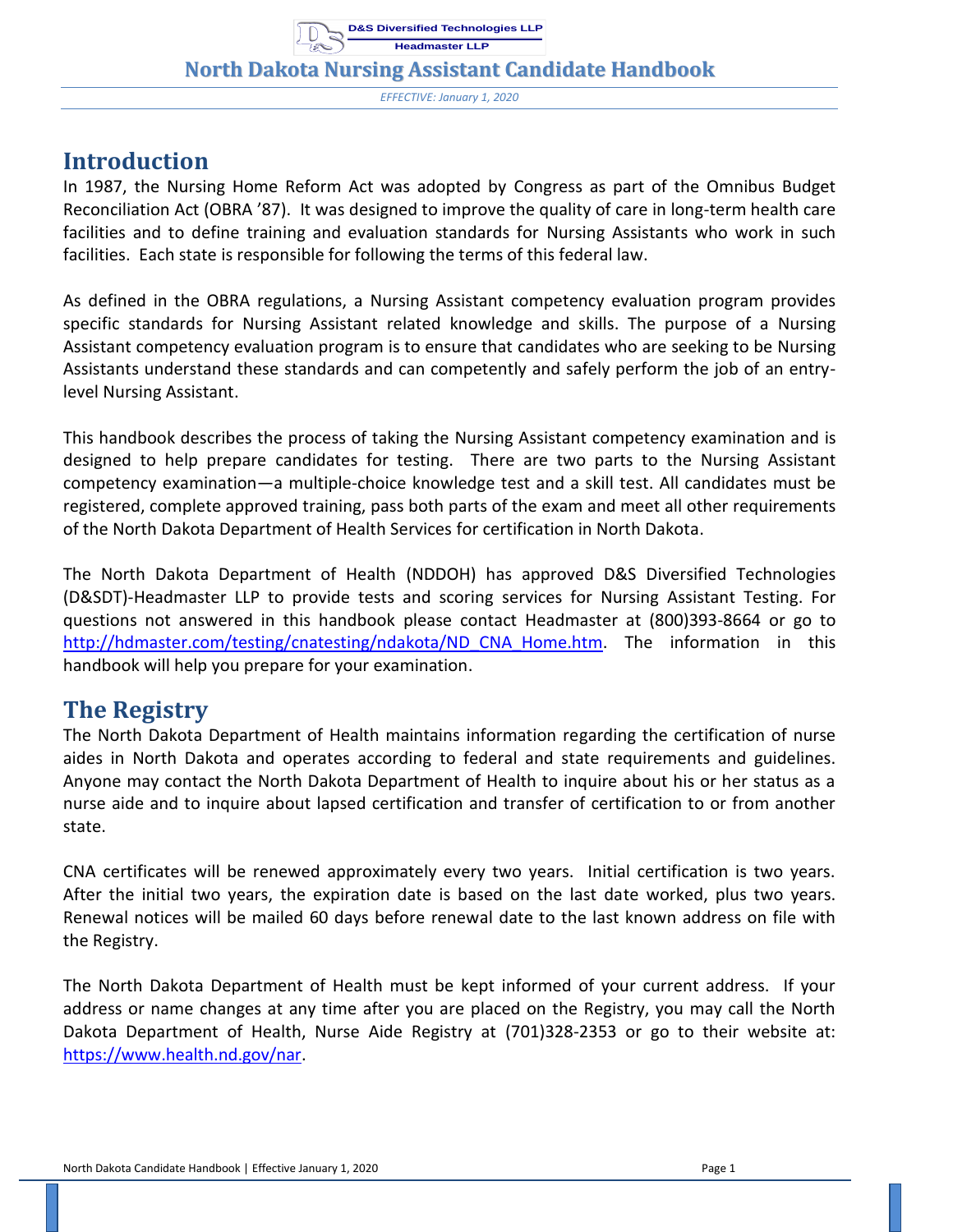*EFFECTIVE: January 1, 2020*

# <span id="page-4-0"></span>**Americans with Disabilities Act (ADA)**

#### <span id="page-4-1"></span>*ADA Compliance*

If you have a qualified disability, you may request special accommodations for examination. Accommodations must be approved by the North Dakota Department of Health (NDDOH) in advance of examination. The request for [ADA Accommodation Form 1404ND](https://hdmaster.com/testing/cnatesting/ndakota/ndformpages/ndforms/1404ND.pdf) is available on D&SDT-Headmaster's North Dakota webpage under the Candidate Forms column at: [http://hdmaster.com/testing/cnatesting/ndakota/ND\\_CNA\\_Home.htm.](http://hdmaster.com/testing/cnatesting/ndakota/ND_CNA_Home.htm)

This form must be submitted to Headmaster with the required documentation listed on the second page of the ADA application in order to be reviewed for a special accommodation.

# <span id="page-4-2"></span>**The North Dakota Nurse Aide Competency Exam**

#### <span id="page-4-3"></span>*Schedule an Exam*

In order to schedule an examination date, candidates must have successfully completed nursing assistant (NA) training with a nursing assistant program approved by the North Dakota Department of Health or the candidate can challenge the exam. In addition, all nursing assistant certification exam candidates must be registered with D&SDT-Headmaster by their training program. Your registration information will be transmitted to the North Dakota Department of Health upon passing both portions of the CNA exam.

#### <span id="page-4-4"></span>*Exam Check-In*

You should arrive at your confirmed test site between twenty and thirty (20-30) minutes before your exam is scheduled to start. (*For example*: if your test start time is 8:00AM – you need to be at the test site for check-in no later than 7:30 to 7:40AM)

#### <span id="page-4-5"></span>*Identification*

You must bring a **PHOTO-BEARING FORM OF IDENTIFICATION**. Some examples of the forms of photo ID's that are acceptable are:

- Driver's License
- State issued Identification Card
- Passport
- Military Identification
- Alien Registration Card
- Tribal Identification Card
- Work Authorization Card
- School ID (with photo)

*Please note: \*A driver's license or state-issued ID card that has a hole punched in it is NOT VALID and will not be accepted as a valid form of ID. You will not be admitted for testing and you will be considered a NO SHOW. You will forfeit your testing fees and have to pay for another exam date.\**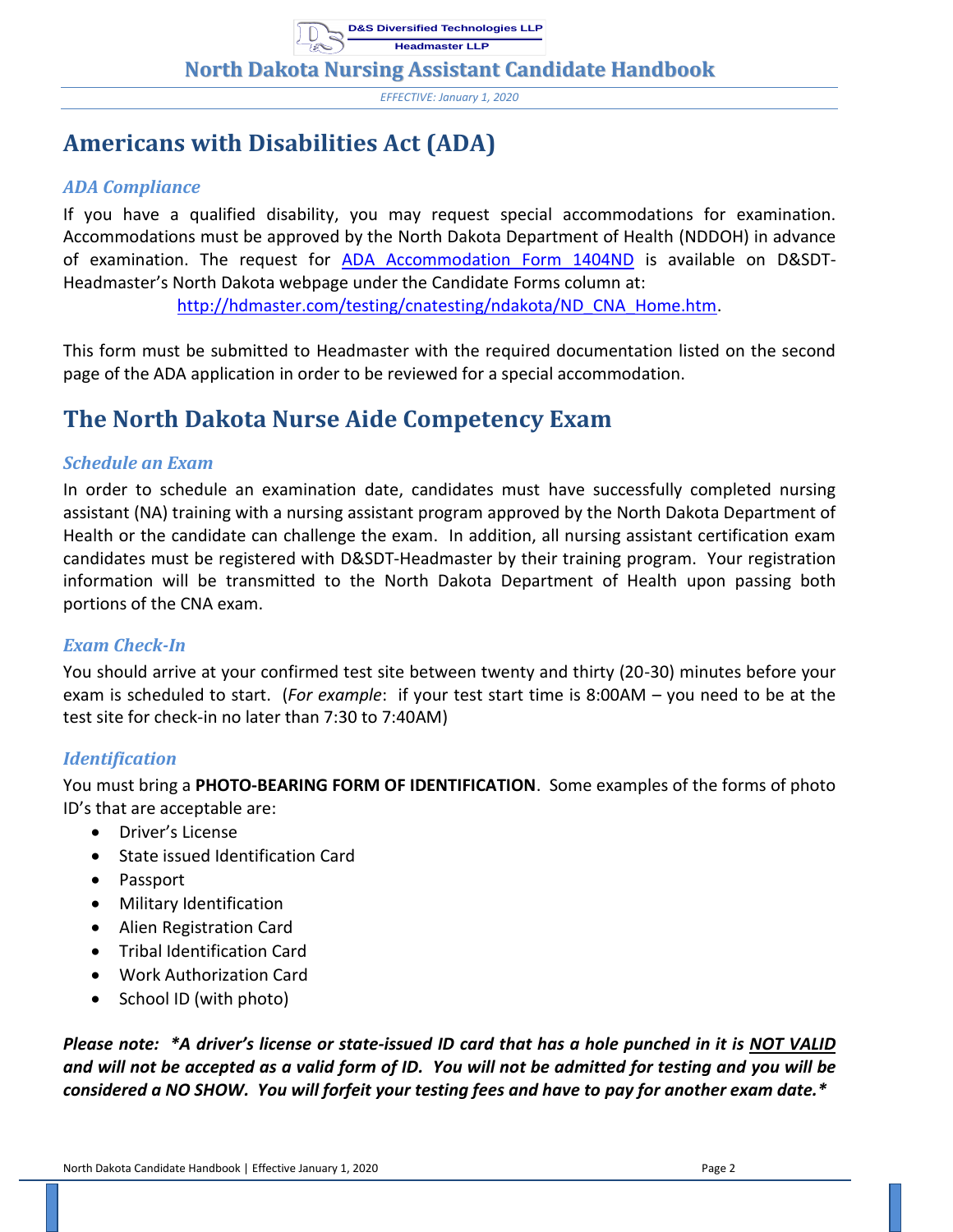*EFFECTIVE: January 1, 2020*

The **FIRST** and **LAST** names listed on the ID presented to the RN Test Observer during sign-in at your test event *MUST EXACTLY MATCH* the FIRST and LAST names that were entered in the ND nurse aide database by your training program. You may call D&SDT-Headmaster at (800)393-8664 to confirm that your name of record matches your photo-bearing ID.

*Please note: You will not be admitted for testing if you do not bring proper ID, your ID is invalid (\*see note above) or if your FIRST and LAST printed names on your photo ID do not match your current name of record. You will be considered a NO SHOW. You will forfeit your testing fees and have to pay for another exam date.*

You will be required to re-present your ID when you enter the skills lab for your skills exam. Please keep your ID with you during the entire exam day.

#### <span id="page-5-0"></span>*Instructions for the Knowledge and Skill Tests*

Test instructions for the knowledge and skill tests will be provided in written and oral format in the waiting area when you sign-in for your test. Oral and PDF versions are also available anytime from your smart phone via the link on D&SDT-Headmaster's [North Dakota](https://hdmaster.com/testing/cnatesting/ndakota/ND_CNA_Home.htm) website. These instructions detail the process and what you can expect during your exams. Please read through the instructions (or listen to them on your smart phone) *before* entering the knowledge test room or skill demonstration lab. The instructions will be left in the waiting area during testing for you to refer to throughout your time at the test site. The RN Test Observer and/or Knowledge Test Proctor will ask you questions about the instructions you read when you enter the knowledge test room and/or skill test lab.

#### <span id="page-5-1"></span>*Testing Policies*

The following policies are observed at each test site—

- If you arrive late for your confirmed exam (you need to be at the test site to check in at least 20-30 minutes before your scheduled start time – if your test start time is 8:00AM, you need to be at the test site by 7:40AM at the latest), you will not be admitted to the exam and any exam fees paid *will NOT be refunded*.
- If you do not bring a photo ID, you will not be admitted to the exam.
- If the FIRST and LAST printed names on your ID do not match your current name of record, you will not be admitted to the exam.
- Cell phones, smart watches, fitness monitors, electronic recording devices and personal items (such as briefcases, large bags, study materials, extra books, or papers) are not permitted to be on or near you in either testing room. You will be informed by the testing team of the designated area to place your personal items and electronic devices in the designated area and you are to collect these items when you complete your test(s). All electronic devices must be **turned off**. Any smart watches or fitness monitors must be removed from your wrist.
- Anyone caught using any type of electronic recording device during testing will be dismissed from the exam, your test will be scored as a failed attempt, you will forfeit all testing fees, you will not be permitted to test for six (6) months and you will be reported to your training program and the North Dakota Department of Health. You may, however, use personal devices during your free time in the waiting area.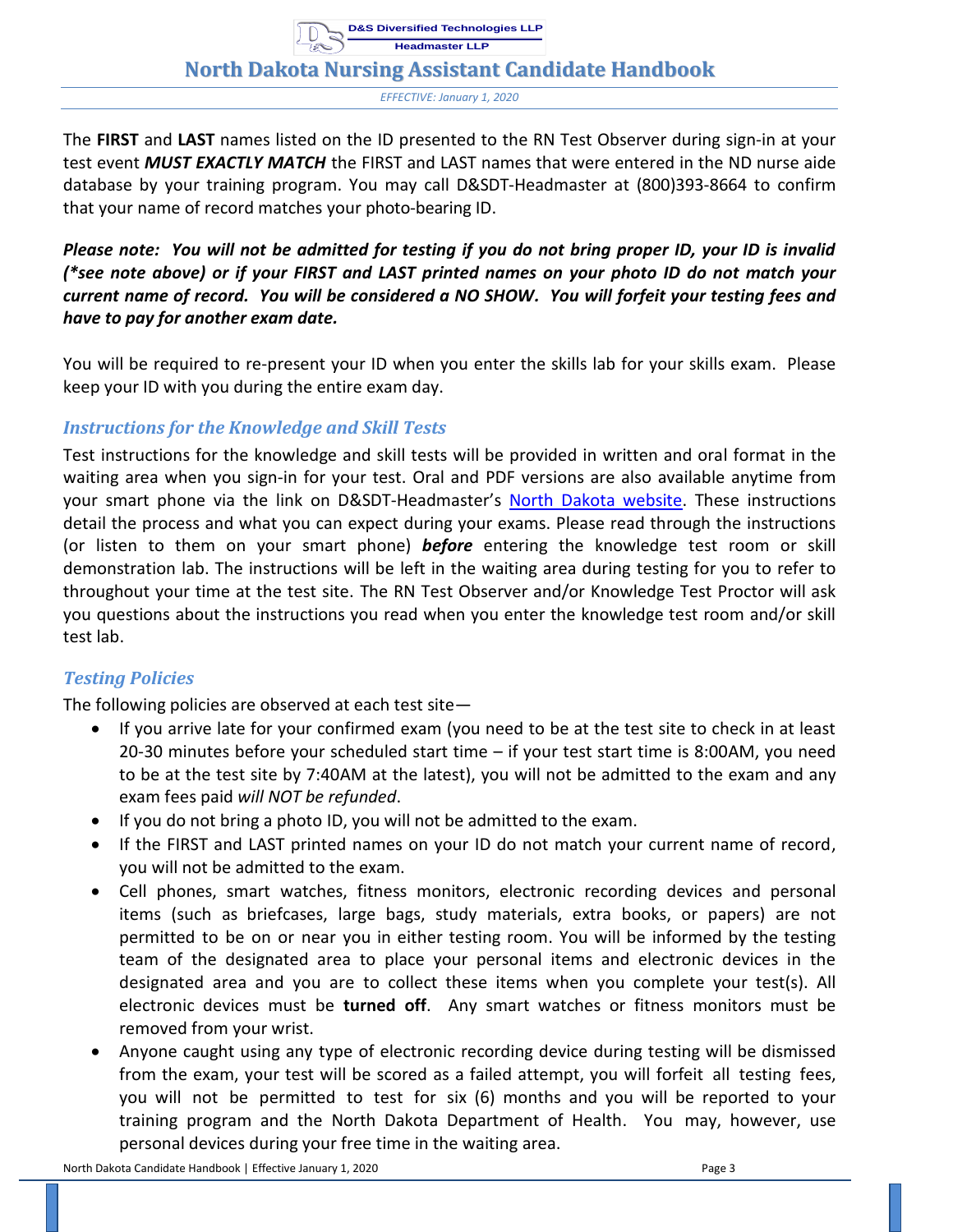**North Dakota Nursing Assistant Candidate Handbook**

- You are encouraged to bring a jacket, snack, drink or study material to have while waiting to test.
- You may bring a basic calculator. You may not use the calculator on your cell phone or any other electronic device.
- You are not permitted to eat, drink, smoke or vape during the exam.
- You are not allowed to leave the testing room (knowledge test room or skills lab) once the exam has begun *for any reason*. If you do leave during your test event, you will not be allowed back into the testing room to finish your exam.
- You may not take any notes or other materials from the testing room.
- If you are discovered causing a disturbance of any kind, engaging in any kind of misconduct or try to take any notes or testing materials from the testing room, you will be dismissed from the exam, your test will be scored as a failed attempt, you will forfeit all testing fees, you will not be permitted to test for six (6) months and you will be reported to your training program and the North Dakota Department of Health.
- No visitors, guests, pets (including companion animals) or children are allowed.
- For a paper test event, bring several sharpened No. 2 pencils with erasers. The test sites usually do not supply pencils to test candidates.
- You may not test if you have any type of physical limitation (excluding pre-arranged ADA's) that would prevent you from performing your duties as a nursing assistant. (Examples: cast, arm/leg braces, crutches, etc.) Call D&SDT-Headmaster immediately if you are on doctor's orders. You must fax a doctor's order **within 3 business days** of your scheduled exam day to qualify for a free reschedule.
- Latex/Powder Allergies: If you have an allergic reaction to latex or the powder in latex gloves, please bring latex/powder free gloves with you to the test site to use during your skill exam.
- **Please refer to this Candidate Handbook for any updates to testing.**

#### <span id="page-6-0"></span>*Rescheduling*

Tests may be rescheduled at the discretion of the RN Test Observer.

• You will need to make appropriate arrangements with the RN Test Observer if you need to reschedule your scheduled test event date.

#### <span id="page-6-1"></span>*Security*

If you refuse to follow directions, use abusive language or disrupt the examination environment, your test will be stopped and scored as a failure. You will be dismissed from the testing room and will forfeit any testing fees paid and a report of your behavior will be given to the North Dakota Department of Health (NDDOH). You will not be allowed to retest for a minimum period of six (6) months.

Anyone who removes or tries to remove test material or takes notes or information from the test site will be reported to NDDOH and is subject to prosecution to the full extent of the law. Your test will be scored as a test failure and you will forfeit any testing fees paid. You will not be allowed to retest for a minimum period of six (6) months. You will need to obtain permission from NDDOH in order to be eligible to test again.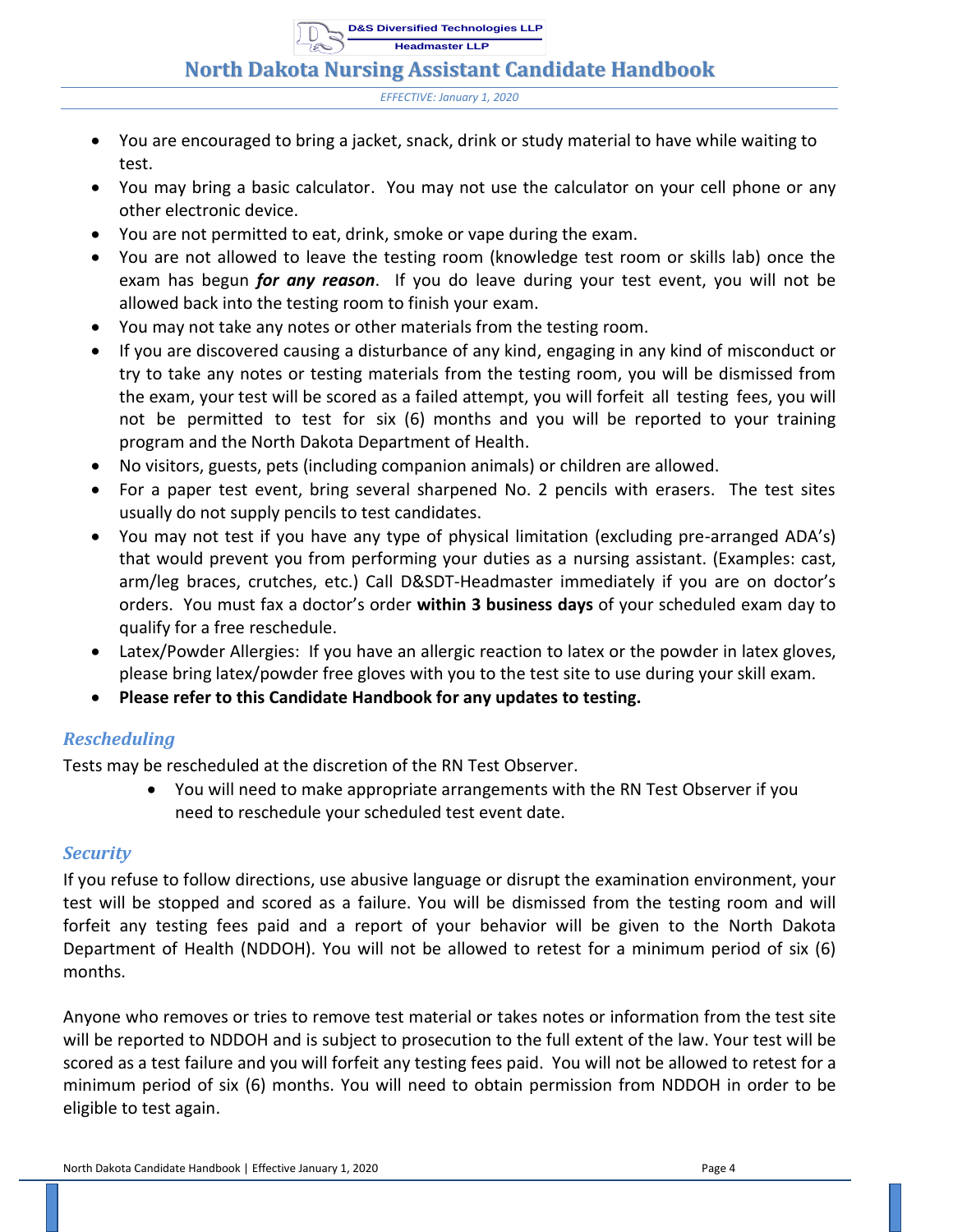**North Dakota Nursing Assistant Candidate Handbook**

*EFFECTIVE: January 1, 2020*

If you give or receive help from anyone during testing (which also includes the use of any electronic recording devices such as cell phones, smart watches, etc.), your test will be stopped and scored as a failure. You will be dismissed from the testing room and will forfeit any testing fees paid. You will be reported to NDDOH and you may need to obtain permission from NDDOH in order to be eligible to test again.

#### <span id="page-7-0"></span>*Test Results*

After you have completed both the Knowledge Test and Skill Test components of the competency exam, your test results will be officially scored and double checked. Official test results are available to you after 6:00PM Mountain Standard time the day tests are scored. You will be able to access your test results online at:

[https://www.dandsdiversifiedtech.com/ND/NDCNA\\_LoginResults.html.](https://www.dandsdiversifiedtech.com/ND/NDCNA_LoginResults.html)

You will be emailed your test results to the email in your record and/or a copy of your test results can be printed from D&SDT-Headmaster's website any time after your test has been officially scored. Your device must have an RTF reader to open emailed test results.

Your test results are submitted electronically to the North Dakota Department of Health the day your test is scored. Your results are not official until they are received and processed by the ND Department of Health.

#### **D&SDT-HEADMASTER does not send postal mail test result letters to candidates.**

#### To check your test results on-line, go to

[http://hdmaster.com/testing/cnatesting/ndakota/ND\\_CNA\\_Home.htm,](http://hdmaster.com/testing/cnatesting/ndakota/ND_CNA_Home.htm) click on On-Line Test Results:

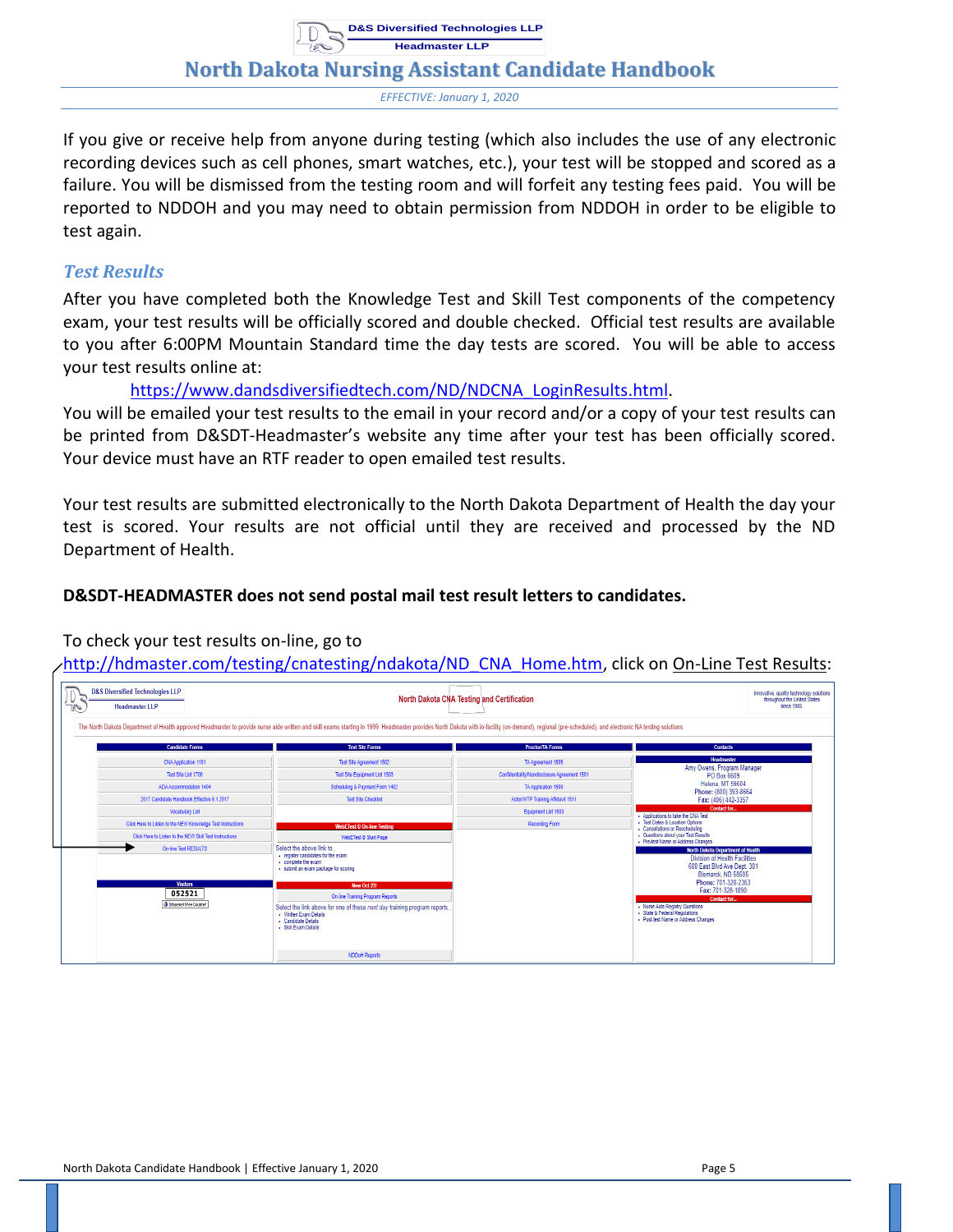**North Dakota Nursing Assistant Candidate Handbook**

*EFFECTIVE: January 1, 2020*

| <b>D&amp;S Diversified Technologies LLP</b>   | Headmaster                                                                                                                                                                                                                                                                                                                                                                                                                                                      |  |
|-----------------------------------------------|-----------------------------------------------------------------------------------------------------------------------------------------------------------------------------------------------------------------------------------------------------------------------------------------------------------------------------------------------------------------------------------------------------------------------------------------------------------------|--|
| <b>Headmaster LLP</b>                         | <b>Directions</b>                                                                                                                                                                                                                                                                                                                                                                                                                                               |  |
| PO Box 6609                                   | To receive your online score report you must complete the fields as indicated below using the required formats. If you are certain that you have completed the fields correctly, and you do not receive a score report, it is<br>tests have not been scored. Electronic tests require 1 day for official scoring, while paper tests require 1 to 4 days depending on mail service. If you do not receive a score report, please return at a later date and subm |  |
| Helena, MT 59604-6609<br>Phone: (800)393-8664 | Important Note: Scores will be available after 6:00 PM mountain time on the day they are scored. (electronic tests are scored the next business day and paper tests scored within 3-5 business days after testing.)                                                                                                                                                                                                                                             |  |
| Fax: (406)442-3357                            | <b>Required Login Fields</b>                                                                                                                                                                                                                                                                                                                                                                                                                                    |  |
| North Dakota Nurse Aide                       | Please enter your social security # or test ID 000000000                                                                                                                                                                                                                                                                                                                                                                                                        |  |
| <b>Score Report Login</b>                     | Please enter the test date 12/31/2012 (mm/dd/yyyy)                                                                                                                                                                                                                                                                                                                                                                                                              |  |
|                                               | Please enter your birthdate 01/01/1970 (mm/dd/yyyy)                                                                                                                                                                                                                                                                                                                                                                                                             |  |
|                                               | Submit Score Report Request                                                                                                                                                                                                                                                                                                                                                                                                                                     |  |
|                                               | Copyright © 2011, D&S Diversified Technologies LLP, and Headmaster LLP, All rights reserved                                                                                                                                                                                                                                                                                                                                                                     |  |

- 1) Type in your social security number 3) Type in your birth date
- 2) Type in your test date 4) Click on Submit Score Report Request
- 

#### <span id="page-8-0"></span>*Test Attempts*

A candidate who has completed training with an approved training program is allowed **six (6) months of testing eligibility, and three (3) attempts**, to pass both portions of the exam from completion of training date. If a candidate fails three attempts, written, skills or both, the candidate would have to go through an approved nurse aide training program again.

A candidate can challenge the nursing assistant exam without training. These candidates are allowed three (3) attempts within six (6) months of testing eligibility to pass both portions of the exam from completion of their first test attempt. If a candidate fails three attempts, written, skills or both, the candidate would have to go through an approved training program.

#### <span id="page-8-1"></span>*Checking your North Dakota Nurse Aide Certificate on the North Dakota Registry*

After you have successfully passed both the Knowledge Test and Skill Test components of the nursing assistant exam, your test results will be sent electronically to the North Dakota Department of Health by Headmaster. You will be certified by the North Dakota Department of Health only after you meet all NDDOH requirements (see the additional requirements needed to apply for licensure at the North Dakota Department of Health website).

To check on your nurse aide certificate, go to NDDOH's website at: <https://services.ndnar.org/> and under Registration Verifications, click on "Verify a Registration" (or go to [https://www.health.nd.gov](https://www.health.nd.gov/) and click "Regulations and Licensure" then click on "Nurse Aide Registry and CNA", then on "Nurse Aide Registry On-Line Services" and under Registration Verifications, click on "Verify a Registration").

#### <span id="page-8-2"></span>*Retaking the Nursing Assistant Test*

In the event that your test results inform you that you failed the knowledge and/or skill portion of the examination and when you want to apply for a retest, you will need to repay for the portion that you failed before you can schedule an exam date.

To schedule a test or re-test, contact your training facility where you previously tested or contact a regional testing facility listed on the [Test Site List 1700](https://hdmaster.com/testing/cnatesting/ndakota/ndformpages/ndforms/1700ND.pdf) on D&SDT-Headmaster's North Dakota website.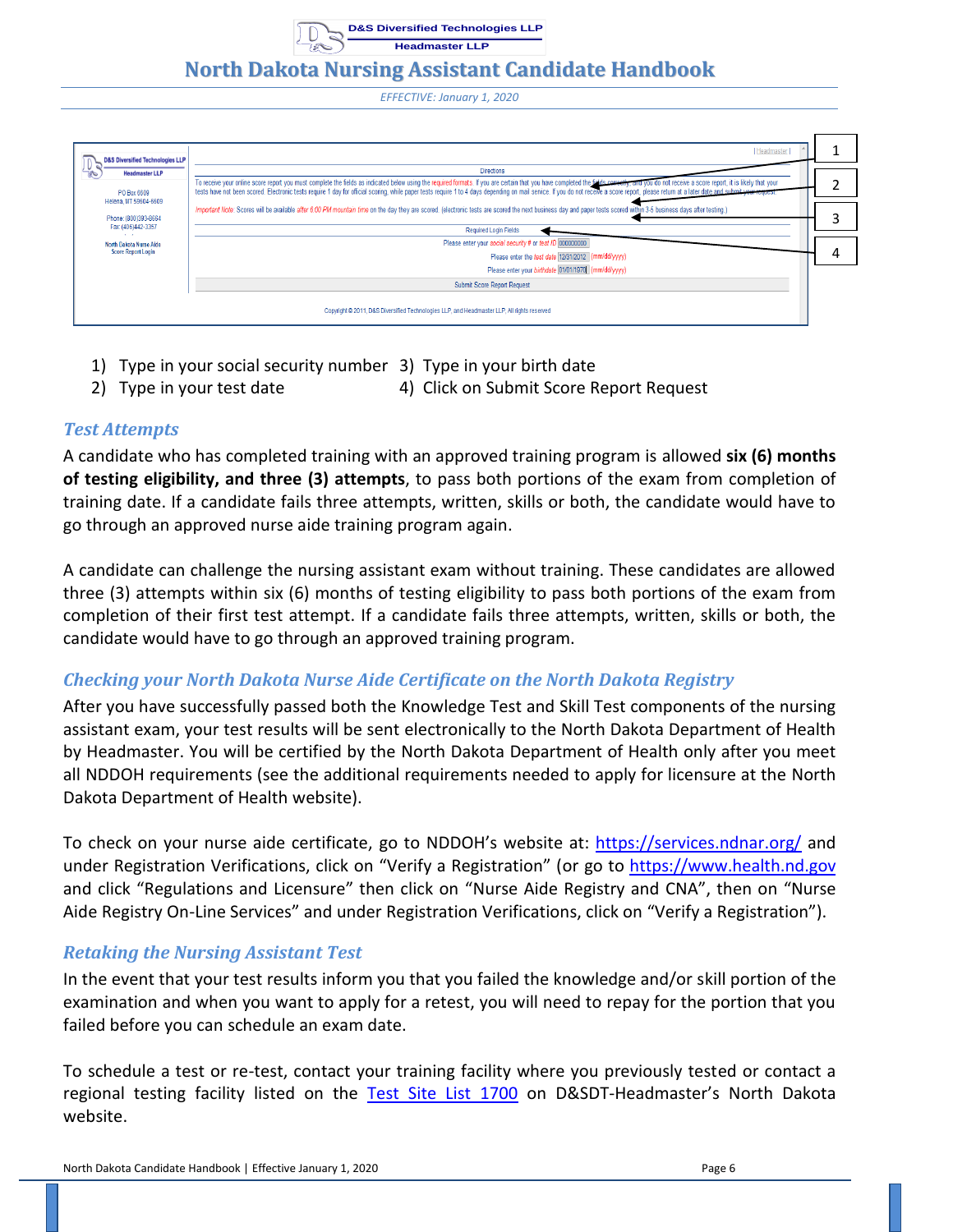**D&S Diversified Technologies LLP**

*EFFECTIVE: January 1, 2020*

The regional testing facility contact person and phone number is listed on the Test Site List Form 1700ND.

#### <span id="page-9-0"></span>*Test Review Requests*

You may request a review of your test results or dispute any other condition of your testing. **There is a \$25 test review deposit fee.** To request a review, you must submit the PDF fillable [Test Review](https://www.pdffiller.com/en/link_to_fill/556709955.htm)  [Request and Payment Form 1403](https://www.pdffiller.com/en/link_to_fill/556709955.htm) available on D&SDT-Headmaster's main webpage at [www.hdmaster.com](http://www.hdmaster.com/) (before you get to the North Dakota NA webpage). Submit the Test Review Fee of \$25 (MasterCard, Visa or debit card) and a detailed explanation of why you feel your dispute is valid (upload with Form 1403) via the PDF fillable Test Review Request and Payment Form 1403 **within three (3) business days** from official scoring of your test (excluding Saturdays, Sundays and Holidays). Late requests will be returned and will not be considered.

Since one qualification for certification as a nursing assistant in North Dakota is demonstration by examination of minimum nursing assistant knowledge and skills, the likely outcome of your review will determine who pays for your re-test. If the results of the review are in your favor, D&SDT-Headmaster will pay for your re-test fee and refund your review fee. D&SDT-Headmaster will review your detailed recollection, your knowledge test markings and any skill task measurements you recorded at the time of your test, in addition to reviewing markings, notations and measurements recorded by the RN Test Observer at the time of your test. D&SDT-Headmaster will re-check the scoring of your test and may contact you and/or the RN Test Observer for any additional recollection of your test(s). After a candidate reaches the age of 18, D&SDT-Headmaster will only discuss test results or test disputes with the candidate or the candidate's training program. D&SDT-Headmaster will not review test results or disputes with family members or anyone else on behalf of the candidate once the candidate is 18 years of age. D&SDT-Headmaster will complete your review request within 10 business days of the receipt of your timely review request and will email or mail the review results to your email address or physical address of record and to the North Dakota Department of Health.

# <span id="page-9-1"></span>**The Knowledge/Oral Test**

The RN Test Observer/Knowledge Test Proctor will hand out materials and give instructions for taking the Knowledge Test. You will have a maximum of ninety (90) minutes to complete the 72 question Knowledge Test. You will be told when fifteen (15) minutes remain. You may not ask questions about the content of the Knowledge Test (such as "What does this question mean?") For paper tests, fill in only one (1) oval on the answer sheet for each question*.* Do not mark in the testing booklet. Marks in the test booklet will not be accepted as answers. Your answers must appear on the separate scan form answer sheet. **You must have a score of 75% or better to pass the knowledge portion of the exam.**

• For paper knowledge tests, you must bring several sharpened Number 2 pencils with erasers. Do not bring or use ink pens.

Electronic testing called WebEtest© using Internet connected computers is utilized at several sites in North Dakota. For electronic tests, the knowledge test portion of your exam will be displayed on a computer screen for you to read and key in your answers. Testing online with WebEtest© allows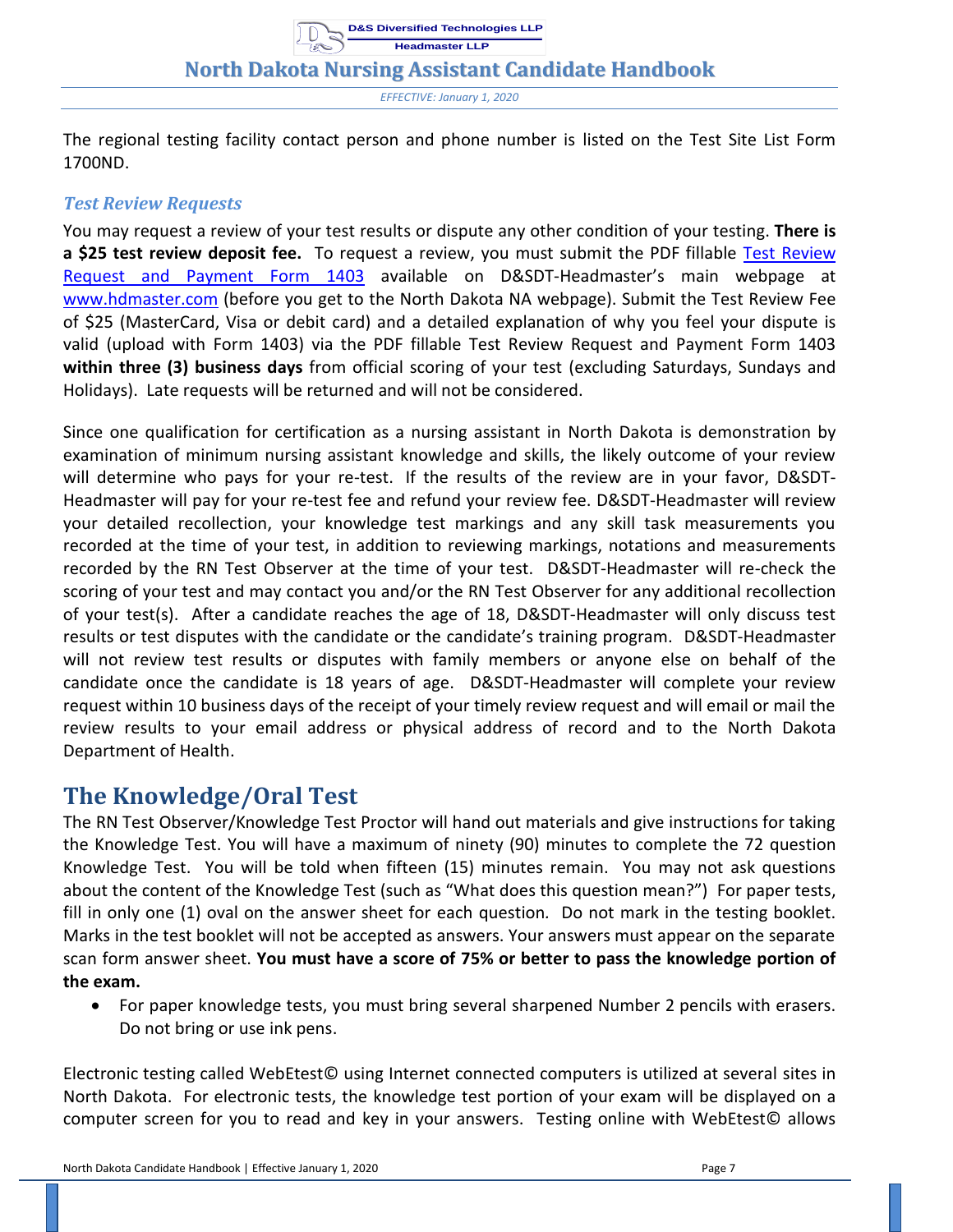*EFFECTIVE: January 1, 2020*

next business day scoring of tests and eliminates examination material shipping time so test results are available days sooner than with traditional paper and pencil testing.

An audio (Oral) version of the knowledge test is available. However, you must request an Oral test before you submit your testing fee payment. There is an additional charge for an Oral Test. The questions are read to you, in a neutral manner, from an MP3 player, with control buttons for play, rewind, pause, etc., in addition to having the knowledge test and scan form for the paper test. For WebETest© you will hear the questions on the computer headphones and have control buttons on the computer screen (play, rewind, pause etc.).

Per the North Dakota Department of Health, translation dictionaries are not allowed during testing.

All test materials must be left in the testing room. Anyone who takes or tries to take materials, notes or information from the testing room is subject to prosecution and will be reported to the North Dakota Department of Health.

#### <span id="page-10-0"></span>*Knowledge Test Content*

The Knowledge Test consists of 72 multiple-choice questions. Questions are selected from subject areas based on the NDDOH approved North Dakota test plan and include questions from all the required categories as defined in OBRA regulations. The subject areas are as follows:

| <b>Subject Area</b>                             | # of Questions |
|-------------------------------------------------|----------------|
| <b>Basic Nursing Skills</b>                     | 11             |
| <b>Care Impaired</b>                            | 5              |
| <b>Communication and Interpersonal Skills</b>   | 6              |
| <b>Data Collection</b>                          | 3              |
| <b>Disease Process</b>                          | 5              |
| <b>Growth &amp; Development Across the Ages</b> | $\overline{2}$ |
| <b>Infection Control</b>                        | 5              |
| <b>Mental Health</b>                            | 4              |
| <b>Personal Care</b>                            | 6              |
| <b>Resident Rights</b>                          | 6              |
| <b>Role and Responsibility</b>                  | 11             |
| <b>Safety</b>                                   | 8              |

#### <span id="page-10-1"></span>*Subject Area Information*

Questions regarding the following subject areas would involve or include:

**Basic Nursing Skills:** Broad subject area including any act or activity that would be considered a basic skill necessary to perform the job of a CNA: includes data acquisition, handling and routing.

**Care Impaired:** Questions dealing with residents that are limited either physically or mentally from receiving "standard" care. CNA's must perform more extensively or differently to accommodate these residents.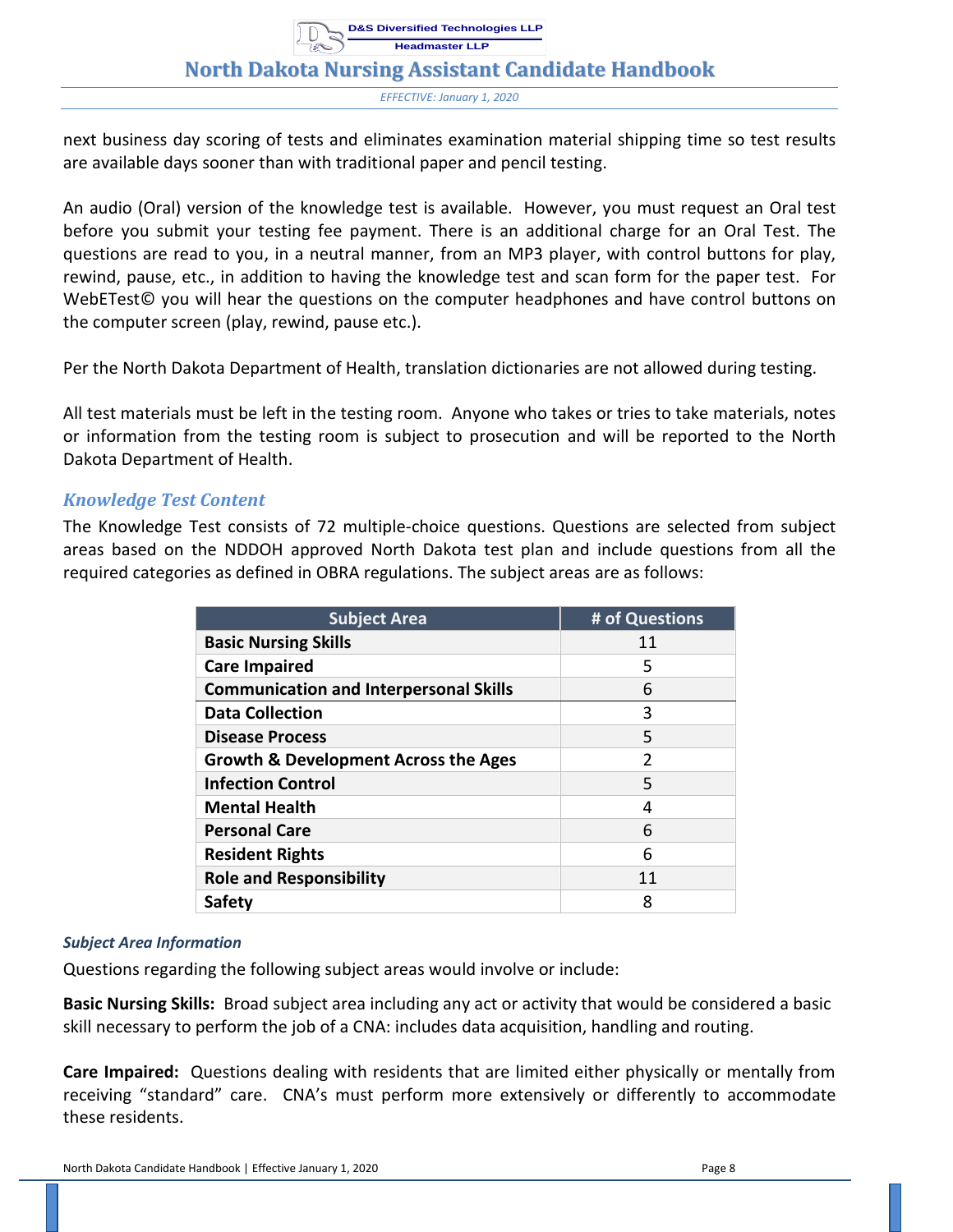*EFFECTIVE: January 1, 2020*

**Communication and Interpersonal Skills:** Any type of communication, both verbal and non-verbal, written and spoken; any communication related to hearing, seeing, feeling, tasting or smelling.

**Data Collection:** Questions relating to date acquisition, handling and routing.

**Disease Process:** Questions dealing with the stages of disease(s) and/or the theory of disease(s) and the detection, prevention or treatment of disease(s).

**Growth and Development Across the Ages:** Process and progression of humans becoming what they will be as they move along the time line of their lives.

**Infection Control:** Relating to the nature of infections; causes and prevention, correct methods and procedures for dealing with infection.

**Mental Health:** Mental processes of residents, signs and stages of mental states of residents both normal and care impaired; mental well-being and interaction of a CNA and co-workers.

**Personal Care:** Activities or acts performed by a CNA for or to residents that are personal in nature; accommodations necessary for care impaired residents; stages and/or the theory of diseases, detection, prevention and treatment.

**Resident Rights:** Rights residents are legally entitled to; facility and CNA roles in ensuring those rights.

**Role and Responsibility:** A broad subject area including any act or activity that would be considered part of the basic role or responsibility of a CNA in the workplace.

<span id="page-11-0"></span>**Safety:** Safety of residents, CNAs, facility safety issues and safety of facility personnel in general.

#### *Knowledge Practice Test*

D&SDT-Headmaster offers a free knowledge test question of the day and a ten question on-line static practice test available on our web site at [www.hdmaster.com.](http://www.hdmaster.com/) Candidates may also purchase complete practice tests that are randomly generated, based on the state test plan. A mastery learning method is used and each practice test taken will be unique. This means candidates must get the question they are attempting correct before they may move onto the next question. A first attempt percentage score and vocabulary feedback are supplied upon completion of the practice test. A list of vocabulary words to study is provided at the end of each test. Single or group purchase plans are available.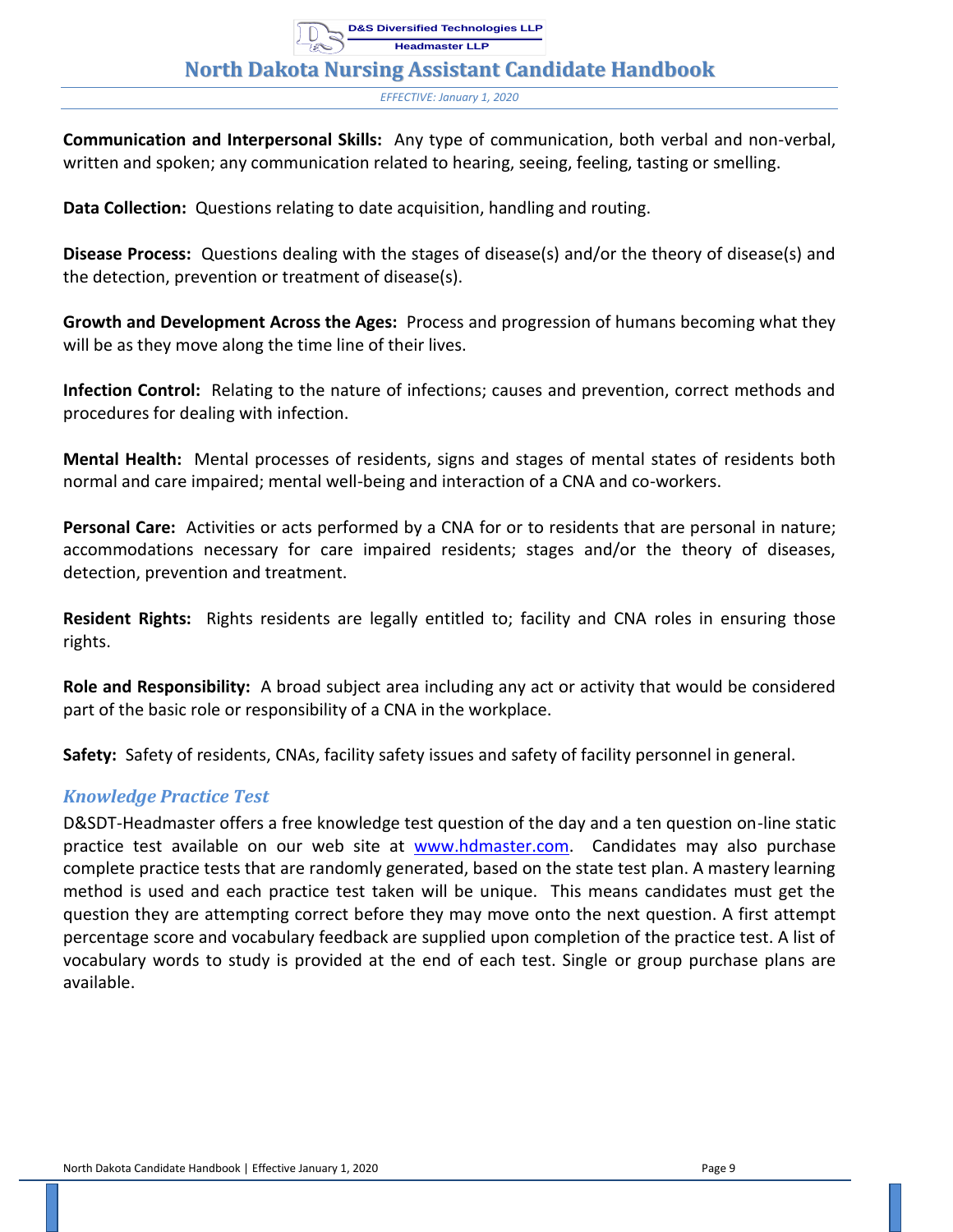## **North Dakota Nursing Assistant Candidate Handbook**

*EFFECTIVE: January 1, 2020*

#### The following are a sample of the kinds of questions that you will find on the Knowledge/Oral test.

1. Clean linens that touch the floor should be: (A) Picked up quickly and placed back on the clean linen cart (B) Used immediately on the next resident bed (C) Considered dirty and placed in the soiled linen hamper (D) Used only in the room with the floor the linen fell on 2. A soft, synthetic fleece pad placed beneath the resident: (A) Takes pressure off the back (B) Provides warmth for the resident (C) Gives the resident a sense of security (D) Should only be used with bedridden residents 3. A resident's psychological needs: (A) Should be given minor consideration (B) Make the resident withdrawn and secretive (C) Are nurtured by doing everything for the resident (D) Are nurtured when residents are treated like individuals ANSWERS: 1-C |2-A |3-D

# <span id="page-12-0"></span>**The Manual Skill Test**

- The purpose of the Skill Test is to evaluate your performance when demonstrating North Dakota approved nursing assistant skill tasks. You will find a complete list of skill tasks in this handbook.
- You will be asked to re-present your ID that you showed the RN Test Observer at sign-in.
- Be sure you understand all instructions you read while in the waiting area before you begin your skill task demonstrations. You may not ask questions once the Skill Test begins and the timer starts. Once the Skill Test begins, the RN Test Observer may not answer questions.
- Each of your randomly selected three (3) or four (4) tasks will have scenarios associated with them. The scenarios will be read to you by the RN Test Observer immediately before you are asked to do each task.
- You will be allowed a maximum of **thirty (30) minutes** to complete your three (3) or four (4) tasks. After 15 minutes have elapsed, you will be alerted that 15 minutes remain.
- Listen carefully to all instructions given by the RN Test Observer. You may request to have any of the scenarios repeated **at any time** during your Skill Test up until you run out of time or you tell the RN Test Observer that you are finished with your skill task demonstrations.
- You must correctly perform all of the **key** steps (in bold font) and 80% of all non-key steps on each task assigned in order to pass the Skill Test.
- You may repeat or correct **any step** or **steps** on any task you believe you have performed incorrectly at **any time** during your allotted thirty (30) minutes or until you tell the RN Test Observer you are finished with the Skill Test.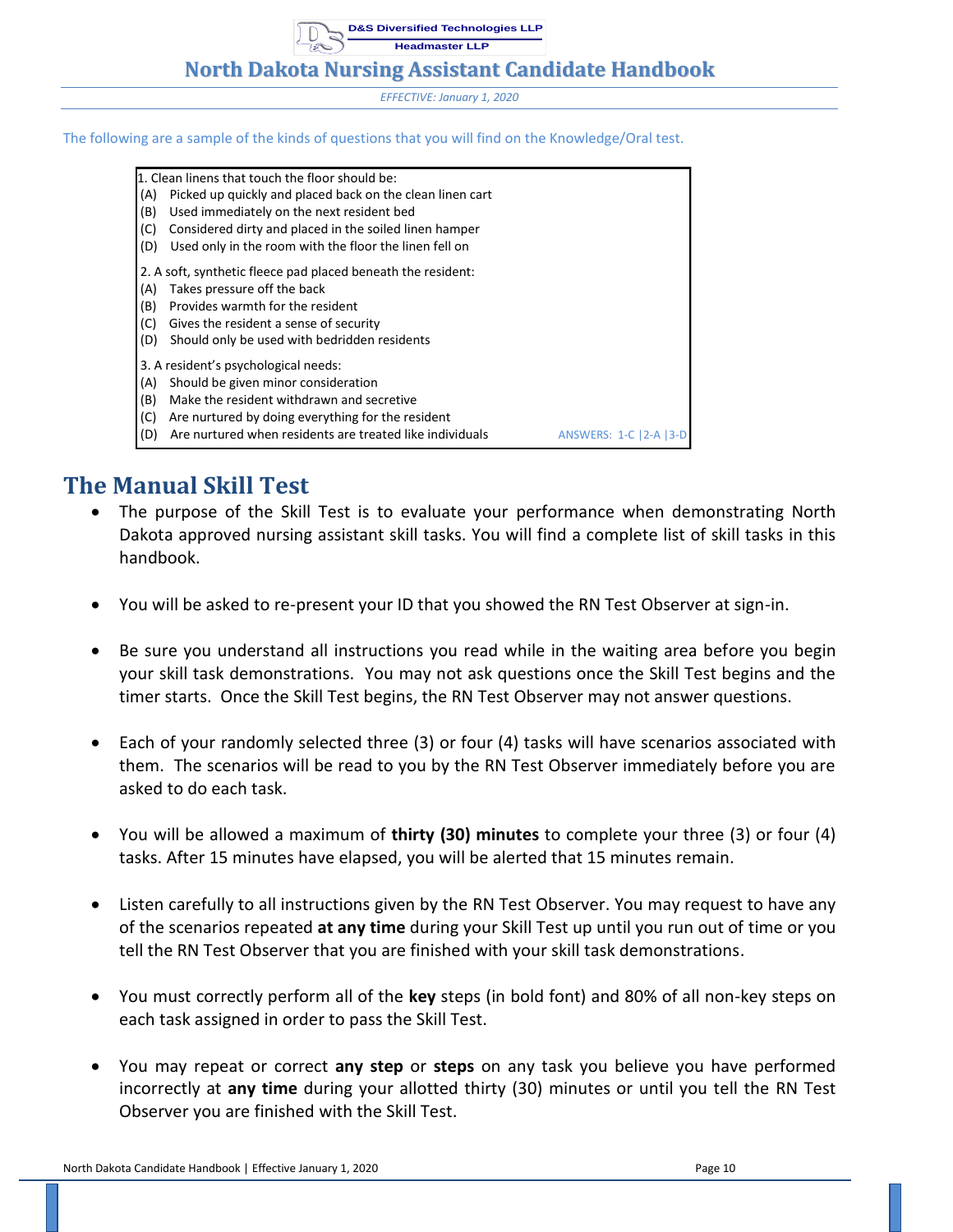**Headmaster LLP**

**North Dakota Nursing Assistant Candidate Handbook**

**D&S Diversified Technologies LLP**

*EFFECTIVE: January 1, 2020*

- If you believe you made a mistake while performing a task, say so. You will need to demonstrate the step or steps on the task you believe you performed incorrectly for the correction to be noted for the step.
- At any time during any skill, you may direct the RN Test Observer to move anywhere needed to assist in providing safety for the resident.
- The skill task steps are generally not order dependent, unless the words BEFORE or AFTER are used in a step.
- When you finish each task, verbally tell the RN Test Observer you are finished and move to the designated "relaxation area." When the RN Test Observer and actor have set up and are ready for your next skill task demonstration, the RN Test Observer will read the scenario for your next task.
- **All steps must actually be demonstrated. Steps that are only verbalized WILL NOT COUNT.**

#### <span id="page-13-0"></span>*Skill Test Recording Form*

The RN test observer will provide a recording form similar to the one displayed below if your skill test includes a skill task which requires recording a count or measurement.

| Candidate's Name: | <b>PI FASE PRINT</b>                                      |  |
|-------------------|-----------------------------------------------------------|--|
|                   | PULSE: RESPIRATIONS: BP: /                                |  |
|                   | URINARY OUTPUT: ml WEIGHT: lbs.                           |  |
| GLASS 1: _______  | <b>Feeding Task</b>                                       |  |
| GLASS 2: _______  | <b>FOOD INTAKE:</b> %                                     |  |
| GLASS 3:          |                                                           |  |
|                   | TOTAL FLUID INTAKE: _______ ml   FLUID INTAKE: _______ ml |  |
|                   |                                                           |  |

#### <span id="page-13-1"></span>*Skill Test Mandatory First Tasks*

You will be assigned **one** of the following mandatory tasks as your first task:

- Bedpan and Output with Hand Washing
- Donning an Isolation Gown and Gloves then Emptying a Urinary Drainage Bag with Hand Washing
- Perineal Care of a Female with Hand Washing

*Please note: Hand washing is embedded in each of the mandatory tasks and must be demonstrated at the end of each mandatory task.*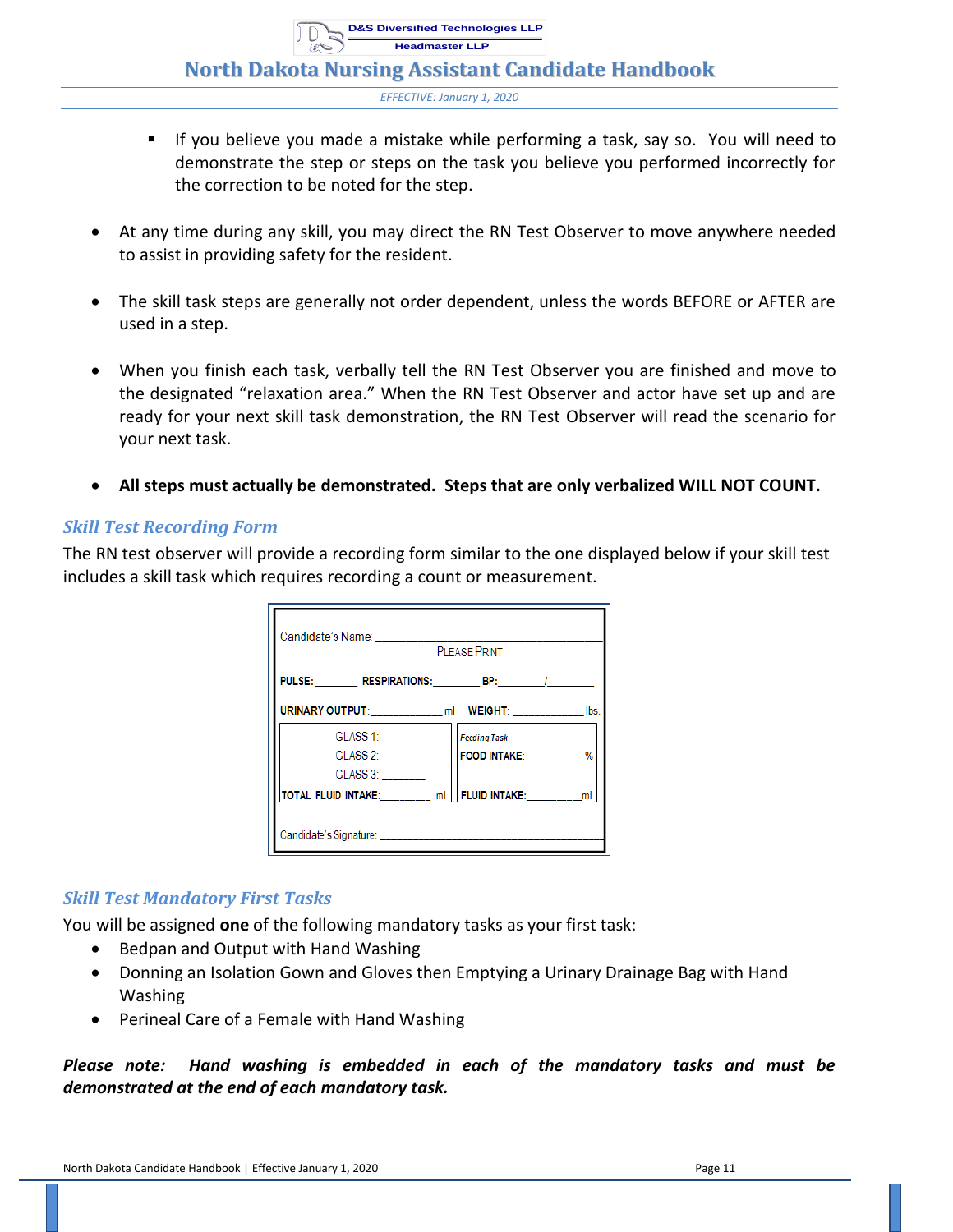*EFFECTIVE: January 1, 2020*

You will also receive an additional two (2) or three (3) randomly selected tasks from the Skill Task Listing below. These selected tasks will make up your personalized and unique skill test. Each skill test randomly assigned by the WebETest© skill test assignment algorithm will be comparable in overall difficulty. That is why some skill tests will have a differing number of tasks.

#### <span id="page-14-0"></span>*Skill Tasks Listing*

Every step must actually be performed and demonstrated during your skill test demonstration in order to receive credit.

The steps that are listed for each task are the steps required for a nursing assistant candidate to successfully demonstrate minimum proficiency of the skill task for the RN Test Observer. The steps will be performed on a live resident actor for most of the tasks (the perineal care tasks will be done on a manikin). You will be scored only on the steps listed. You must have a score of 80% on each task without missing any key steps (the Bolded steps) to pass the skill component of your competency evaluation. If you fail the Skill Test, one of the tasks on your retest will be a task you previously failed. There will always be only one of the three mandatory tasks to start each Skill Test. The other tasks included on your Skill Test are randomly chosen so that every Skill Test is comparable in difficulty and average length of time to complete. The RN Test Observer will observe your demonstrations of your skill tasks and record what she/he sees you do. D&SDT-Headmaster scoring teams will officially score and double check your test.

**Please note**: The skill task steps included in this handbook are offered as guidelines to help prepare candidates for the North Dakota nursing assistant skill test and the steps included herein are not intended to be used to provide complete care that would be all inclusive of best care practiced in an actual work setting.

<span id="page-14-1"></span>**\*\*\*\*\*\*\*\*\*\*\*\*\*\*\*\*\*\*\*\*\*\*\*\*\*\*\*\*\*\*\*\*\*\*\*\*\*\*\*\*\*\*\*\*\*\*\*\*\*\*\*\*\*\*\*\*\*\*\*\*\*\*\*\*\*\*\*\*\*\*\*\*\*\*\*\*\*\*\*\*\*\*\*\*\*\*\*\*\*\*\*\*\*\*\*\*\*\*\*\*\*\*\*\*\*\*\*\*\*\*\*\*\*\*\*\***

#### **Bedpan and Output with Hand Washing**

*(One of the possible mandatory first tasks)*

- 1) Knock on the door.
- 2) Introduce yourself to the resident.
- 3) Perform hand hygiene.
	- a. Cover all surfaces of hands with hand sanitizer.
	- b. Rub hands together until hands are completely dry.
- 4) Explain the procedure to the resident.
- 5) Provide privacy for resident pull curtain.
- 6) Put on gloves.
- 7) Raise the bed height.
- 8) Position resident on bedpan/fracture pan correctly. (Pan not upside down, is centered, etc.)
- 9) Position resident on bedpan/fracture pan using correct body mechanics.
- 10) Raise head of bed to comfortable level.
- 11) Leave tissue within reach of resident.
- 12) Leave call light or signal calling device within easy reach of the resident.
- 13) Move to an area of the room away from the Actor.
- 14) When the RN Test Observer indicates, candidate returns.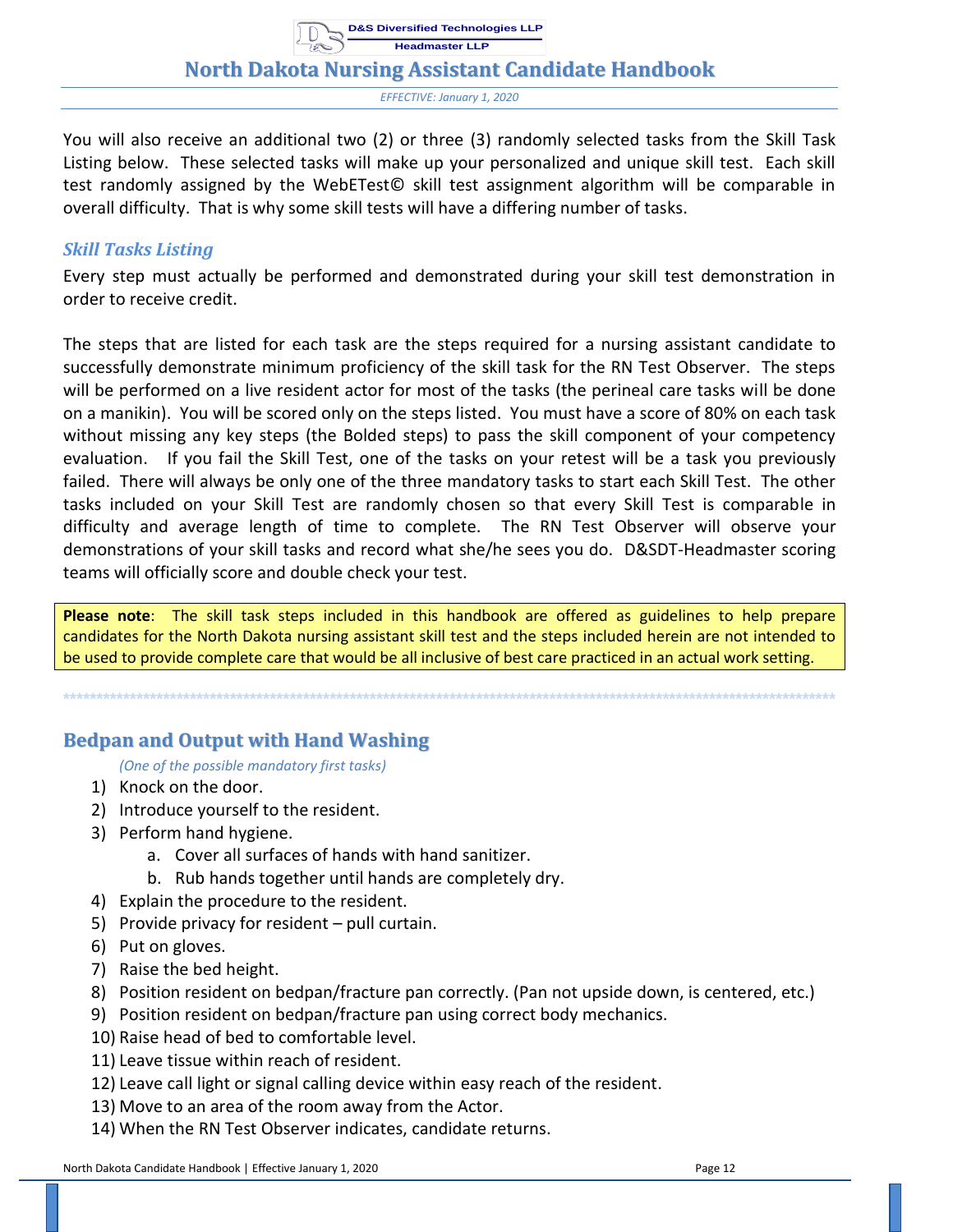## **North Dakota Nursing Assistant Candidate Handbook**

*EFFECTIVE: January 1, 2020*

- 15) Wash/assist resident to wash hands. (Using a wet washcloth or a disposable wipe.)
- 16) Discard soiled linen in designated laundry hamper, or dispose of wipe.
- 17) Lower head of the bed, if it was raised.
- 18) Gently remove bedpan/fracture pan.
- 19) Hold the bedpan/fracture pan for the RN Test Observer while liquid is poured into bedpan/fracture pan.
- 20) Place graduate on level, flat surface.
- 21) With graduate at eye level, read output.
- 22) Record output on the previously signed recording form.
- **23) Candidate's recorded output measurement is within 25ml's of the RN Test Observer's premeasured output amount.**
- 24) Lower bed, if it was raised.
- 25) Empty equipment used into designated toilet.
- 26) Rinse equipment used and empty rinse water into designated toilet.
- 27) Dry equipment used.
- 28) Remove gloves turning inside out.
- 29) Properly dispose of gloves.
- 30) Place call light or signal calling device within easy reach of the resident.
- 31) Maintain respectful, courteous interpersonal interactions at all times.
- 32) Wash hands: Turn on water.
- 33) Wash hands: Begin by wetting hands.
- 34) Wash hands: Apply soap to hands.
- 35) Wash hands: Rub hands together using friction.
- 36) Wash hands: Rub hands together for at least twenty (20) seconds.
- 37) Wash hands: Using friction, rub interlaced fingers together while pointing downward.
- 38) Wash hands: Wash all surfaces of hands with soap.
- 39) Wash hands: Wash wrists with soap.
- 40) Wash hands: Rinse hands thoroughly under running water with fingers pointed downward.
- 41) Wash hands: Dry hands on clean paper towel(s).
- 42) Wash hands: Turn off faucet with a paper towel.
- 43) Wash hands: Discard paper towel(s) to trash container as used.
- **44) Wash hands: Does not re-contaminate hands by touching faucet or sink at any time during/after the hand washing procedure.**

#### <span id="page-15-0"></span>**Donning an Isolation Gown and Gloves then Emptying a Urinary Drainage Bag with Hand Washing**

#### *(One of the possible mandatory first tasks)*

- 1) Perform hand hygiene.
	- a. Cover all surfaces of hands with hand sanitizer.
	- b. Rub hands together until hands are completely dry.
- 2) Face the back opening of the gown.
- 3) Unfold the gown.
- 4) Place arms through each sleeve.
- 5) Secure the neck opening.
- 6) Secure the waist, making sure that the back flaps cover clothing as completely as possible.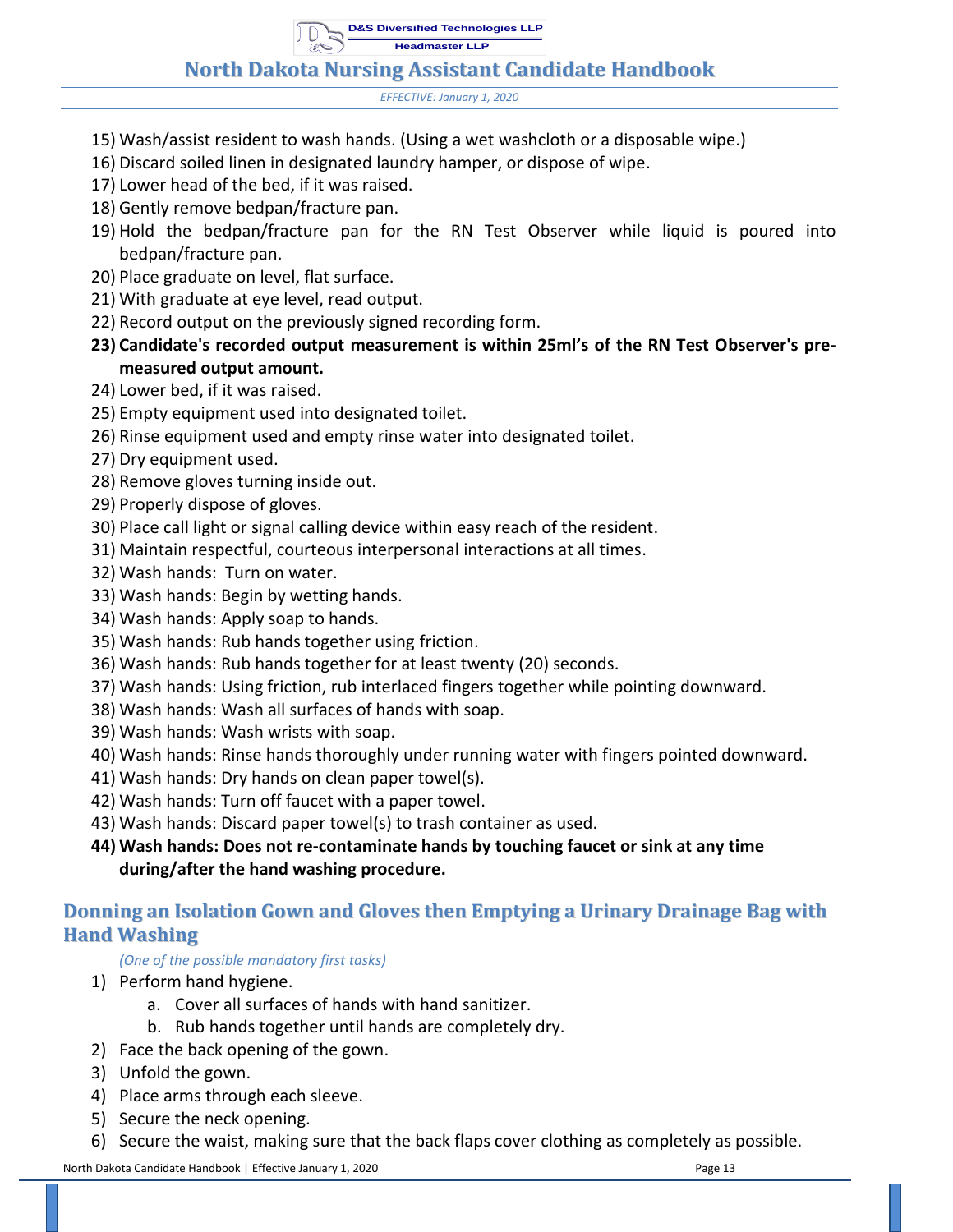**D&S Diversified Technologies LLP**

**Headmaster LLP**

#### **North Dakota Nursing Assistant Candidate Handbook**

*EFFECTIVE: January 1, 2020*

- 7) Put on gloves.
- 8) Gloves overlap gown sleeves at the wrist.
- 9) Knock on the door.
- 10) Introduce yourself to resident.
- 11) Explain the procedure to the resident.
- 12) Provide privacy for resident pull curtain.
- 13) Place a barrier on the floor under the drainage bag.
- 14) Place the graduate on the previously placed barrier.
- 15) Open the drain to allow the urine to flow into the graduate.
- 16) Avoid touching the graduate with the tip of the tubing.
- 17) Close the drain.
- 18) Replace drain in holder.
- 19) Place graduate on level, flat surface.
- 20) With graduate at eye level, read output.
- 21) Empty graduate into designated toilet.
- 22) Rinse equipment emptying into designated toilet.
- 23) Return equipment to storage.
- 24) Leave resident in a position of comfort and safety.
- 25) Record the output in ml's on previously signed recording form.
- **26) Candidate's recorded output measurement is within 25ml's of the RN Test Observer's premeasured output amount.**
- 27) Place call light or signal calling device within easy reach of the resident.
- 28) Maintain respectful, courteous interpersonal interactions at all times.
- 29) Remove gloves, turning inside out.
- 30) Dispose of the gloves in appropriate container.
- 31) Unfasten gown at the neck.
- 32) Unfasten gown at the waist.

#### **33) Remove gown by folding soiled area to soiled area.**

- 34) Bare hands never touch soiled surface of the gown.
- 35) Dispose of gown in garbage can or designated container.
- 36) Wash hands: Turn on water.
- 37) Wash hands: Begin by wetting hands.
- 38) Wash hands: Apply soap to hands.
- 39) Wash hands: Rub hands together using friction.
- 40) Wash hands: Rub hands together for at least twenty (20) seconds.
- 41) Wash hands: Using friction, rub interlaced fingers together while pointing downward.
- 42) Wash hands: Wash all surfaces of hands with soap.
- 43) Wash hands: Wash wrists with soap.
- 44) Wash hands: Rinse hands thoroughly under running water with fingers pointed downward.
- 45) Wash hands: Dry hands on clean paper towel(s).
- 46) Wash hands: Turn off faucet with a paper towel.
- 47) Wash hands: Discard paper towel(s) to trash container as used.
- **48) Wash hands: Does not re-contaminate hands by touching faucet or sink at any time during/after the hand washing procedure.**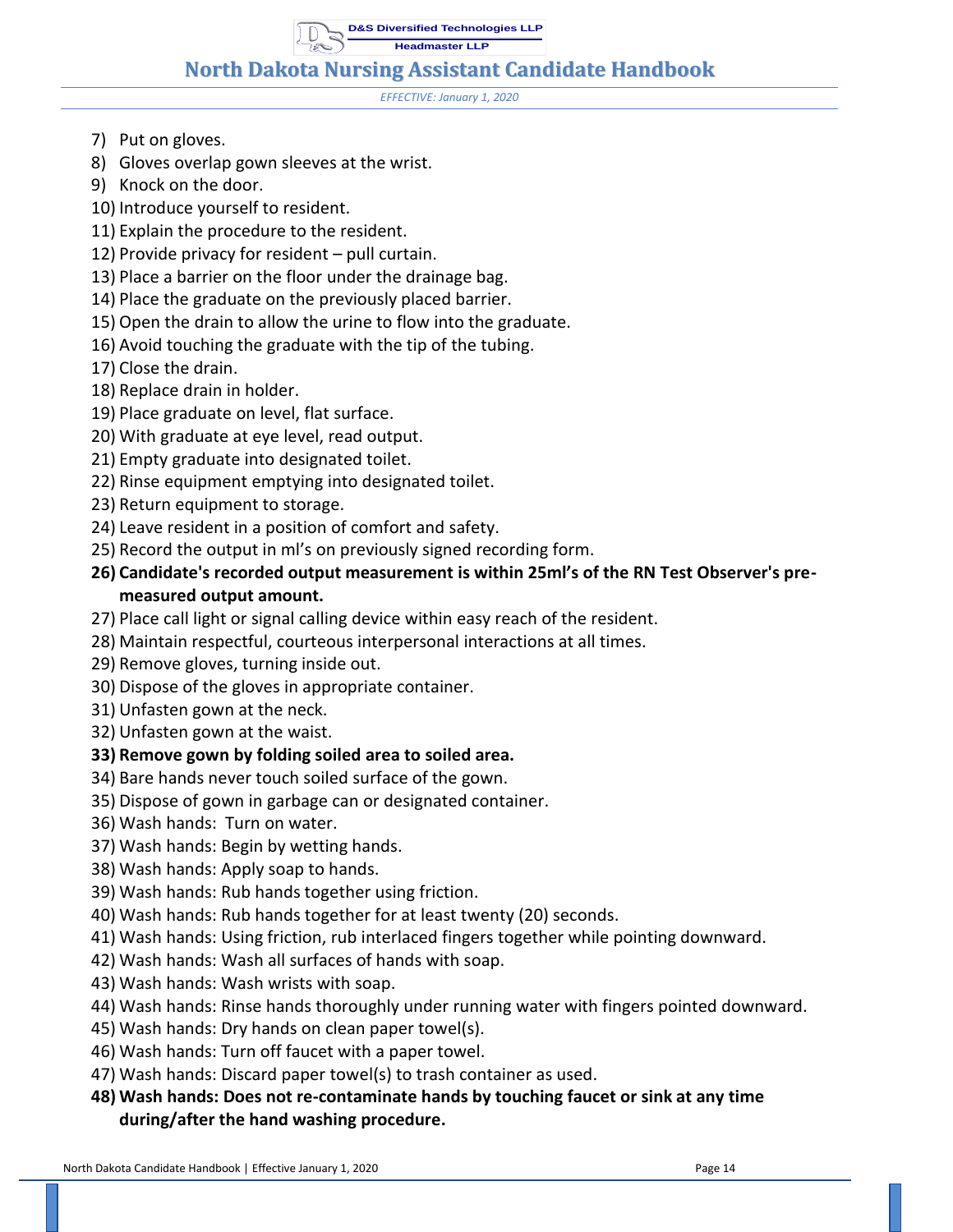**North Dakota Nursing Assistant Candidate Handbook**

*EFFECTIVE: January 1, 2020*

## <span id="page-17-0"></span>**Perineal Care of a Female with Hand Washing**

*(One of the possible mandatory first tasks)*

- 1) Knock on the door.
- 2) Introduce yourself to the resident.
- 3) Perform hand hygiene.
	- a. Cover all surfaces of hands with hand sanitizer.
	- b. Rub hands together until hands are completely dry.
- 4) Explain the procedure to the resident. (manikin)
- 5) Provide privacy for resident pull curtain.
- 6) Fill basin with warm water.
- 7) Raise the bed height.
- 8) Put on gloves.
- 9) Direct RN Test Observer to stand on opposite side of the bed or raise side rail on opposite side of bed.
- 10) Turn resident or raise hips and place barrier under buttocks. (Candidate will choose barrier such as a towel, water proof pad, chux pad, etc.)
- 11) Expose perineum only.
- 12) Separate labia.
- 13) Use water and soapy washcloth.

#### **14) Clean one side of labia from top to bottom.**

- 15) Use a clean portion of a washcloth, clean other side of labia from top to bottom.
- 16) Use a clean portion of a washcloth; clean the vaginal area from top to bottom.
- 17) Use a clean washcloth, rinse one side of labia from top to bottom.
- 18) Use a clean portion of a washcloth; rinse other side of labia from top to bottom.
- 19) Use a clean portion of a washcloth; rinse the vaginal area from top to bottom.

20) Pat dry.

- 21) Cover the exposed area with the bath blanket or gown, or combination of both.
- 22) Assist resident to turn onto side away from the candidate.
- 23) Use a clean washcloth.
- 24) Use water, washcloth and soap.

#### **25) Clean only from vagina to rectal area.**

- 26) Use a clean portion of a washcloth with any stroke.
- 27) Use a clean washcloth, rinse from vagina to rectal area.
- 28) Use a clean portion of a washcloth with any stroke.

29) Pat dry.

- 30) Safely remove barrier from under buttocks, if placed.
- 31) Position resident (manikin) on her back.
- 32) Lower bed, if it was raised.
- 33) Dispose of soiled linen in designated laundry hamper.
- 34) Empty equipment in designated sink or toilet.
- 35) Rinse equipment.
- 36) Dry equipment.
- 37) Return equipment to storage.
- 38) Remove gloves, turning inside out.
- 39) Dispose of gloves in appropriate container.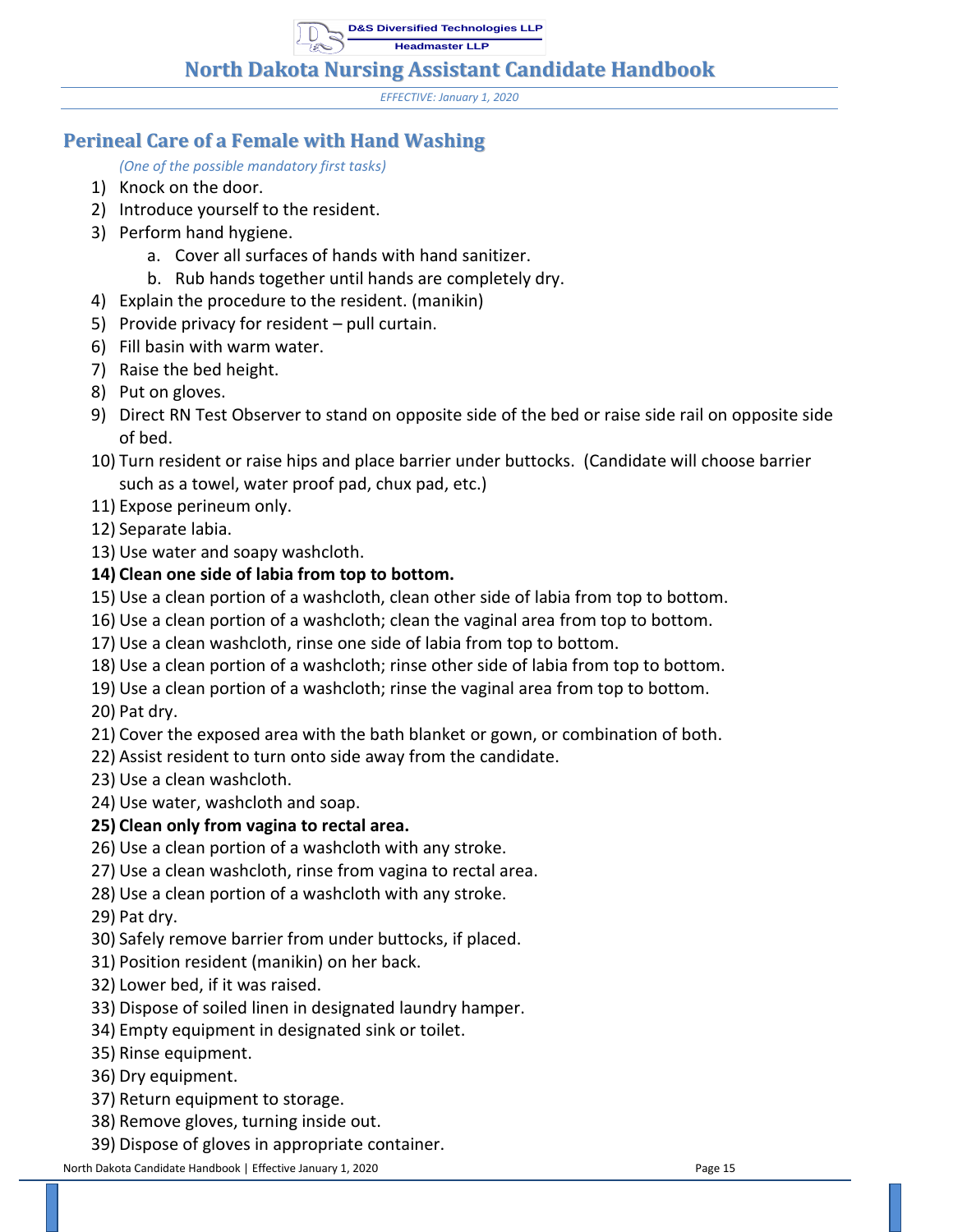## **North Dakota Nursing Assistant Candidate Handbook**

*EFFECTIVE: January 1, 2020*

- 40) Place call light or signal calling device within easy reach of the resident.
- 41) Maintain respectful, courteous interpersonal interactions at all times.
- 42) Wash hands: Turn on water.
- 43) Wash hands: Begin by wetting hands.
- 44) Wash hands: Apply soap to hands.
- 45) Wash hands: Rub hands together using friction.
- 46) Wash hands: Rub hands together for at least twenty (20) seconds.
- 47) Wash hands: Using friction, rub interlaced fingers together while pointing downward.
- 48) Wash hands: Wash all surfaces of hands with soap.
- 49) Wash hands: Wash wrists with soap.
- 50) Wash hands: Rinse hands thoroughly under running water with fingers pointed downward.
- 51) Wash hands: Dry hands on clean paper towel(s).
- 52) Wash hands: Turn off faucet with a paper towel.
- 53) Wash hands: Discard paper towel(s) to trash container as used.
- **54) Wash hands: Does not re-contaminate hands by touching faucet or sink at any time during/after the hand washing procedure.**

#### <span id="page-18-0"></span>**Abdominal Thrust**

- **1) Candidate is able to identify symptoms of choking. Evaluate choking by asking resident "Are you choking?"**
- **2) Candidate verbalizes they would call for help.**
- 3) Stand behind resident and wrap arms around resident's waist.
- 4) Make a fist with one hand.
- 5) Place the thumb side of the fist against the resident's abdomen.
- 6) Position fist slightly above navel and below the xiphoid process.
- 7) Grasp fist with other hand, press fist and hand into the resident's abdomen with an inward, upward thrust 6-10 times. Must demonstrate at least one time and then can verbalize the rest of the upward thrusts.
- **8) Stop, asks resident "Are you still choking?" If resident indicates yes –**
- 9) Candidate should indicate that they would repeat this procedure until it is successful or until victim loses consciousness.
- 10) Candidate verbalizes they would notify the nurse.

#### <span id="page-18-1"></span>**Ambulation with a Gait Belt**

- 1) Knock on the door.
- 2) Introduce yourself to the resident.
- 3) Perform hand hygiene.
	- a. Cover all surfaces of hands with hand sanitizer.
	- b. Rub hands together until hands are completely dry.
- 4) Explain the procedure to the resident.
- 5) Obtain gait belt for the resident.
- **6) Lock bed brakes to ensure resident's safety.**
- 7) Position bed so the resident's feet will rest comfortably flat on the floor when sitting on the bed.
- 8) Bring resident to sitting position.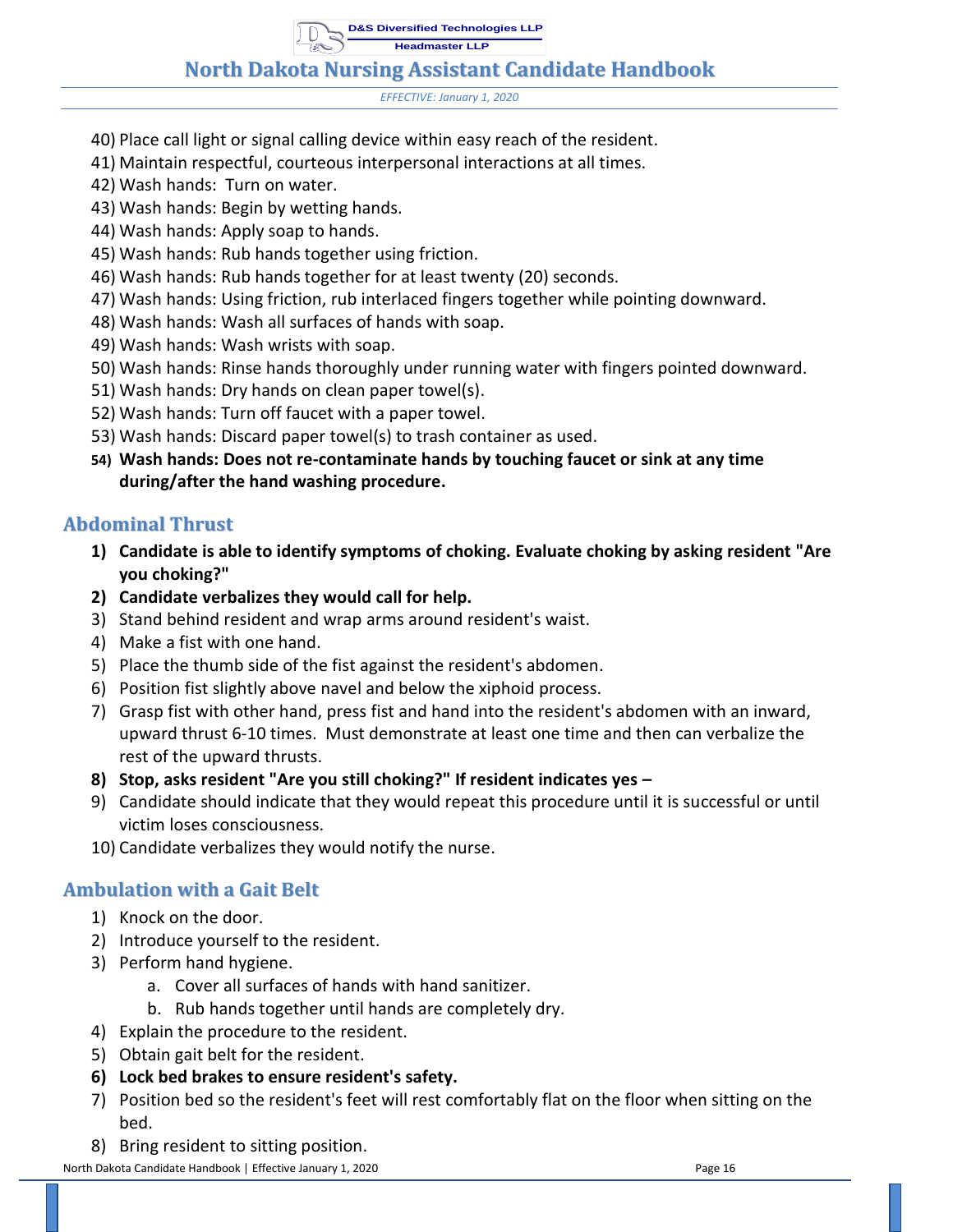**North Dakota Nursing Assistant Candidate Handbook**

*EFFECTIVE: January 1, 2020*

- 9) Properly place gait belt around resident's waist to stabilize.
- 10) Tighten gait belt.
- 11) Check gait belt for tightness by slipping fingers between gait belt and resident.
- 12) Assist resident to put on non-skid footwear.
- 13) Stand in front of and face the resident.
- 14) Grasp the gait belt on each side of the resident with an underhand grip.
- 15) Ensure resident is stable.
- 16) Bring resident to standing position.
- 17) Use proper body mechanics at all times.
- 18) Grasp gait belt with one hand, using underhand grip.
- 19) Stabilizing resident with other hand by holding forearm, shoulder or other appropriate method to stabilize resident.
- 20) Ambulate resident at least 10 steps and return resident to chair.
- 21) Assist resident to sit in the chair in a controlled manner that ensures safety.
- 22) Remove gait belt, if it was placed on resident.
- 23) Leave resident in position of comfort and safety.
- 24) Place call light or signal calling device within easy reach of the resident.
- 25) Maintain respectful, courteous interpersonal interactions at all times.
- 26) Perform hand hygiene.
	- a. Cover all surfaces of hands with hand sanitizer.
	- b. Rub hands together until hands are completely dry.

#### <span id="page-19-0"></span>**Ambulation with a Walker**

- 1) Knock on the door.
- 2) Introduce yourself to the resident.
- 3) Perform hand hygiene
	- a. Cover all surfaces of hands with hand sanitizer
	- b. Rub hands together until hands are completely dry.
- 4) Explain procedure to resident.
- 5) Obtain a gait belt that fits the resident.
- **6) Lock bed brakes to ensure resident's safety.**
- 7) Lower bed so resident's feet will be flat on the floor when sitting on the edge of the bed.
- 8) Bring resident to sitting position with resident's feet flat on the floor.
- 9) Properly place gait belt around resident's waist to stabilize.
- 10) Tighten gait belt.
- 11) Check gait belt for tightness by slipping fingers between gait belt and resident.
- 12) Assist resident to put on non-skid footwear BEFORE standing.
- 13) Stand in front of and face the resident.
- 14) Grasp the gait belt on each side of the resident with an underhand grip.
- 15) Bring the resident to a standing position.
- 16) Ensure the resident is stable.
- 17) Position walker in front of resident.
- 18) Ensure resident has stabilized walker.
- 19) Position self behind and slightly to side of resident.
- 20) Instruct resident on proper use of walker.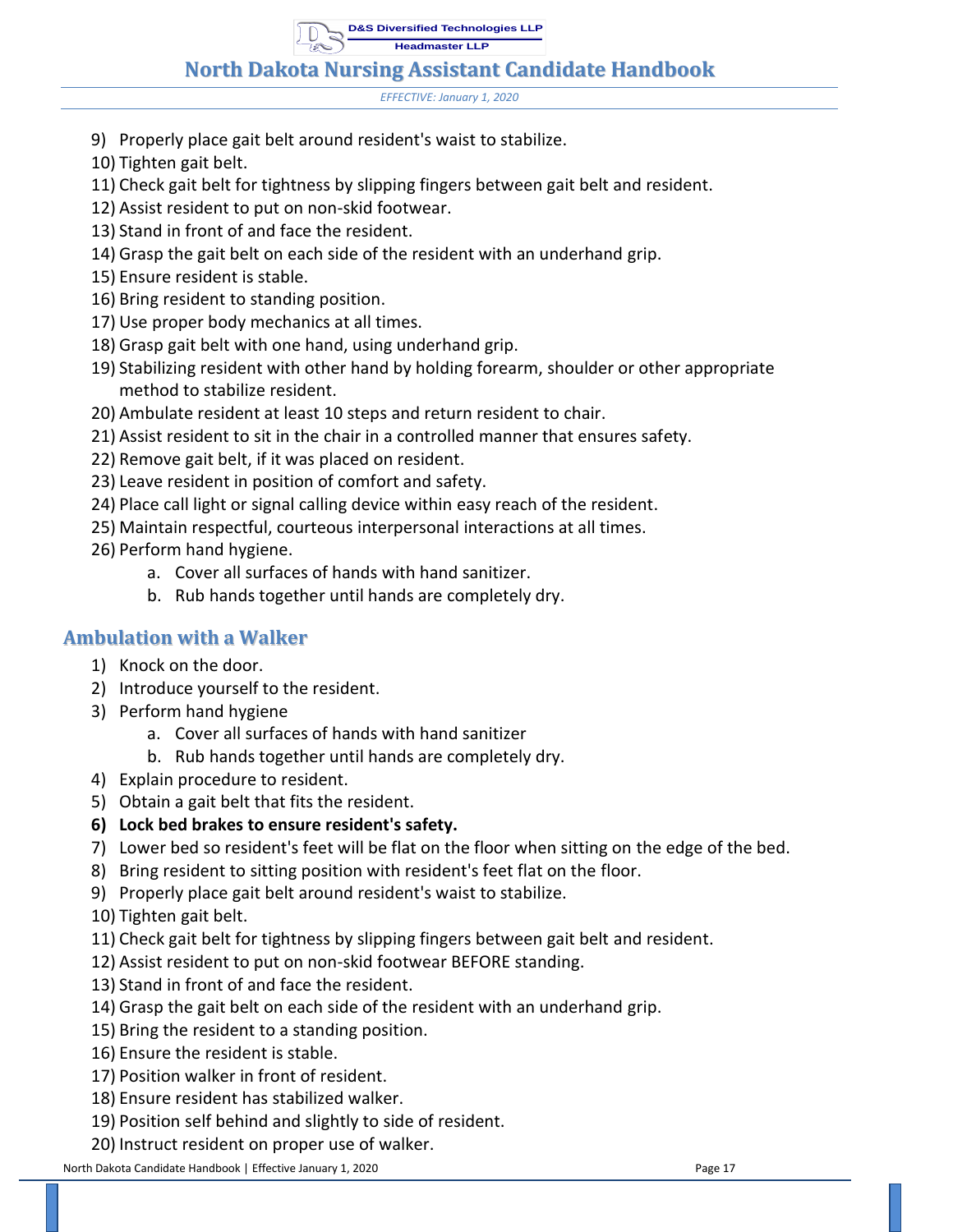**North Dakota Nursing Assistant Candidate Handbook**

*EFFECTIVE: January 1, 2020*

- 21) Candidate walks to the side a little behind the resident.
- 22) Safely ambulate resident 10 steps and return resident to the chair.
- 23) Assist resident to sit in the chair in a controlled manner that ensures safety.
- 24) Candidate uses correct body mechanics at all times.
- 25) Remove gait belt.
- 26) Leave resident in position of comfort and safety.
- 27) Perform hand hygiene
	- a. Cover all surfaces of hands with hand sanitizer
	- b. Rub hands together until hands are completely dry.
- 28) Maintain respectful, courteous interpersonal interactions at all times.
- 29) Place call light or signal calling device within easy reach of the resident.

## <span id="page-20-0"></span>**Applying an Anti-Embolic Stocking to One Leg**

- 1) Knock on the door.
- 2) Introduce yourself to the resident.
- 3) Perform hand hygiene.
	- a. Cover all surfaces of hands with hand sanitizer.
	- b. Rub hands together until hands are completely dry.
- 4) Explain the procedure to the resident.
- 5) Provide privacy for resident by only exposing one leg.
- 6) Roll, gather or turn stocking down inside out to the heel.
- 7) Place stocking over the resident's toes, foot, and heel.
- 8) Roll or pull stocking up the leg.
- 9) Check toes for possible pressure from stocking and adjust as needed.
- 10) Leave resident with stocking that is smooth and wrinkle free.

#### **11) Leave resident with stocking that is properly placed without restriction.**

- 12) Cover exposed leg.
- 13) Place call light or signal calling device within easy reach of the resident.
- 14) Maintain respectful, courteous interpersonal interactions at all times.
- 15) Perform hand hygiene.
	- a. Cover all surfaces of hands with hand sanitizer.
	- b. Rub hands together until hands are completely dry.

#### <span id="page-20-1"></span>**Bed Bath- Whole Face and One Arm, Hand and Underarm**

- 1) Knock on the door.
- 2) Introduce yourself to the resident.
- 3) Perform hand hygiene.
	- a. Cover all surfaces of hands with hand sanitizer.
	- b. Rub hands together until hands are completely dry.
- 4) Explain the procedure to the resident.
- 5) Provide privacy for resident pull curtain.
- 6) Raise bed height.
- 7) Cover resident with a bath blanket.
- 8) Remove remaining top linens. (Fold top linens to bottom of bed or place aside.)
- 9) Remove resident's gown without exposing resident.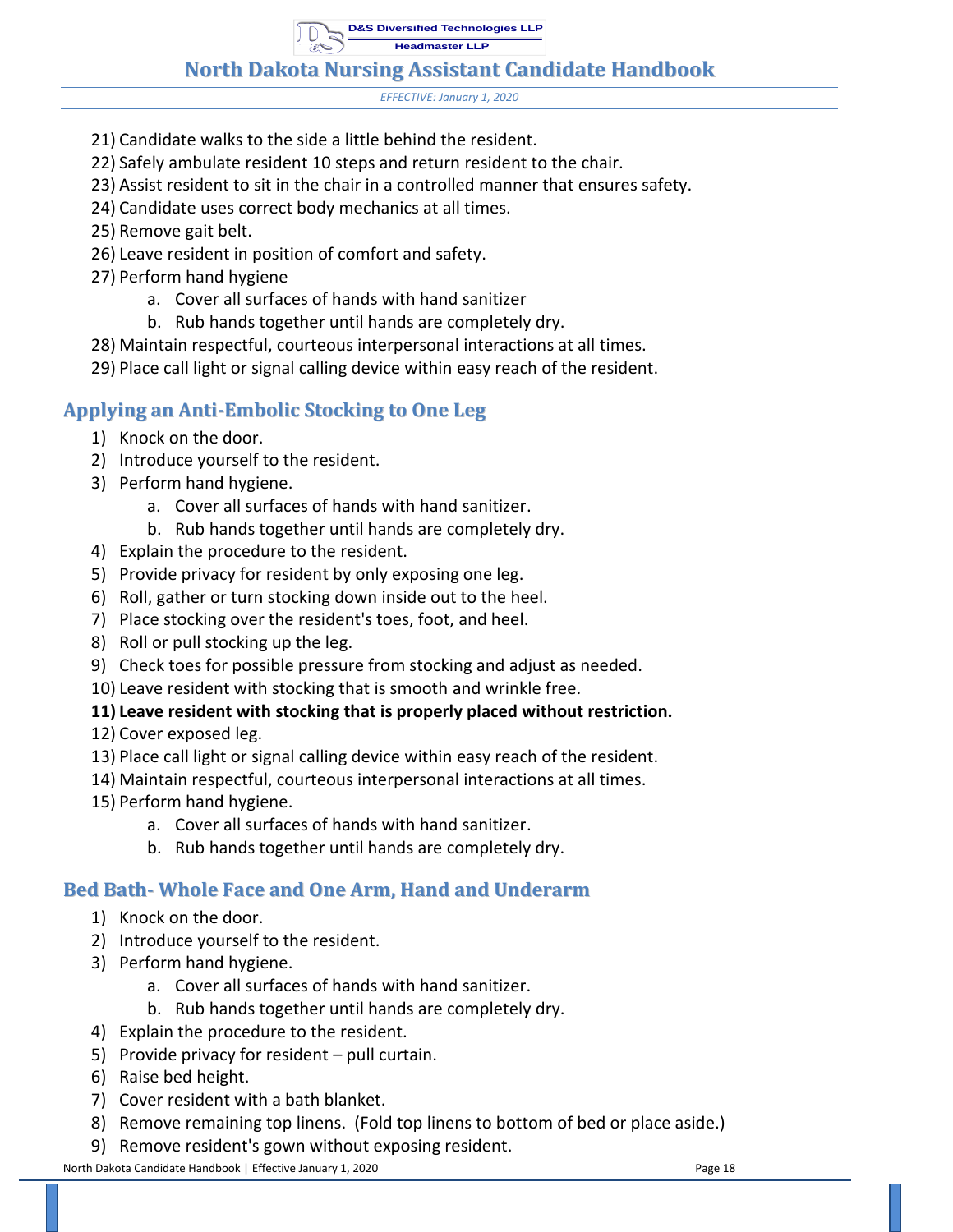**North Dakota Nursing Assistant Candidate Handbook**

*EFFECTIVE: January 1, 2020*

- 10) Dispose of gown in designated laundry hamper.
- 11) Fill basin with warm water.
- 12) Wash face WITHOUT SOAP.
- 13) Use a clean portion of the washcloth with each wipe.
- 14) Pat dry face.
- 15) Exposes one arm.
- 16) Place towel under arm, exposing one arm.
- 17) Wash arm with soap.
- 18) Wash hand with soap.
- 19) Wash underarm with soap.
- 20) Rinse arm.
- 21) Rinse hand.
- 22) Rinse underarm.
- 23) Pat dry arm.
- 24) Pat dry hand.
- 25) Pat dry underarm.
- 26) Assist resident to put on a clean gown.
- 27) Lower bed, if raised.
- 28) Empty equipment in designated sink or toilet.
- 29) Rinse equipment.
- 30) Dry equipment.
- 31) Return equipment to storage.
- 32) Dispose of soiled linen in designated laundry hamper.
- 33) Place call light or signal calling device within easy reach of the resident.
- 34) Maintain respectful, courteous interpersonal interactions at all times.
- 35) Perform hand hygiene.
	- a. Cover all surfaces of hands with hand sanitizer.
	- b. Rub hands together until hands are completely dry.

#### <span id="page-21-0"></span>**Blood Pressure**

- 1) Knock on the door.
- 2) Introduce yourself to the resident.
- 3) Perform hand hygiene.
	- a. Cover all surfaces of hands with hand sanitizer.
	- b. Rub hands together until hands are completely dry.
- 4) Explain procedure to resident.
- 5) Position resident with forearm supported in a palm-up position.
- 6) Position resident with forearm approximately at the level of the heart.
- 7) Roll resident's sleeve up about 5 inches above the elbow, if resident is wearing a top with sleeves.
- 8) Apply the appropriate size cuff around the upper arm just above the elbow.
- 9) Line cuff arrows up with brachial artery.
- 10) Clean earpieces of stethoscope appropriately and place in ears.
- 11) Clean diaphragm of the stethoscope.
- 12) Place stethoscope earpieces in ears.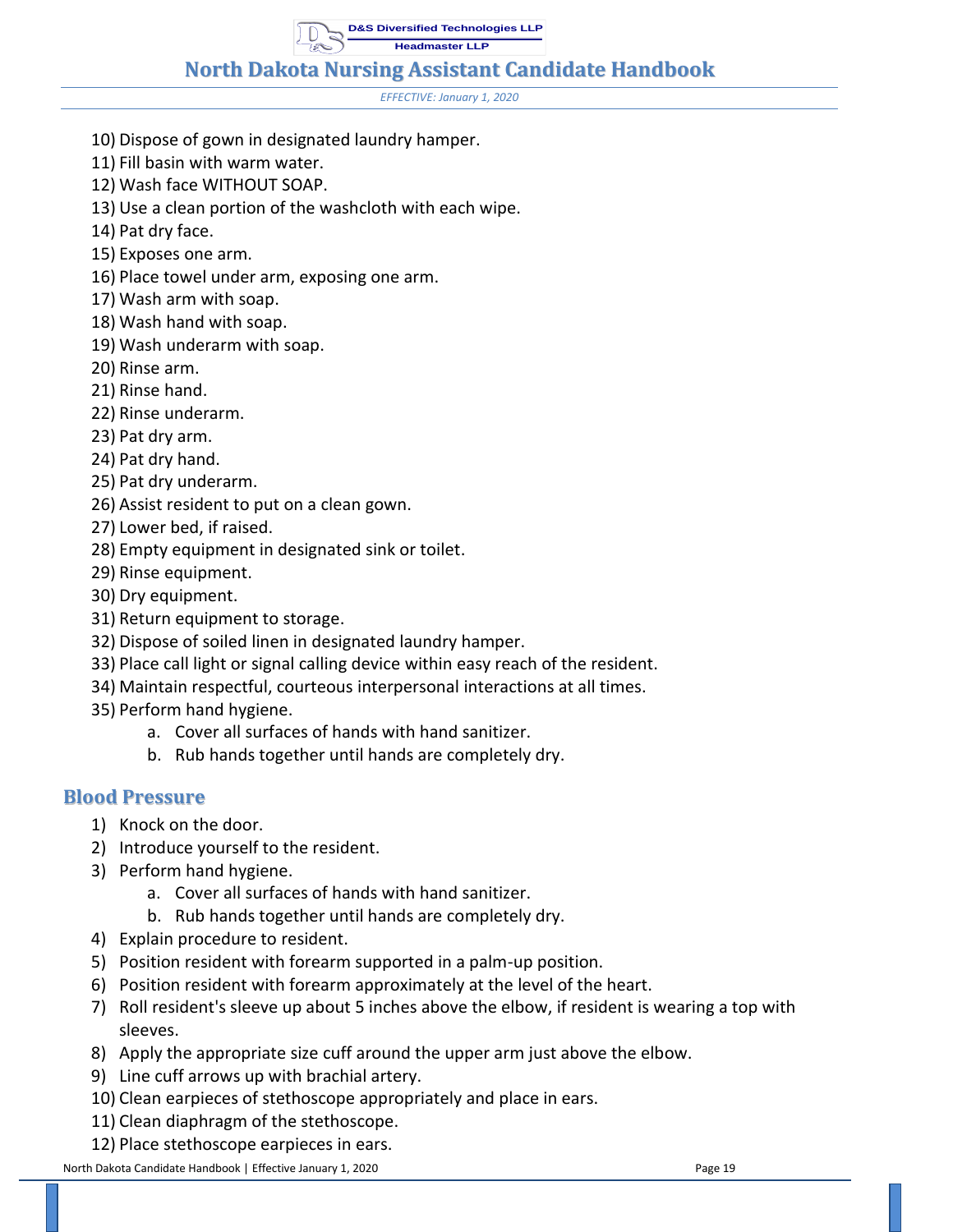## **North Dakota Nursing Assistant Candidate Handbook**

*EFFECTIVE: January 1, 2020*

- 13) Locate brachial artery with fingertips.
- 14) Place stethoscope diaphragm over brachial artery and hold snugly in place.
- 15) Inflate cuff to 160-180mmHg or 30mmHg above where pulse was last heard or felt.
- 16) Inflate the blood pressure cuff no more than two times per arm.
- 17) Slowly release air from cuff to disappearance of pulsations. Remove cuff.
- 18) Place call light or signal calling device within easy reach of the resident.
- 19) Maintain respectful, courteous interpersonal interactions at all times.
- 20) Perform hand hygiene.
	- a. Cover all surfaces of hands with hand sanitizer.
	- b. Rub hands together until hands are completely dry.
- 21) Record reading on the previously signed recording form.
- **22) Candidate's recorded systolic blood pressure is within 4mmHG beats of the RN Test Observer's systolic blood pressure recording.**
- **23) Candidate's recorded diastolic blood pressure is within 4mmHG beats of the RN Test Observer's diastolic blood pressure recording.**

#### <span id="page-22-0"></span>**Denture Care**

- 1) Knock on the door.
- 2) Introduce yourself to the resident.
- 3) Perform hand hygiene.
	- a. Cover all surfaces of hands with hand sanitizer.
	- b. Rub hands together until hands are completely dry.
- 4) Explain the procedure to the resident.
- 5) Line bottom of the sink with a protective lining (towel, washcloth or paper towel) or fills the sink with water to prevent damage to the dentures in case they are dropped.
- 6) Put on gloves.
- 7) Carefully remove dentures from cup.
- 8) Handle dentures carefully to avoid damage.
- 9) Rinse denture cup.
- 10) Never put dentures in/on a contaminated surface.
- 11) Apply denture cleanser/cream to denture brush/toothbrush.
- 12) Thoroughly brush denture inner surfaces of upper or lower dentures.
- 13) Thoroughly brush denture outer surfaces of upper or lower dentures.
- 14) Thoroughly brush denture chewing surfaces of upper or lower dentures.
- 15) Thoroughly brush denture groove or plate that touches gum surface.
- 16) Rinse denture using clean cool running water.
- 17) Place denture in rinsed denture cup.
- 18) Add cool clean water to denture cup.
- 19) Rinse equipment.
- 20) Dry equipment.
- 21) Return equipment to storage.
- 22) Discard sink protective lining in an appropriate container, or drain the sink.
- 23) Remove gloves, turning inside out.
- 24) Dispose of gloves in an appropriate container.
- 25) Place call light or signal calling device within easy reach of the resident.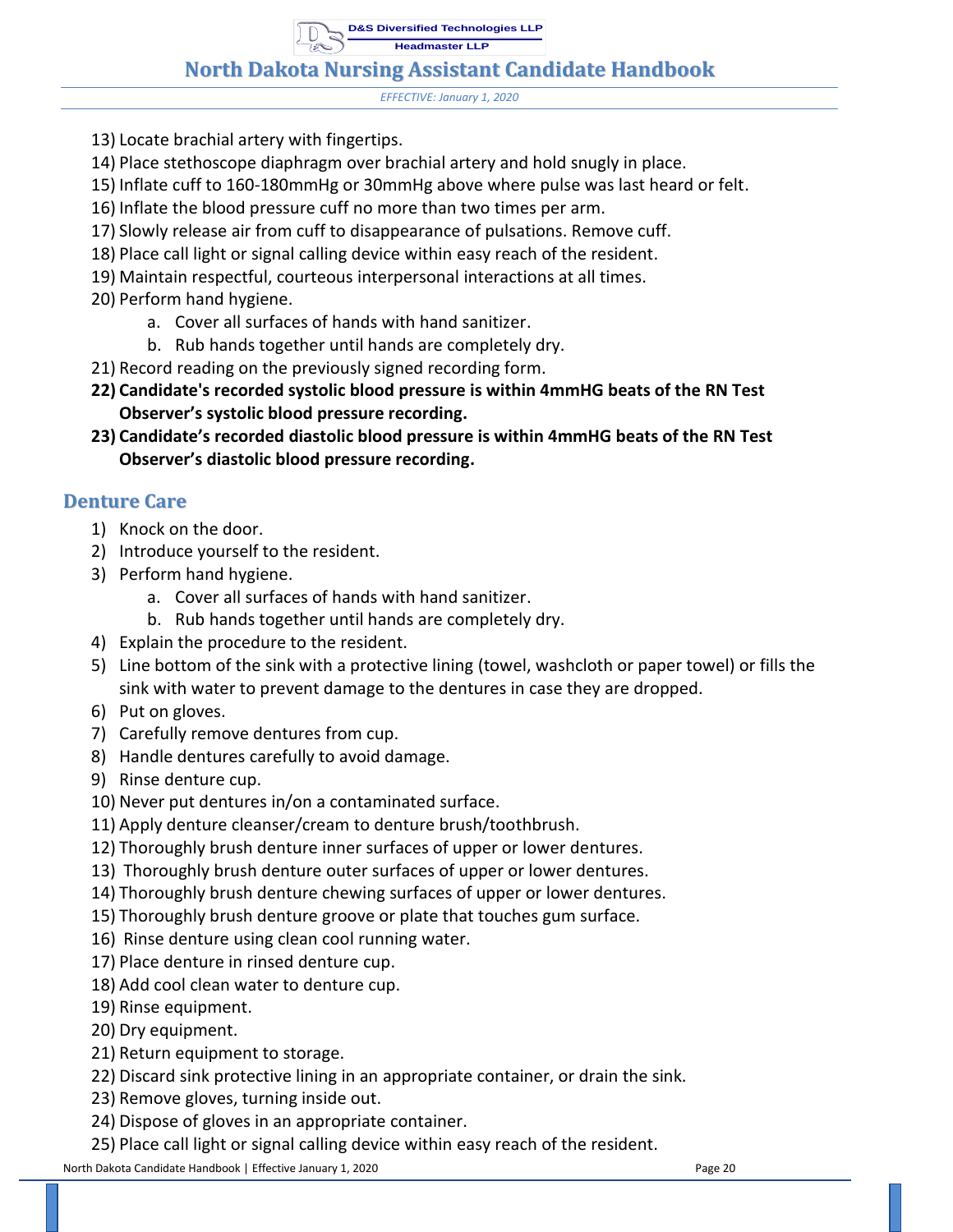**North Dakota Nursing Assistant Candidate Handbook**

*EFFECTIVE: January 1, 2020*

- 26) Maintain respectful, courteous interpersonal interactions at all times.
- 27) Perform hand hygiene.
	- a. Cover all surfaces of hands with hand sanitizer.
	- b. Rub hands together until hands are completely dry.

## <span id="page-23-0"></span>**Dressing a Bedridden Resident**

- 1) Knock on the door.
- 2) Introduce yourself to the resident.
- 3) Perform hand hygiene.
	- a. Cover all surfaces of hands with hand sanitizer.
	- b. Rub hands together until hands are completely dry.
- 4) Explain the procedure to the resident.
- 5) Provide privacy for resident pull curtain.
- 6) Keep resident covered while removing gown.
- 7) Remove gown from unaffected (strong) side first.
- 8) Place soiled gown in designated laundry hamper.
- 9) Dress the resident in a button-up shirt. Insert hand through the sleeve of the shirt and grasp the hand of the resident.
- **10) When dressing the resident in a button-up shirt, always dress from the affected (weak) side first.**
- 11) Assist the resident to raise his/her buttocks or turn the resident from side to side and draw the pants over the buttocks and up to the resident's waist.
- **12) When dressing the resident in pants, always dress the affected (weak) side leg first.**
- 13) Put on the resident's socks. Draw the socks up the resident's foot until they are smooth.
- 14) Leave the resident in correct body alignment.
- 15) Leave the resident properly dressed.
- 16) Place call light or signal calling device within easy reach of the resident.
- 17) Maintain respectful, courteous interpersonal interactions at all times.
- 18) Perform hand hygiene.
	- a. Cover all surfaces of hands with hand sanitizer.
	- b. Rub hands together until hands are completely dry.

## <span id="page-23-1"></span>**Feeding a Dependent Resident**

- 1) Knock on the door.
- 2) Introduce yourself to the resident.
- 3) Perform hand hygiene.
	- a. Cover all surfaces of hands with hand sanitizer.
	- b. Rub hands together until hands are completely dry.
- 4) Explain the procedure to the resident.
- 5) Look at the diet card to check that the resident has received the correct tray.
- **6) Position the resident in an upright position, at least 90 degrees.**
- 7) Protect clothing from soiling by using an appropriate clothing protector.
- 8) Wash resident's hands BEFORE feeding. (May use a wet washcloth or disposable wipe.)
- 9) Discard soiled linen in designated laundry hamper or dispose of wipe.
- 10) Sit next to the resident while assisting with feeding.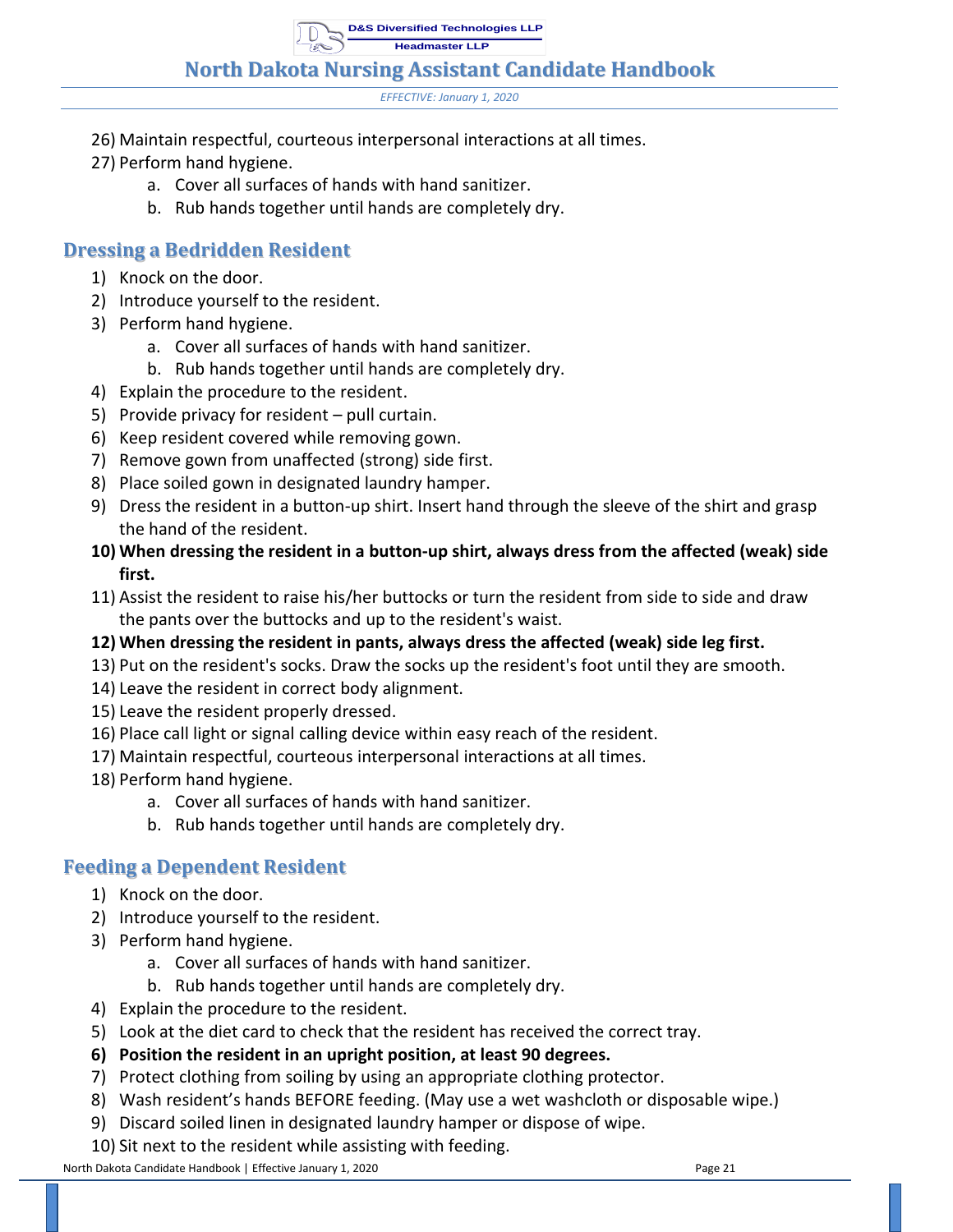*EFFECTIVE: January 1, 2020*

- 11) Describe the foods being offered to the resident.
- 12) Offer fluid frequently.
- 13) Offer small amounts of food at a reasonable rate.
- 14) Allow resident time to chew and swallow.
- 15) Wipe resident's hands and face during meal as needed.
- 16) Leave resident clean and in a position of comfort.
- 17) Place call light or signal calling device within easy reach of the resident.
- 18) Maintain respectful, courteous interpersonal interactions at all times.
- 19) Perform hand hygiene.
	- a. Cover all surfaces of hands with hand sanitizer.
	- b. Rub hands together until hands are completely dry.
- 20) Record intake as a percentage of total solid food eaten on the previously signed recording form.
- **21) Candidate's calculation must be within 25 percentage points of the RN Test Observer's.**
- 22) Record sum of estimated fluid intake in ml's on the previously signed recording form.
- **23) Candidate's calculation must be within 30ml's of the RN Test Observer's.**

#### <span id="page-24-0"></span>**Fluid Intake**

- 1) Knock on the door.
- 2) Introduce yourself to the resident.
- 3) Perform hand hygiene.
	- a. Cover all surfaces of hands with hand sanitizer.
	- b. Rub hands together until hands are completely dry.
- 4) Explain procedure to the resident.
- 5) Observe dinner tray.
- 6) Uses paper, pencil, and/or mental computation to arrive at the number of ml's consumed.
- 7) Decide on ml's of fluid consumed from each container.
- 8) Candidate obtains total fluid consumed in ml's.
- 9) Place call light or signal calling device within easy reach of the resident.
- 10) Maintain respectful, courteous interpersonal interactions.
- 11) Perform hand hygiene.
	- a. Cover all surfaces of hands with hand sanitizer.
	- b. Rub hands together until hands are completely dry.
- 12) Record the total ml's consumed from the tray on the previously signed recording form.
- **13) Pre-measured total and Candidate calculated total are within required range.**

#### <span id="page-24-1"></span>**Mouth Care—Brushing Teeth**

- 1) Knock on the door.
- 2) Introduce yourself to the resident.
- 3) Perform hand hygiene.
	- a. Cover all surfaces of hands with hand sanitizer.
	- b. Rub hands together until hands are completely dry.
- 4) Explain the procedure to the resident.
- 5) Provide privacy for resident pull curtain.
- 6) Drape resident's chest with a towel to prevent soiling.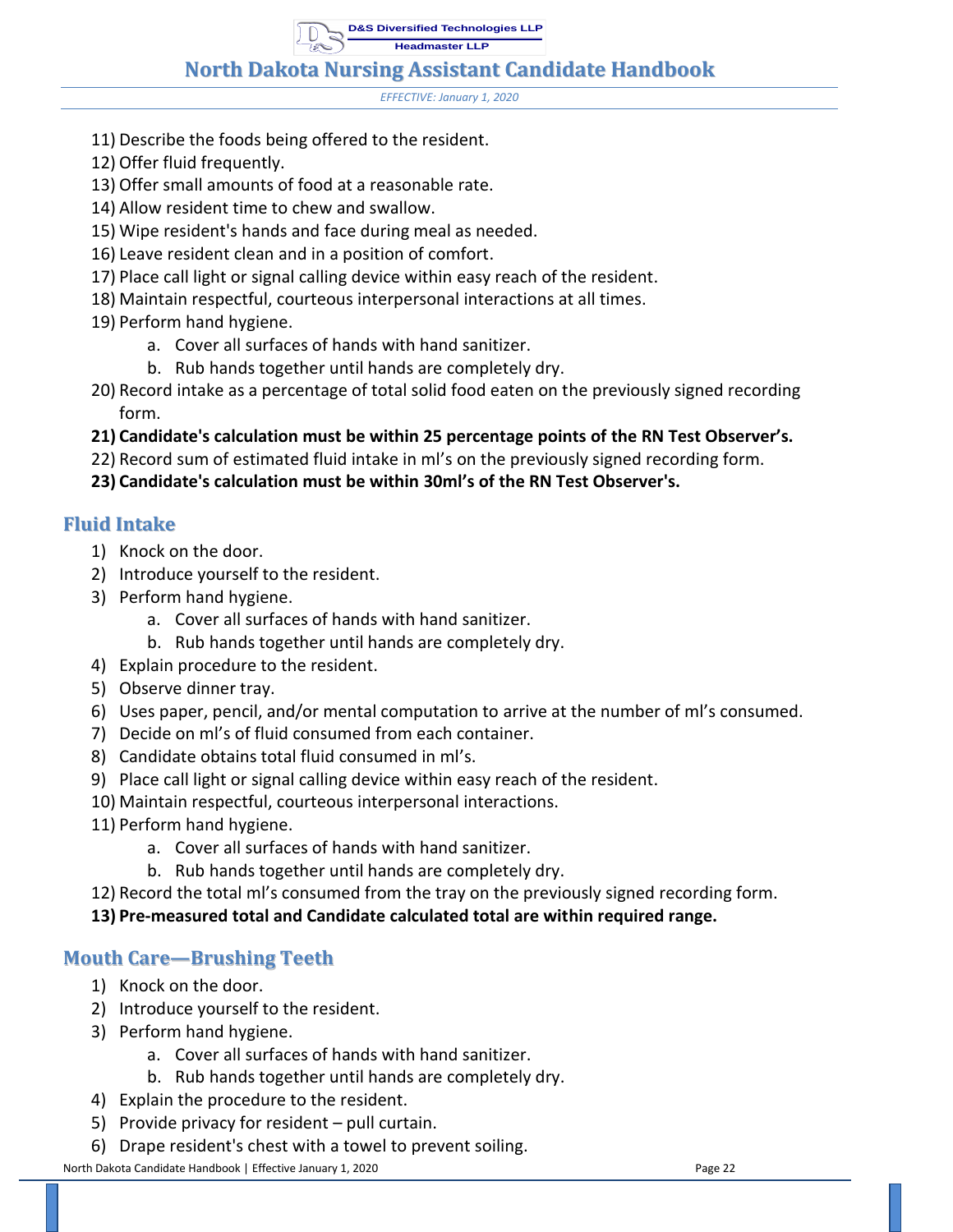**D&S Diversified Technologies LLP**

**Headmaster LLP**

**North Dakota Nursing Assistant Candidate Handbook**

*EFFECTIVE: January 1, 2020*

- 7) Put on gloves.
- 8) Apply toothpaste to resident's toothbrush or toothette.
- **9) Brush resident's teeth, including the inner surfaces of all upper and lower teeth.**
- **10) Brush resident's teeth, including the outer surfaces of all upper and lower teeth.**
- **11) Brush resident's teeth, including chewing surfaces of all upper and lower teeth.**
- 12) Clean resident's tongue.
- 13) Assist the resident in rinsing mouth.
- 14) Wipe resident's mouth.
- 15) Remove soiled linen.
- 16) Place soiled linen in the designated linen hamper.
- 17) Empty emesis basin.
- 18) Rinse emesis basin.
- 19) Dry emesis basin.
- 20) Rinse toothbrush or discard toothette.
- 21) Return equipment to storage.
- 22) Remove gloves turning inside out.
- 23) Dispose of gloves in appropriate container.
- 24) Leave resident in position of comfort.
- 25) Place call light or signal calling device within easy reach of the resident.
- 26) Maintain respectful, courteous interpersonal interactions at all times.
- 27) Perform hand hygiene.
	- a. Cover all surfaces of hands with hand sanitizer.
	- b. Rub hands together until hands are completely dry.

#### <span id="page-25-0"></span>**Making an Occupied Bed**

- 1) Knock on the door.
- 2) Introduce yourself to the resident.
- 3) Perform hand hygiene.
	- a. Cover all surfaces of hands with hand sanitizer.
	- b. Rub hands together until hands are completely dry.
- 4) Explain procedure to resident.
- 5) Gather linen.
- 6) Transport linen away from body.
- 7) Place clean linen on a clean surface (bedside stand, chair or over-bed table).
- 8) Provide privacy for resident pull curtain.
- 9) Direct RN Test Observer to stand on the opposite side of the bed, or raises side rail opposite working side of bed.
- 10) Raise the bed height.
- 11) Resident is to remain covered with sheet or blanket at all times.
- 12) Assist resident to roll onto side toward RN Test Observer or side rail.
- 13) Roll or fan fold linen, dirty side inside, to the center of the bed.
- 14) Place clean bottom sheet along the center of the bed and roll or fan fold linen against resident's back and unfold remaining half.
- 15) Secure two fitted corners.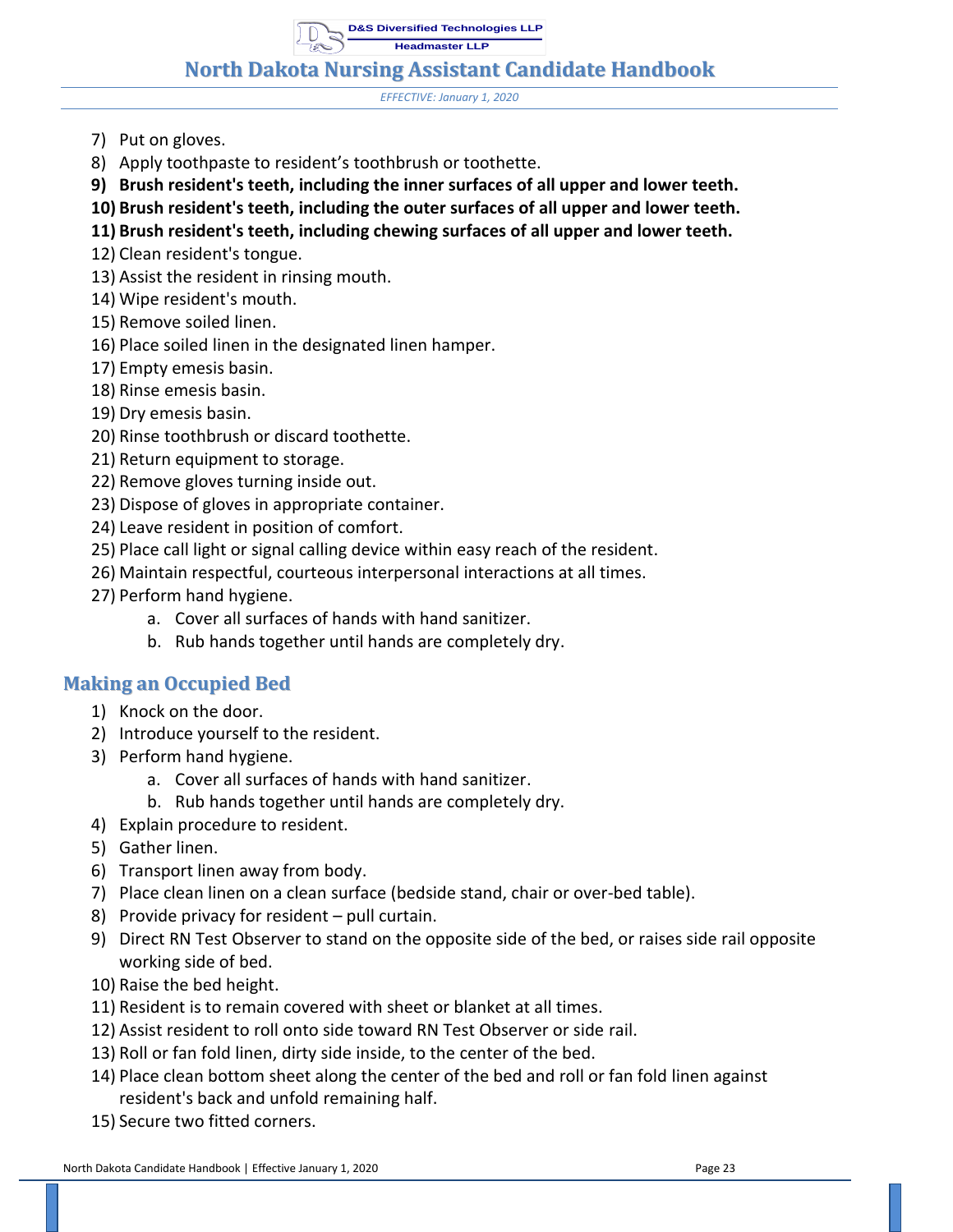**North Dakota Nursing Assistant Candidate Handbook**

*EFFECTIVE: January 1, 2020*

- 16) Direct the RN Test Observer to the opposite side of the bed, or raise side rail opposite working side of bed.
- 17) Assist the resident to roll over the bottom linen, preventing trauma and avoidable pain to resident.
- 18) Remove dirty linen without shaking.
- 19) Avoid placing dirty linen on the over-bed table, chair or floor.
- 20) Avoid touching linen to uniform.
- 21) Dispose of dirty linen in designated laundry hamper.
- 22) Pull through and smooth out the clean bottom linen.
- 23) Secure the other two fitted corners.
- 24) Make sure resident's body never touches the bare mattress.
- 25) Place clean top linen over covered resident. Remove dirty linen while keeping resident unexposed at all times.
- 26) Tuck in top linen at the foot of the bed.
- 27) Make mitered corners at the foot of the bed.
- 28) Apply clean pillow case, with zippers and/or tags to inside, gently lifting resident's head to replace the pillow.
- 29) Lower bed, if it was raised.
- 30) Lower side rails, if they were used.
- 31) Place call light or signal calling device within easy reach of the resident.
- 32) Maintain respectful, courteous interpersonal interactions at all times.
- 33) Perform hand hygiene.
	- a. Cover all surfaces of hands with hand sanitizer.
	- b. Rub hands together until hands are completely dry.

#### <span id="page-26-0"></span>**Nail Care**

- 1) Knock on the door.
- 2) Introduce yourself to the resident.
- 3) Perform hand hygiene.
	- a. Cover all surfaces of hands with hand sanitizer.
	- b. Rub hands together until hands are completely dry.
- 4) Explain procedure to the resident.
- 5) Immerse nails in comfortably warm, soapy water and soak for at least five (5) minutes. The five minutes may be verbalized.
- 6) Gently clean under nails with file or nailbrush. Nails may be cleaned as they soak.
- 7) Dry hands thoroughly being careful to dry between fingers.
- 8) Gently push cuticle back with towel or washcloth.
- 9) Offer to cut resident's nails.
- 10) Clean equipment and return to storage. Discard dirty linen in designated laundry hamper.
- 11) Place call light or signal calling device within easy reach of the resident.
- 12) Maintain respectful, courteous interpersonal interactions at all times.
- 13) Perform hand hygiene.
	- a. Cover all surfaces of hands with hand sanitizer.
	- b. Rub hands together until hands are completely dry.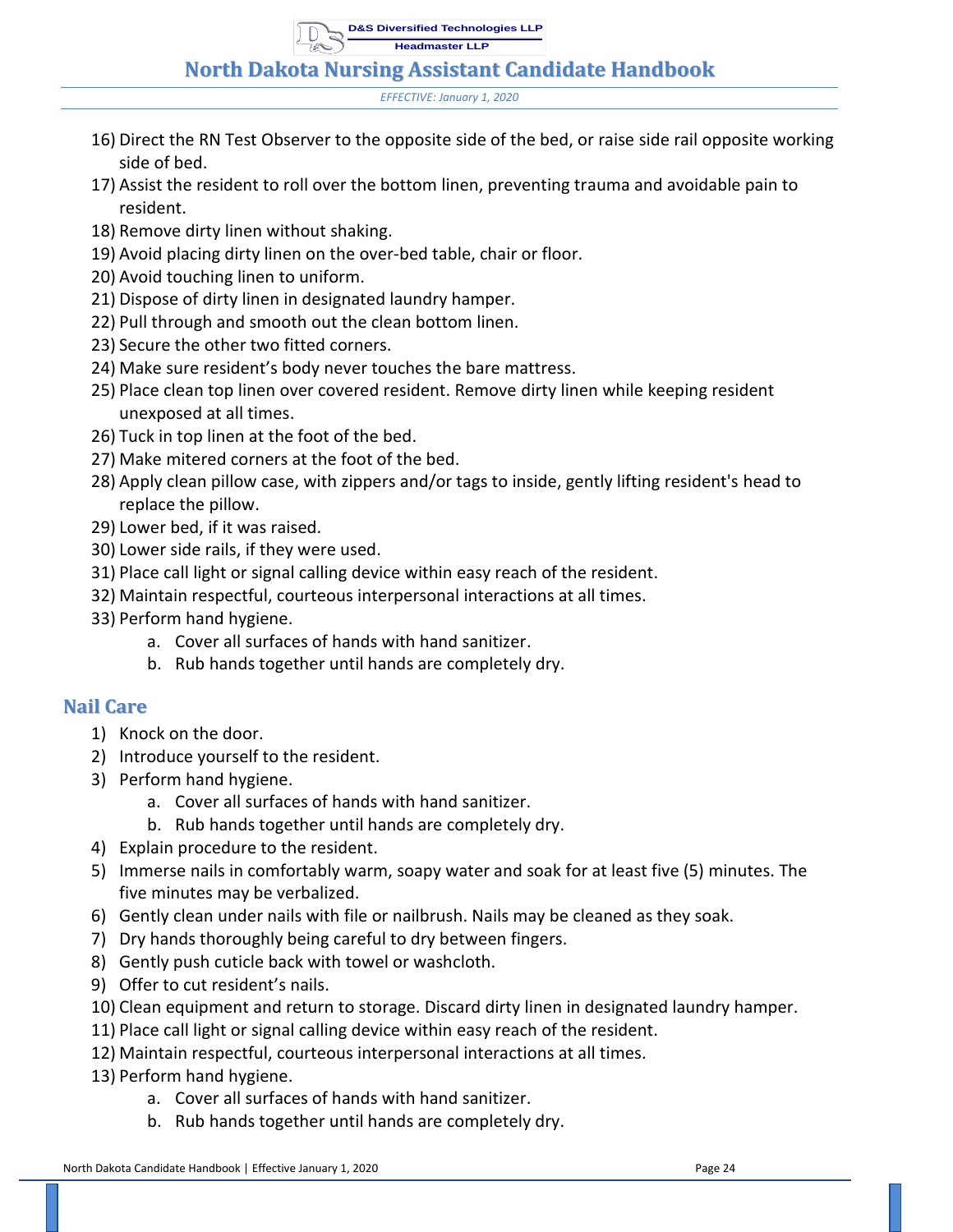**D&S Diversified Technologies LLP**

**Headmaster LLP**

**North Dakota Nursing Assistant Candidate Handbook**

*EFFECTIVE: January 1, 2020*

#### <span id="page-27-0"></span>**Passing Fresh Water**

- 1) Knock on the door.
- 2) Introduce yourself to the resident.
- 3) Perform hand hygiene.
	- a. Cover all surfaces of hands with hand sanitizer.
	- b. Rub hands together until hands are completely dry.
- 4) Scoop ice (or marbles) into water pitcher.
- **5) Properly use ice scoop.** 
	- a. Do not allow ice to touch hand and fall back into container.
	- b. Or use ice dispenser without contaminating water.
- 6) Properly store ice scoop after use.
	- a. Scoop placed in appropriate receptacle after each use.
- 7) Add water to pitcher.
- 8) Return pitcher to resident.
- 9) Pour glass of water for resident.
- 10) Leave pitcher and glass at the bedside.
- 11) Place call light or signal calling device within easy reach of the resident.
- 12) Maintain respectful, courteous interpersonal interactions at all times.
- 13) Perform hand hygiene.
	- a. Cover all surfaces of hands with hand sanitizer.
	- b. Rub hands together until hands are completely dry.
- 14) Place call light or signal calling device within easy reach of the resident.

#### <span id="page-27-1"></span>**Position Resident on Side**

- 1) Knock on the door.
- 2) Introduce yourself to the resident.
- 3) Perform hand hygiene.
	- a. Cover all surfaces of hands with hand sanitizer.
	- b. Rub hands together until hands are completely dry.
- 4) Explain the procedure to resident.
- 5) Provide privacy for resident pull curtain.
- 6) Position bed flat.
- 7) Raise bed height.
- 8) Ensure that the resident's face never becomes obstructed by the pillow.
- 9) Direct RN Test Observer to stand in position opposite working side of bed to provide safety, or use side rail, or always turn resident towards self.
- 10) From the working side of the bed move resident's upper body toward self.
- 11) From the working side of the bed move resident's hips toward self.
- 12) From the working side of the bed move resident's legs toward self.
- 13) Move to opposite side of the bed, if RN Test Observer wasn't directed or side rail not used, and turn resident toward self. Otherwise, may remain on the working side of the bed and turn resident toward the RN Test Observer or raised side rail.
- **14) Assist/turn resident on his/her left/right side. (Turned to correct side read to candidate by RN Test Observer.)**

North Dakota Candidate Handbook | Effective January 1, 2020 **Page 25** Page 25 15) Check to be sure resident is not lying on down side arm.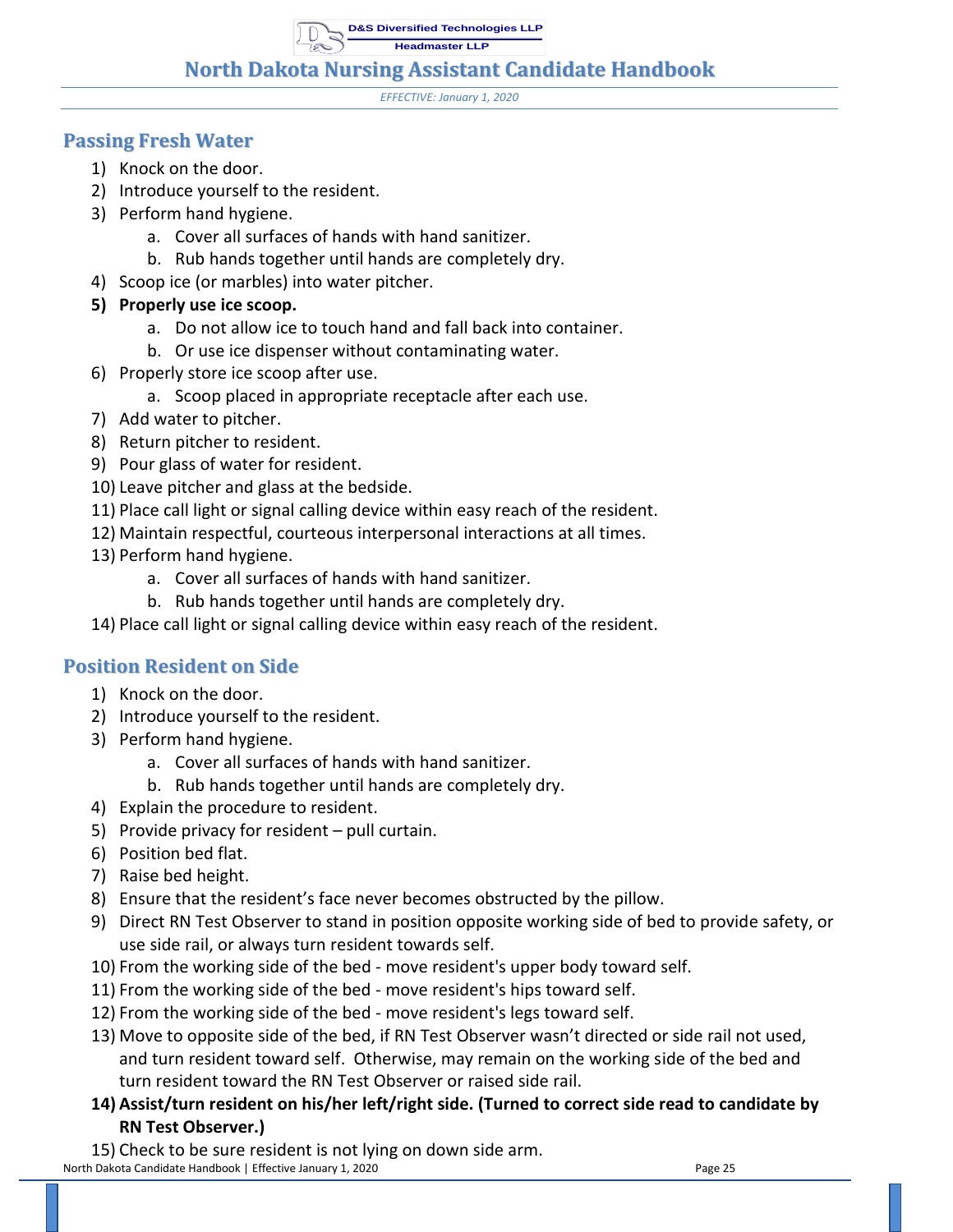## **North Dakota Nursing Assistant Candidate Handbook**

*EFFECTIVE: January 1, 2020*

- 16) Maintain correct body alignment with the head of the bed flat.
- 17) Ensure/place support device(s) under the resident's head.
- 18) Place support device(s) under the resident's up side arm.
- 19) Place support device(s) behind back.
- 20) Place support device(s) between knees.
- 21) Lower bed, if it was raised.
- 22) Lower side rail, if it was used.
- 23) Place call light or signal calling device within easy reach of the resident.
- 24) Maintain respectful, courteous interpersonal interactions at all times.
- 25) Perform hand hygiene.
	- a. Cover all surfaces of hands with hand sanitizer.
	- b. Rub hands together until hands are completely dry.

#### <span id="page-28-0"></span>**Range of Motion for Hip and Knee**

- 1) Knock on the door.
- 2) Introduce yourself to the resident.
- 3) Perform hand hygiene.
	- a. Cover all surfaces of hands with hand sanitizer.
	- b. Rub hands together until hands are completely dry.
- 4) Explain the procedure to the resident.
- 5) Provide privacy for resident pull curtain.
- 6) Raise bed height.
- **7) Position resident supine (bed flat).**
- 8) Position resident in good body alignment.
- 9) Provide privacy for resident pull curtain.

#### **10) Support leg joints (knee and ankle) with one hand under the knee and one hand under the ankle at all times.**

- 11) Move the entire leg away from the body. (abduction)
- 12) Move the entire leg toward the body. (adduction)
- 13) Complete abduction and adduction of the hip at least three times.
- 14) Continue to correctly support joints by placing one hand under the resident's knee and the other hand under the resident's ankle.
- 15) Bend the resident's knee and hip toward the resident's trunk. (flexion of hip and knee at the same time)
- 16) Straighten the knee and hip. (extension of knee and hip at the same time)
- 17) Complete flexion and extension of the knee and hip at least three times.
- 18) Do not force any joint beyond the point of free movement.
- **19) Candidate must ask at least once during the ROM exercise if there is/was any discomfort/pain.**
- 20) Leave resident in a comfortable position.
- 21) Place call light or signal calling device within easy reach of the resident.
- 22) Maintain respectful, courteous interpersonal interactions at all times.
- 23) Perform hand hygiene.
	- a. Cover all surfaces of hands with hand sanitizer.
	- b. Rub hands together until hands are completely dry.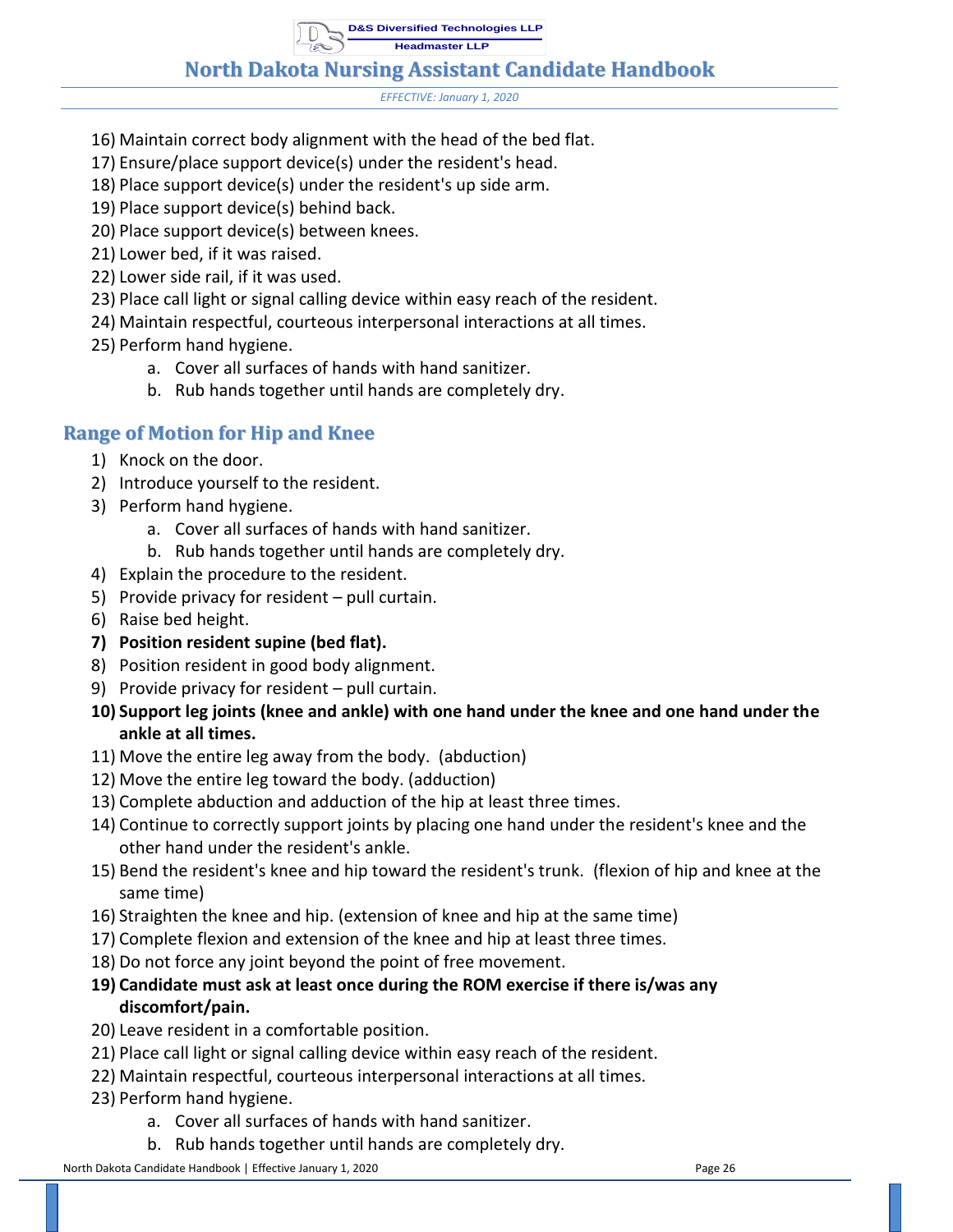**D&S Diversified Technologies LLP**

**Headmaster LLP**

#### **North Dakota Nursing Assistant Candidate Handbook**

*EFFECTIVE: January 1, 2020*

#### <span id="page-29-0"></span>**Range of Motion for Shoulder**

- 1) Knock on the door.
- 2) Introduce yourself to the resident.
- 3) Perform hand hygiene.
	- a. Cover all surfaces of hands with hand sanitizer.
	- b. Rub hands together until hands are completely dry.
- 4) Explain the procedure to the resident.
- 5) Provide privacy for resident pull curtain.
- **6) Support arm joints (elbow and wrist) with one hand under the elbow and one hand under the wrist at all times.**
- 7) Raise the resident's arm up and over the resident's head. (flexion)
- 8) Bring the resident's arm back down to the resident's side. (extension)
- 9) Complete flexion and extension of shoulder at least three times.
- 10) Continue same support for shoulder joint.
- 11) Move the resident's entire arm out away from the body. (abduction)
- 12) Return arm to side of the resident's side. (adduction)
- 13) Complete abduction and adduction of the shoulder at least three times.
- 14) Do not force any joint beyond the point of free movement.
- **15) Candidate must ask at least once during the ROM exercise if there is/was any discomfort/pain.**
- 16) Leave resident sitting in the wheelchair.
- 17) Place call light or signal calling device within easy reach of the resident.
- 18) Maintain respectful, courteous interpersonal interactions at all times.
- 19) Perform hand hygiene.
	- a. Cover all surfaces of hands with hand sanitizer.
	- b. Rub hands together until hands are completely dry.

## <span id="page-29-1"></span>**Stand and Pivot-Transfer a Weight Bearing Resident from Bed to Wheelchair using a Gait Belt**

- 1) Knock on the door.
- 2) Introduce yourself to the resident.
- 3) Perform hand hygiene.
	- a. Cover all surfaces of hands with hand sanitizer.
	- b. Rub hands together until hands are completely dry.
- 4) Explain the procedure to the resident.
- 5) Obtain a gait belt.
- 6) Position wheelchair arm/wheel touching the side of the bed.
- **7) Lock wheelchair brakes to ensure resident's safety.**
- **8) Lock bed brakes to ensure resident's safety.**
- 9) Bring resident to a sitting position using proper body mechanics with bed placed at a height such that the resident's feet are naturally flat on the floor.
- 10) Assist resident in putting on non-skid footwear.
- 11) Place gait belt around the resident's waist to stabilize trunk.
- 12) Tighten gait belt.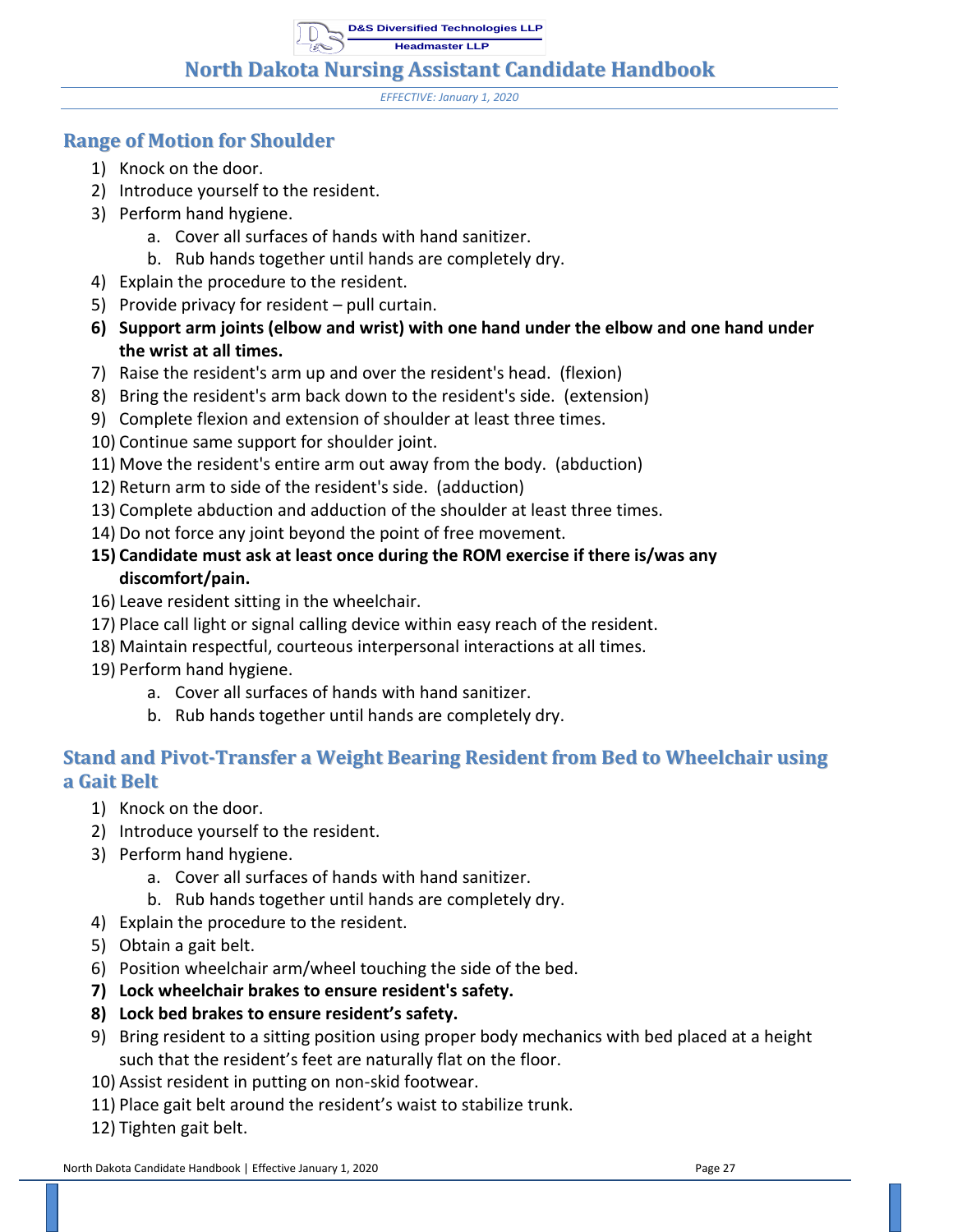**North Dakota Nursing Assistant Candidate Handbook**

*EFFECTIVE: January 1, 2020*

- 13) Check gait belt for tightness by slipping fingers between gait belt and resident.
- 14) Grasp gait belt in underhand grip with both hands to stabilize the resident.
- 15) Ensure resident is stable.
- 16) Bring resident to standing position using proper body mechanics.
- 17) Do not ambulate resident.
- 18) Assist resident to pivot and sit in wheelchair in a controlled manner that ensures safety.
- 19) Remove gait belt.
- 20) Leave resident in a position of safety and comfort.
- 21) Place call light or signal calling device within easy reach of the resident.
- 22) Maintain respectful, courteous interpersonal interactions at all times.
- 23) Perform hand hygiene.
	- a. Cover all surfaces of hands with hand sanitizer.
	- b. Rub hands together until hands are completely dry.

#### <span id="page-30-0"></span>**Stand and Pivot-Transfer a Weight Bearing Resident from Wheelchair to Bed using a Gait Belt**

- 1) Knock on the door.
- 2) Introduce yourself to the resident.
- 3) Perform hand hygiene.
	- a. Cover all surfaces of hands with hand sanitizer.
	- b. Rub hands together until hands are completely dry.
- 4) Explain the procedure to the resident.
- 5) Obtain a gait belt.
- 6) Position wheelchair arm/wheel touching the side of the bed.
- 7) Wheelchair placed at a slight angle to the bed.
- 8) Raise bed to same level as wheelchair seat.
- **9) Lock wheelchair brakes to ensure resident's safety.**

#### **10) Lock bed brakes to ensure resident's safety.**

- 11) Place gait belt at the resident's waist.
- 12) Check gait belt for tightness by slipping fingers between gait belt and resident.
- 13) Ensure resident's feet are flat on the floor.
- 14) Instruct resident to place hands on wheelchair arm rests.
- 15) Ensure resident is stable.
- 16) Grasp the gait belt in underhand grip with both hands to stabilize resident.
- 17) Bring resident to standing position using proper body mechanics.
- 18) Do not ambulate resident.
- 19) Assist resident to pivot and sit on bed in a controlled manner that ensures safety.
- 20) Remove gait belt.
- 21) Remove resident's footwear.
- 22) Assist resident to lie down in the center of the bed, supporting extremities as necessary.
- 23) Make sure resident is comfortable and in good body alignment.
- 24) Place call light or signal calling device within easy reach of the resident.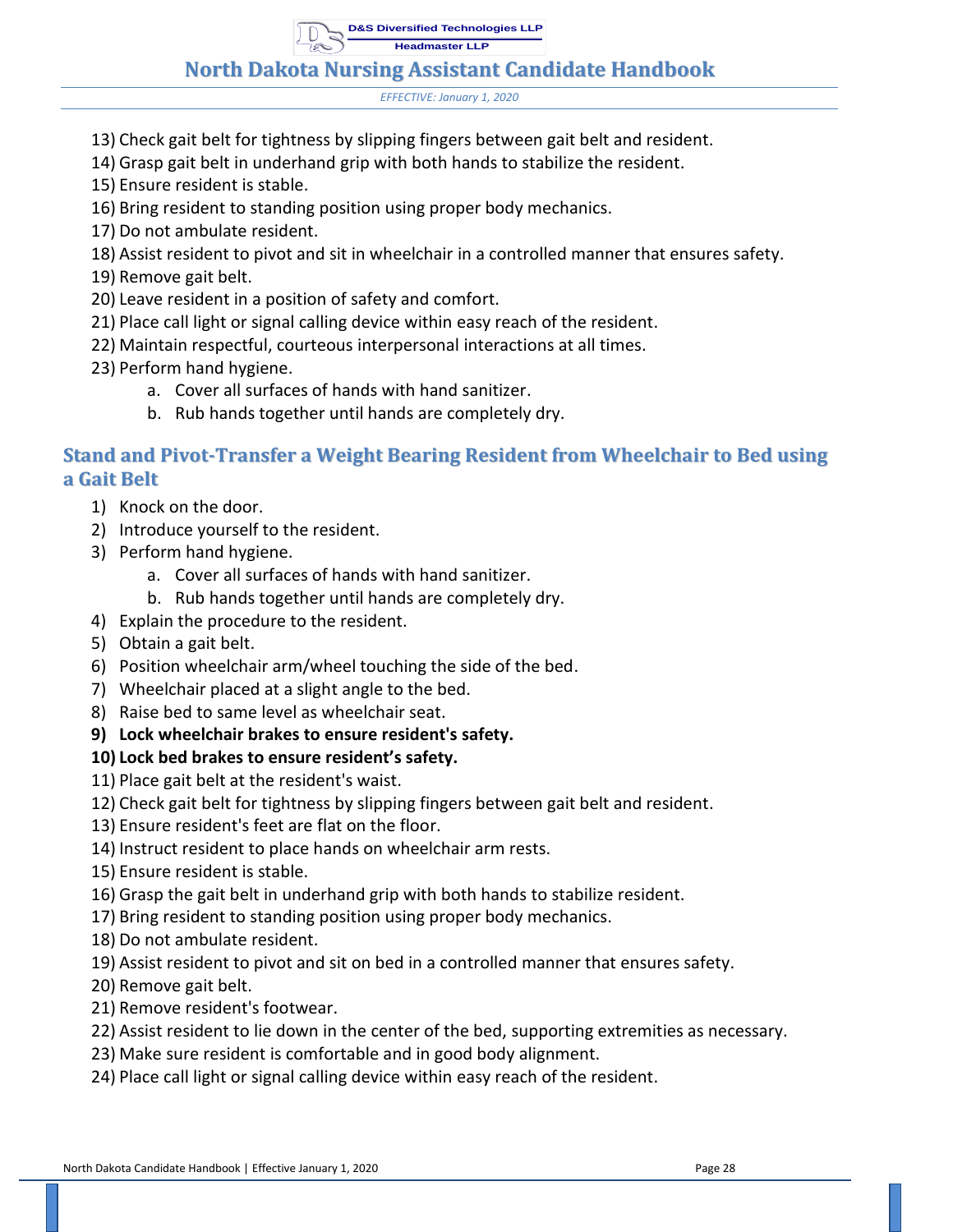**North Dakota Nursing Assistant Candidate Handbook**

*EFFECTIVE: January 1, 2020*

- 25) Maintain respectful, courteous interpersonal interactions at all times.
- 26) Perform hand hygiene.
	- a. Cover all surfaces of hands with hand sanitizer.
	- b. Rub hands together until hands are completely dry.

#### <span id="page-31-0"></span>**Pulse and Respirations**

- 1) Knock on the door.
- 2) Introduce yourself to the resident.
- 3) Perform hand hygiene.
	- a. Cover all surfaces of hands with hand sanitizer.
	- b. Rub hands together until hands are completely dry.
- 4) Explain the procedure to resident.
- 5) Locate the radial pulse by placing tips of fingers on thumb side of the resident's wrist.
- 6) Count pulse for 60 seconds.
	- a. Tell the RN Test Observer when you start counting and tell him/her when you stop counting.
- 7) Count respirations for 60 seconds.
	- a. Tell the RN Test Observer when you start counting and tell him/her when you stop counting.
- 8) Place call light or signal calling device within easy reach of the resident.
- 9) Maintain respectful, courteous interpersonal interactions at all times.
- 10) Perform hand hygiene.
	- a. Cover all surfaces of hands with hand sanitizer.
	- b. Rub hands together until hands are completely dry.
- 11) Record your pulse reading on the previously signed recording form.
- **12) Candidate's recorded pulse rate is within 4 beats of RN Test Observer's recorded rate.**
- 13) Record your respirations reading on the previously signed recording form.
- **14) Candidate's recorded respiratory rate is within 2 breaths of the RN Test Observer's recorded rate.**

#### <span id="page-31-1"></span>**Weighing an Ambulatory Resident**

- 1) Knock on the door.
- 2) Introduce yourself to the resident.
- 3) Perform hand hygiene.
	- a. Cover all surfaces of hands with hand sanitizer.
	- b. Rub hands together until hands are completely dry.
- 4) Explain the procedure to resident.
- **5) Balance (or zero) scale.**
- 6) Assist resident to stand.
- 7) Walk resident to the scale.
- 8) Assist resident to step on scale.
- 9) Check that resident is centered on scale.
- 10) Check that resident has arms at side.
- 11) Check that resident is not holding on to anything that would alter reading of the weight.
- 12) Appropriately adjust weights until scale is in balance.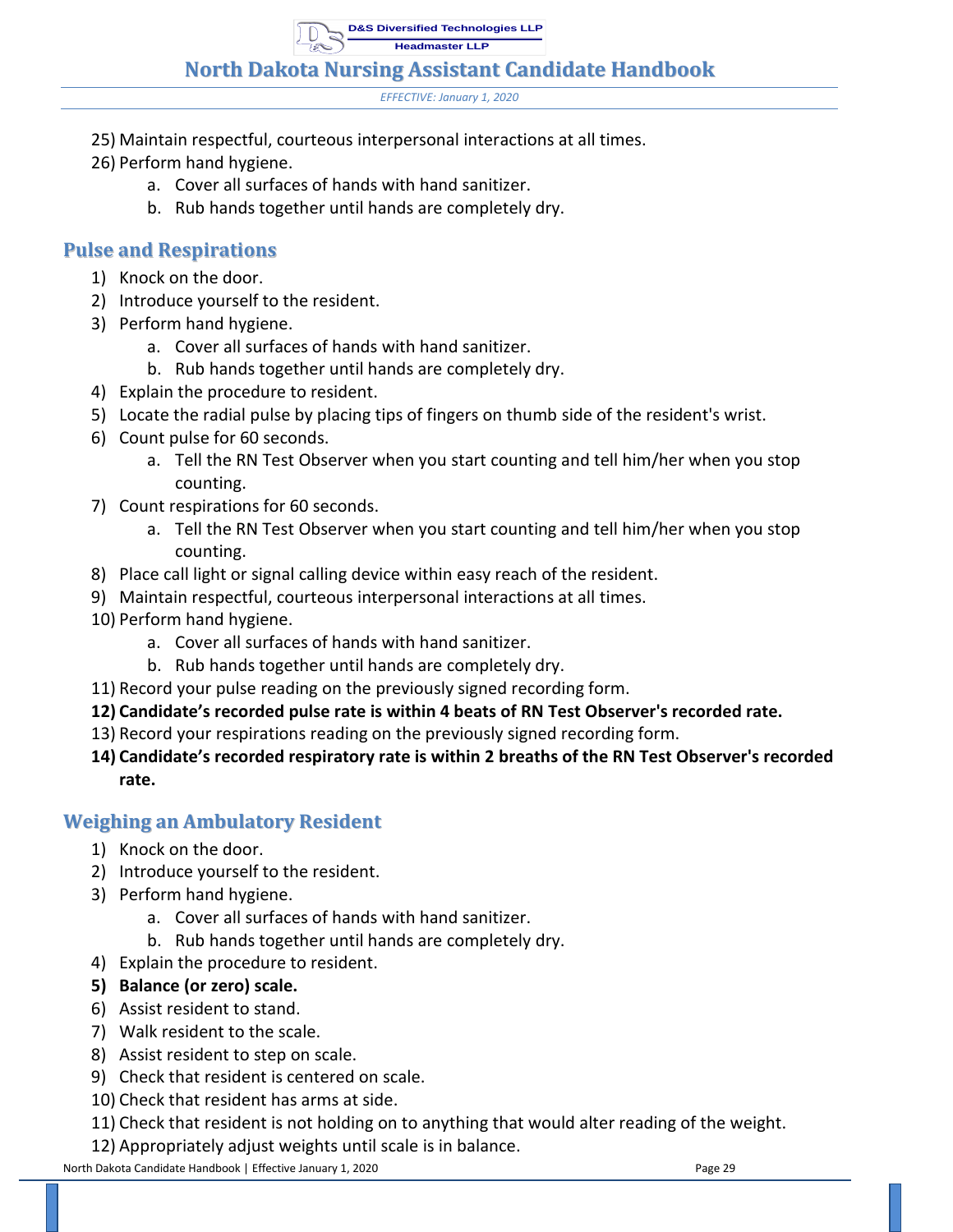**D&S Diversified Technologies LLP**

**Headmaster LLP**

**North Dakota Nursing Assistant Candidate Handbook**

*EFFECTIVE: January 1, 2020*

- 13) Return resident to the chair.
- 14) Assist resident to sit in chair.
- 15) Place call light or signal calling device within easy reach of the resident.
- 16) Maintain respectful, courteous interpersonal interactions at all times.
- 17) Perform hand hygiene.
	- a. Cover all surfaces of hands with hand sanitizer.
	- b. Rub hands together until hands are completely dry.
- 18) Record weight on previously signed recording form.
- 19) **Candidate's recorded weight varies no more than 2 lb. from RN Test Observer's recorded weight.**

**\*\*\*\*\*\*\*\*\*\*\*\*\*\*\*\*\*\*\*\*\*\*\*\*\*\*\*\*\*\*\*\*\*\*\*\*\*\*\*\*\*\*\*\*\*\*\*\*\*\*\*\*\*\*\*\*\*\*\*\*\*\*\*\*\*\*\*\*\*\*\*\*\*\*\*\*\*\*\*\*\*\*\*\*\*\*\*\*\*\*\*\*\*\*\*\*\*\*\***

| ABANDONMENT          | amputees                | bed making                    |
|----------------------|-------------------------|-------------------------------|
| abdominal thrusts    | anatomy                 | bed position                  |
| abduction            | anger                   | bedrails                      |
| abductor wedge       | angina                  | bedrest                       |
| abnormal vital signs | antibiotics             | bedsore                       |
| absorption           | antiembolic stocking(s) | behavior                      |
| abuse                | anxiety                 | behavioral                    |
| accidents            | aphasia                 | behavioral care plan          |
| activities           | apical pulse            | beliefs                       |
| acute                | apnea                   | biohazard                     |
| adaptive             | appropriate response    | bladder training              |
| adaptive devices     | arteries                | blindness                     |
| adaptive equipment   | arthritis               | blood pressure                |
| adduction            | aseptic                 | body alignment                |
| <b>ADL</b>           | aspiration              | body fluid                    |
| admission            | assault                 | body mechanics                |
| admitting residents  | assistive device        | body system                   |
| advance directives   | atrophy                 | body temperature              |
| afebrile             | attitudes               | bowel and bladder             |
| affected side        | authorized duty         | programs                      |
| aggressive residents | axillary temperature    | bowel program                 |
| aging process        | bacteria                | <b>BP</b>                     |
| agitation            | bargaining              | bradycardia                   |
| <b>AIDS</b>          | basic human needs       | breathing                     |
| alternating pressure | basic needs             | burnout                       |
| mattress             | basic nursing skills    | burns                         |
| Alzheimer's          | basic skin care         | call light                    |
| Alzheimer's care     | bath water temperature  | cancer                        |
| Alzheimer's disease  | bathing                 | cardiac arrest                |
| ambulation           | bed cradle              | cardiopulmonary resuscitation |
|                      |                         |                               |

# <span id="page-32-0"></span>**Knowledge Test Vocabulary List**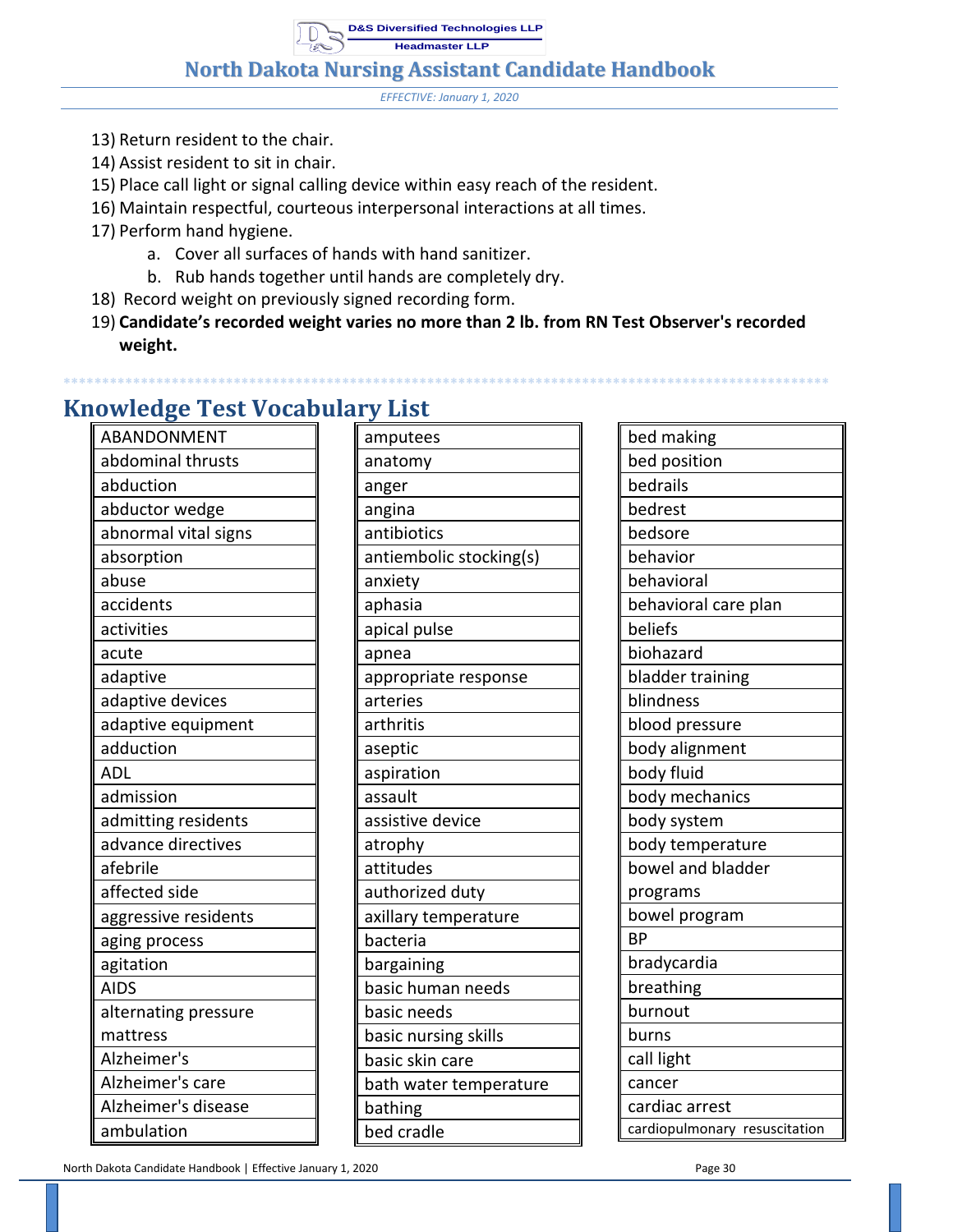

| cardiovascular system      |
|----------------------------|
| care impaired              |
| care plan                  |
| care planning              |
| cast                       |
| cataract                   |
| catheter                   |
| catheter care              |
| cc's in an ounce           |
| central nervous system     |
| cerebral vascular accident |
| chain of command           |
| charge nurse               |
| chemical restraint         |
| chemical safety            |
| chemotherapy               |
| <b>CHF</b>                 |
| choking                    |
| chronic                    |
| circulation                |
| circulatory system         |
| clarification              |
| cleaning                   |
| cleaning spills            |
| clear liquid diet          |
| clergy                     |
| cognitively impaired       |
| cold application           |
| cold compress              |
| colostomy bag              |
| colostomy care             |
| coma                       |
| comatose resident          |
| combative resident         |
| comfort care               |
| communicable               |
| communication              |
| compensation               |
| compression                |
| conduct                    |
| confidentiality            |

| conflict resolution      |
|--------------------------|
| confused resident        |
| congestive heart failure |
| constipation             |
| constrict                |
| contact isolation        |
| contamination            |
| contracture              |
| converting measures      |
| <b>COPD</b>              |
| coughing excessively     |
| <b>CPR</b>               |
| cueing                   |
| <b>CVA</b>               |
| cyanotic                 |
| data collection          |
| death                    |
| death and dying          |
| decubitus ulcer          |
| deeper tissue            |
| defamation               |
| dehydration              |
| delegation               |
| delirium                 |
| dementia                 |
| denial                   |
| denture care             |
| dentures                 |
| depression               |
| development              |
| developmental disability |
| diabetes                 |
| diabetes mellitus        |
| diabetic                 |
| dialysis                 |
| diastolic                |
| diet                     |
| digestion                |
| dilate                   |
| discharging resident     |
| disease                  |
|                          |

| disease process           |
|---------------------------|
| disinfection              |
| disoriented               |
| disoriented resident      |
| disposing of contaminated |
| materials                 |
| disrespect                |
| disrespectful treatment   |
| dizziness                 |
| <b>DNR</b>                |
| documentation             |
| domestic abuse            |
| dressing                  |
| droplets                  |
| drowsy                    |
| drug tolerance            |
| dry skin                  |
| dying                     |
| dysphagia                 |
| dyspnea                   |
| dysuria                   |
| edema                     |
| elastic stockings         |
| elderly                   |
| elevate head              |
| elimination               |
| emergency situation       |
| emesis                    |
| emesis basin              |
| emotional abuse           |
| emotional needs           |
| emotional stress          |
| emotional support         |
| empathy                   |
| emphysema                 |
| end of life care          |
| enema                     |
| epilepsy                  |
| ethics                    |
| evacuation                |
| eye glasses               |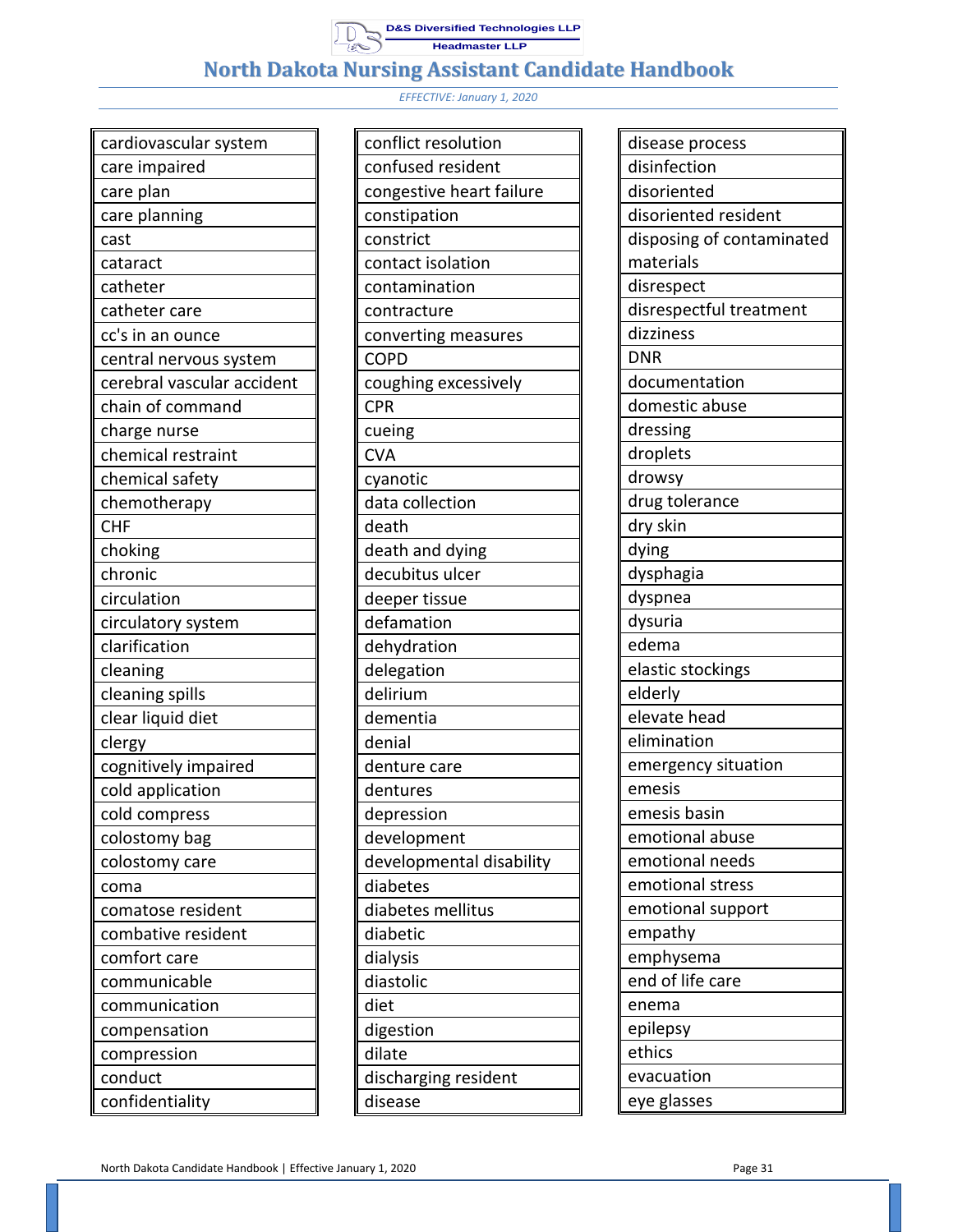

| falls              |
|--------------------|
| false imprisonment |
| fasting            |
| fecal impaction    |
| feces              |
| feeding            |
| feeding resident   |
| financial abuse    |
| fire               |
| fire safety        |
| first aid          |
| flatus             |
| flexed             |
| flexion            |
| fluid intake       |
| Foley catheter     |
| foot care          |
| Fowler's           |
| Fowler's position  |
| fractures          |
| fraud              |
| frayed cord        |
| free from disease  |
| frequent urination |
| gait belt          |
| gastric feedings   |
| gastrostomy tube   |
| geriatrics         |
| germ transmission  |
| gerontology        |
| gestures           |
| gifts              |
| gloves             |
| grand mal seizure  |
| grieving process   |
| group settings     |
| HAI                |
| hair care          |
| hallucination      |
| hand tremors       |
| hand washing       |

| hazardous substance  |
|----------------------|
| health-care team     |
| hearing              |
| hearing aid          |
| hearing impaired     |
| hearing loss         |
| heart muscle         |
| heat application     |
| height               |
| hemiplegia           |
| <b>HIPAA</b>         |
| HIV                  |
| hormones             |
| hospice              |
| hospice care         |
| hydration            |
| hyperglycemia        |
| hypertension         |
| hyperventilation     |
| hypoglycemia         |
| <b>1&amp;O</b>       |
| immobility           |
| immune               |
| impaired             |
| impairment           |
| incontinence         |
| indwelling catheter  |
| infection            |
| infection control    |
| infection prevention |
| infectious disease   |
| in-house transfer    |
| initial observations |
| input and output     |
| in-service programs  |
| insomnia             |
| insulin              |
| intake               |
| intake and output    |
| integumentary system |
| interpersonal skills |
|                      |

| isolation                   |  |  |
|-----------------------------|--|--|
| isolation precautions       |  |  |
| jaundice                    |  |  |
| job description             |  |  |
| kidney failure              |  |  |
| life support                |  |  |
| lift/draw sheet             |  |  |
| linen                       |  |  |
| listening                   |  |  |
| living will                 |  |  |
| log roll                    |  |  |
| logrolling                  |  |  |
| loose teeth                 |  |  |
| low sodium diet             |  |  |
| manipulative behavior       |  |  |
| Maslow                      |  |  |
| Maslow's                    |  |  |
| masturbation                |  |  |
| material safety data sheets |  |  |
| <b>MDS</b>                  |  |  |
| measuring height            |  |  |
| measuring temperature       |  |  |
| mechanical lift             |  |  |
| mechanical soft diet        |  |  |
| medical asepsis             |  |  |
| medical record              |  |  |
| medications                 |  |  |
| memory loss                 |  |  |
| mental health               |  |  |
| mentally impaired           |  |  |
| metastasis                  |  |  |
| microorganism               |  |  |
| microorganisms              |  |  |
| milliliters                 |  |  |
| minerals                    |  |  |
| misappropriation            |  |  |
| mobility                    |  |  |
| mouth care                  |  |  |
| moving                      |  |  |
| <b>MSDS</b>                 |  |  |
| mucous membrane             |  |  |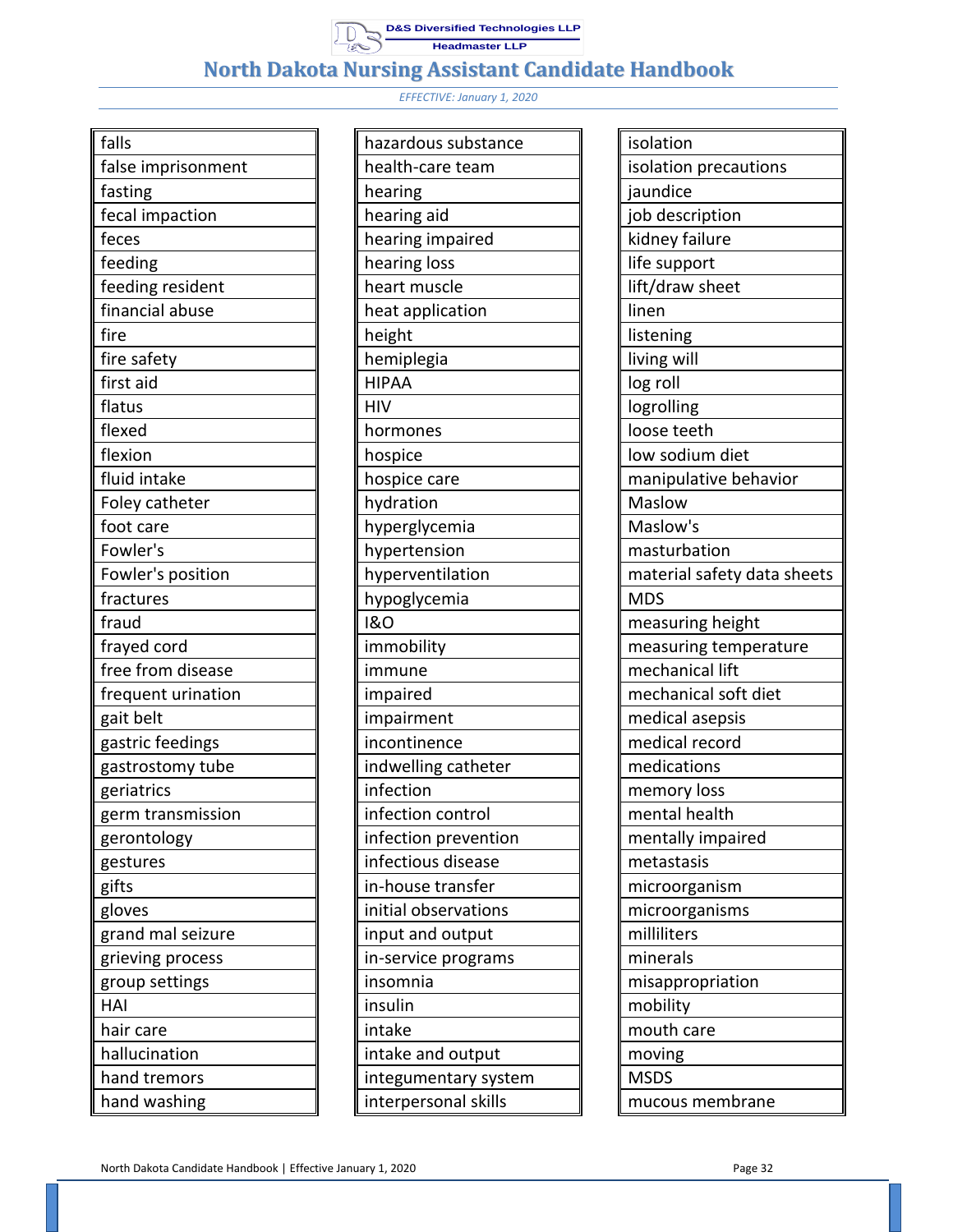# **North Dakota Nursing Assistant Candidate Handbook**

| multiple sclerosis         |  |  |
|----------------------------|--|--|
| musculoskeletal            |  |  |
| musculoskeletal system     |  |  |
| myocardial infarction      |  |  |
| nail care                  |  |  |
| neglect                    |  |  |
| negligence                 |  |  |
| new resident               |  |  |
| non-contagious disease     |  |  |
| non-verbal communication   |  |  |
| nosocomial                 |  |  |
| nosocomial infection       |  |  |
| NPO                        |  |  |
| nurse's station            |  |  |
| nursing assistant behavior |  |  |
| nursing assistant's role   |  |  |
| nutrition                  |  |  |
| objective                  |  |  |
| objective data             |  |  |
| <b>OBRA</b>                |  |  |
| observation                |  |  |
| official records           |  |  |
| ombudsman                  |  |  |
| open-ended questions       |  |  |
| oral care                  |  |  |
| oral hygiene               |  |  |
| oral temperature           |  |  |
| orientation                |  |  |
| oriented                   |  |  |
| osteoporosis               |  |  |
| ostomy bag                 |  |  |
| output                     |  |  |
| overbed table              |  |  |
| oxygen                     |  |  |
| pain                       |  |  |
| palliative care            |  |  |
| paralysis                  |  |  |
| paranoia                   |  |  |
| Parkinson's                |  |  |
| partial assistance         |  |  |
| passive                    |  |  |

| passive range of motion |
|-------------------------|
| pathogen                |
| pathogens               |
| patience                |
| pediculosis             |
| perineal care           |
| personal belongings     |
| personal care           |
| personal items          |
| personal protective     |
| equipment               |
| personal stress         |
| personal values         |
| pet therapy             |
| phantom pain            |
| phone etiquette         |
| physical needs          |
| physician's authority   |
| plaque                  |
| podiatrist              |
| policy book             |
| positioning             |
| positioning resident    |
| postmortem care         |
| postural supports       |
| PPE                     |
| pressure ulcer          |
| pressure ulcers         |
| preventing falls        |
| preventing injury       |
| privacy                 |
| professional boundaries |
| progressive             |
| projection              |
| pronation               |
| prone                   |
| prostate gland          |
| prosthesis              |
| prosthetic              |
| psychological needs     |
| psychosis               |

| psychosocial              |
|---------------------------|
| pulse                     |
| <b>QID</b>                |
| quadriplegia              |
| quality of life           |
| radial                    |
| ramps                     |
| range of motion           |
| rationalization           |
| reality orientation       |
| receptive aphasia         |
| rectal                    |
| refusal                   |
| regulation                |
| rehabilitation            |
| religious service         |
| reminiscence therapy      |
| reminiscing               |
| renewal                   |
| reporting                 |
| reporting abnormal        |
| changes                   |
| reporting abuse           |
| reporting observations    |
| reposition                |
| resident abuse            |
| resident belongings       |
| resident centered care    |
| resident identification   |
| resident independence     |
| resident pain             |
| resident pictures         |
| resident right            |
| resident rights           |
| resident treatment        |
| resident unit             |
| Resident's Bill of Rights |
| resident's chart          |
| resident's environment    |
| resident's families       |
| respectful treatment      |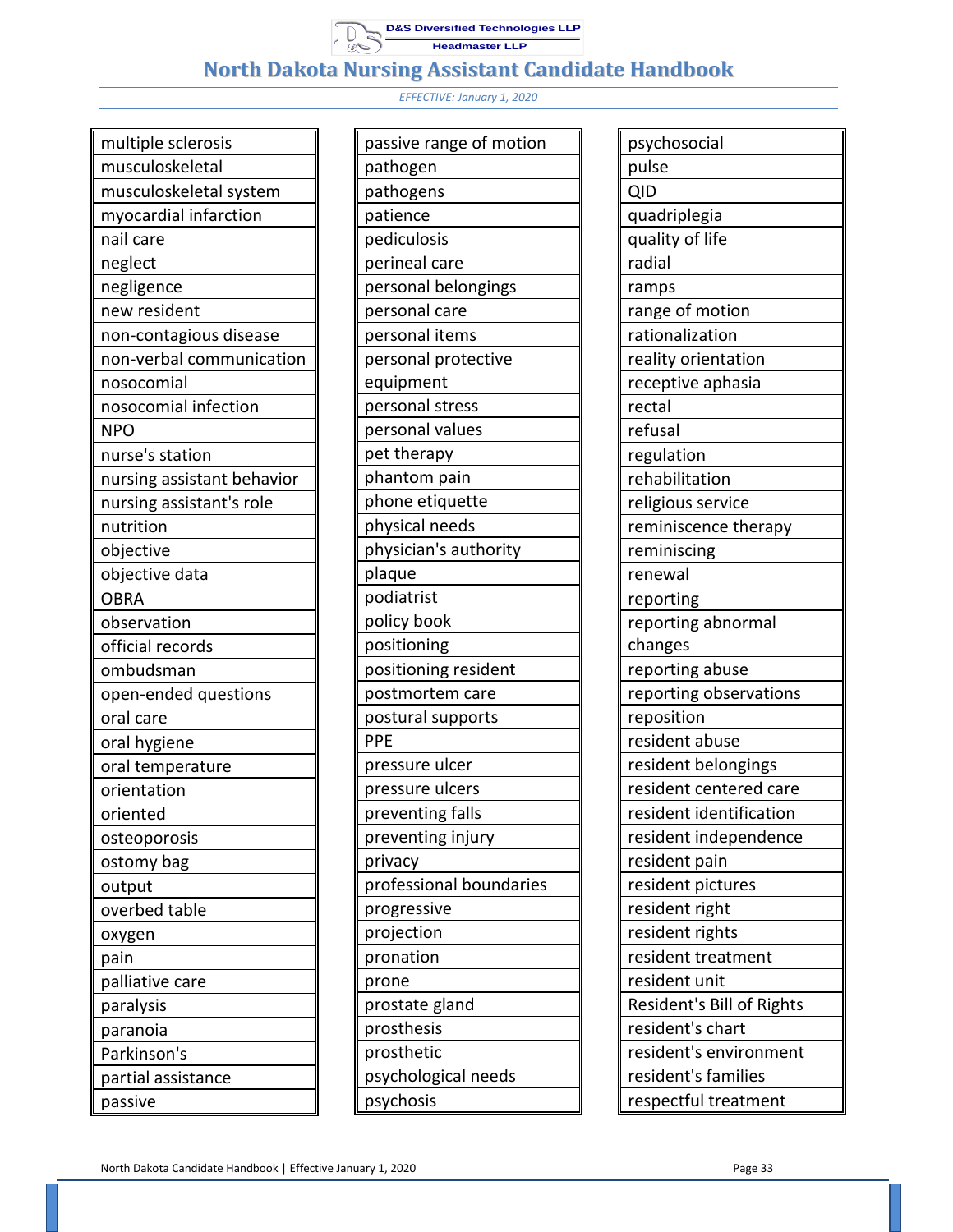

| respiration            |
|------------------------|
| respiratory symptoms   |
| respiratory system     |
| responding to resident |
| behavior               |
| responsibility         |
| restorative            |
| restorative care       |
| restraint              |
| restraints             |
| resuscitation          |
| right to refuse care   |
| rights                 |
| rigidity               |
| risk factor            |
| rotation               |
| safety                 |
| scabies                |
| scale                  |
| seclusion              |
| security               |
| seizure                |
| self-esteem            |
| semi Fowlers           |
| sensory system         |
| sexual harassment      |
| sexual needs           |
| sexuality              |
| sharps container       |
| shaving                |
| shearing               |
| side rails             |
| Sim's position         |
| skilled care facility  |
| skin integrity         |
| slander                |
| smoking                |
| social needs           |
| social worker          |
| soiled linen           |
| specimen               |

| spills               |
|----------------------|
| spiritual needs      |
| sputum test          |
| standard precautions |
| standard/universal   |
| precautions          |
| <b>STAT</b>          |
| stealing             |
| sterile              |
| sterilization        |
| stethoscope          |
| stomach              |
| stress               |
| stroke               |
| strong side          |
| subjective           |
| subjective data      |
| substance abuse      |
| suicide              |
| sundowning           |
| supine               |
| suprapubic           |
| survey               |
| swallowing           |
| swelling             |
| systolic             |
| tachycardia          |
| <b>TED hose</b>      |
| telephone etiquette  |
| temperature          |
| tendons              |
| terminal illness     |
| thickened liquids    |
| threatening resident |
| tips                 |
| toenails             |
| toileting schedule   |
| trachea              |
| transferring         |
| transfers            |
| transporting         |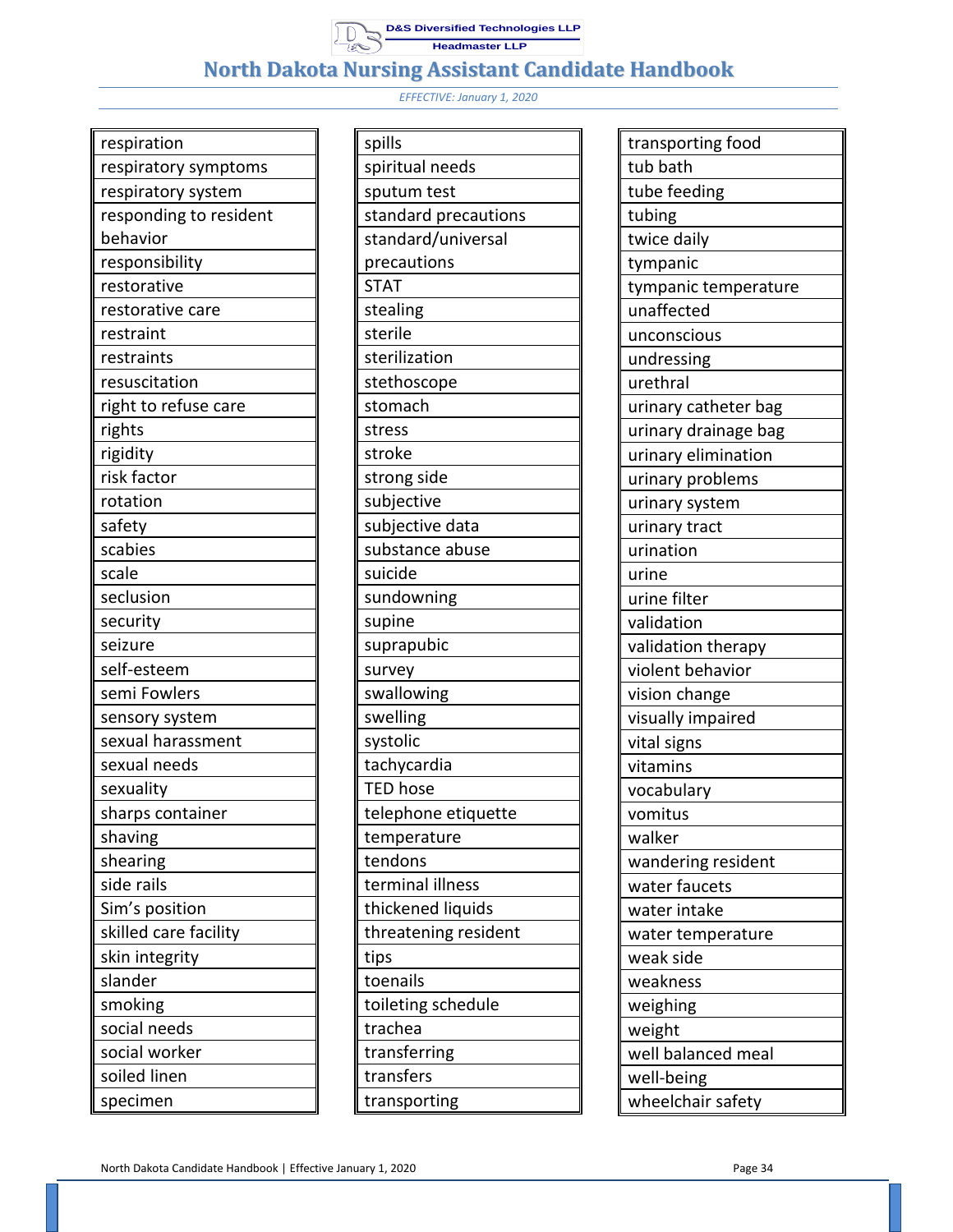

*EFFECTIVE: January 1, 2020*

white blood cells

withdrawn resident

workplace violence